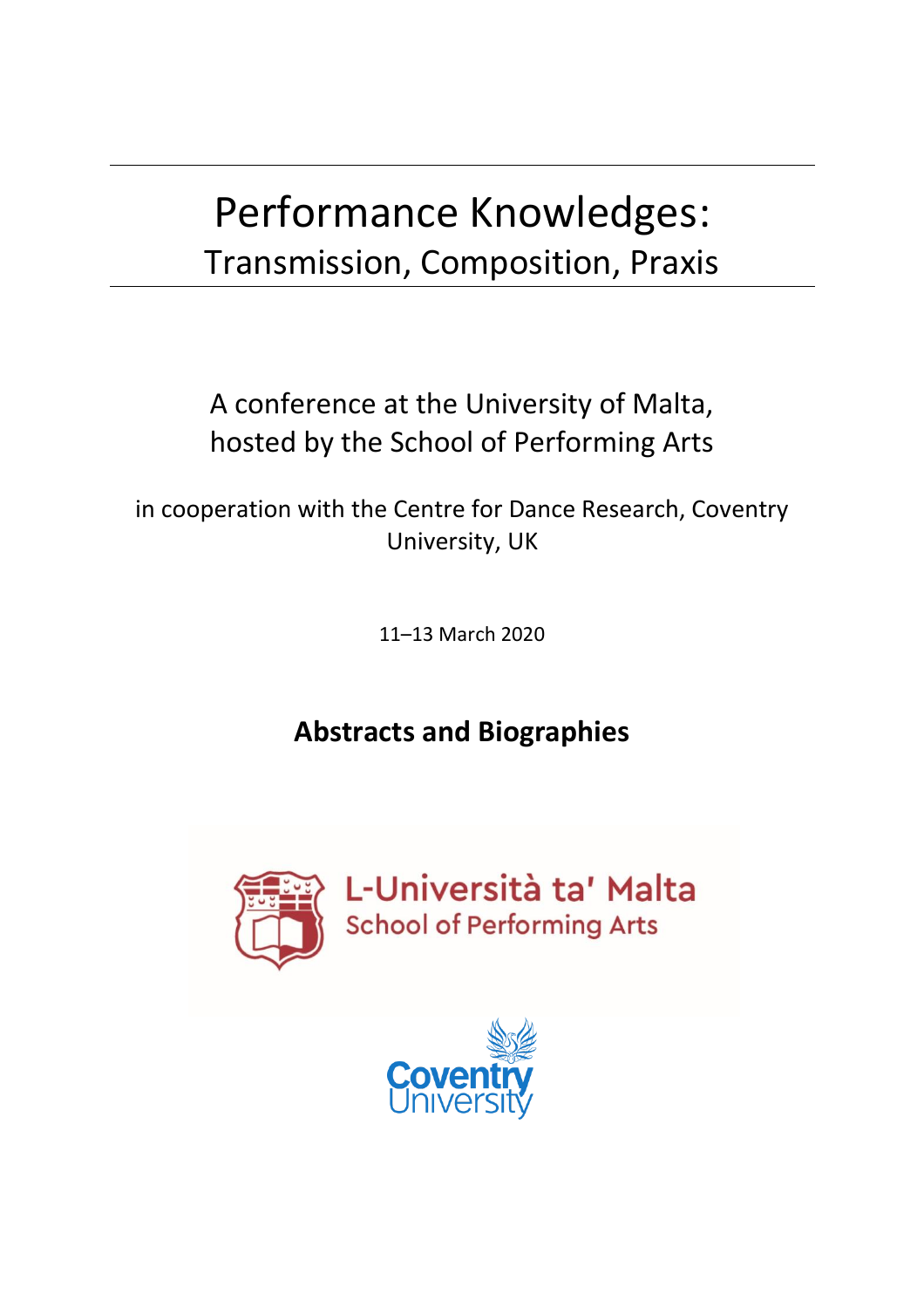## **Abstracts and Biographies**

| <b>WEDNESDAY 11 MARCH</b>                                           | 6              |
|---------------------------------------------------------------------|----------------|
| 8:00 - 9:00 REGISTRATION                                            | 6              |
| 9:00 - 9:10 OPENING AND WELCOME                                     | 6              |
| 9:10 - 10:30 KEYNOTE SPEECH                                         | 6              |
| Professor Bruce McConachie                                          | 6              |
| 10:30 - 11:00 COFFEE BREAK                                          | $\overline{7}$ |
| 11:00-12:30 PARALLEL PANELS 1-2                                     | 8              |
| PANEL 1: EMBODIED COGNITION (VENUE: GROUND FLOOR MEETING ROOM 3)    | 8              |
| <b>Vicky Fisher</b>                                                 | 8              |
| Christian Kronsted                                                  | 8              |
| Inga Gerner Nielsen                                                 | 9              |
| PANEL 2: SOMATICS & TECHNOLOGY (VENUE: GROUND FLOOR MEETING ROOM 4) | 11             |
| Magdalena Chowaniec                                                 | 11             |
| Ruth Gibson & Jenny Roche                                           | 11             |
| Zjana Muraro                                                        | 13             |
| 12:30-13:30 LUNCH                                                   | 13             |
| 13:30-15:00 PARALLEL PANELS 3-5                                     | 14             |
| PANEL 3: COMPOSING & LISTENING (VENUE: AULA MAGNA LEVEL 1)          | 14             |
| Gisa Jaehnichen                                                     | 14             |
| <b>Vincent Meelberg</b>                                             | 15             |
| <b>Albert Pace</b>                                                  | 15             |
| PANEL 4: TRANSLATION (VENUE: GROUND FLOOR MEETING ROOM 3)           | 17             |
| Rina Badash                                                         | 17             |
| Frank Geßner                                                        | 17             |
| Yonit Kosovske                                                      | 18             |
| PANEL 5: CONTEXT & RELATIONS (VENUE: GROUND FLOOR MEETING ROOM 4)   | 20             |
| Jasper Delbecke                                                     | 20             |
| <b>Vicky Hunter</b>                                                 | 20             |
| Betina Panagiotara                                                  | 21             |
| 15:00-15:30 COFFEE BREAK                                            | 22             |
| 15:30-17:00 PARALLEL PANELS 6-7                                     | 23             |
| PANEL 6: ALLIANCES & ACTIONS (VENUE: AULA MAGNA LEVEL 1)            | 23             |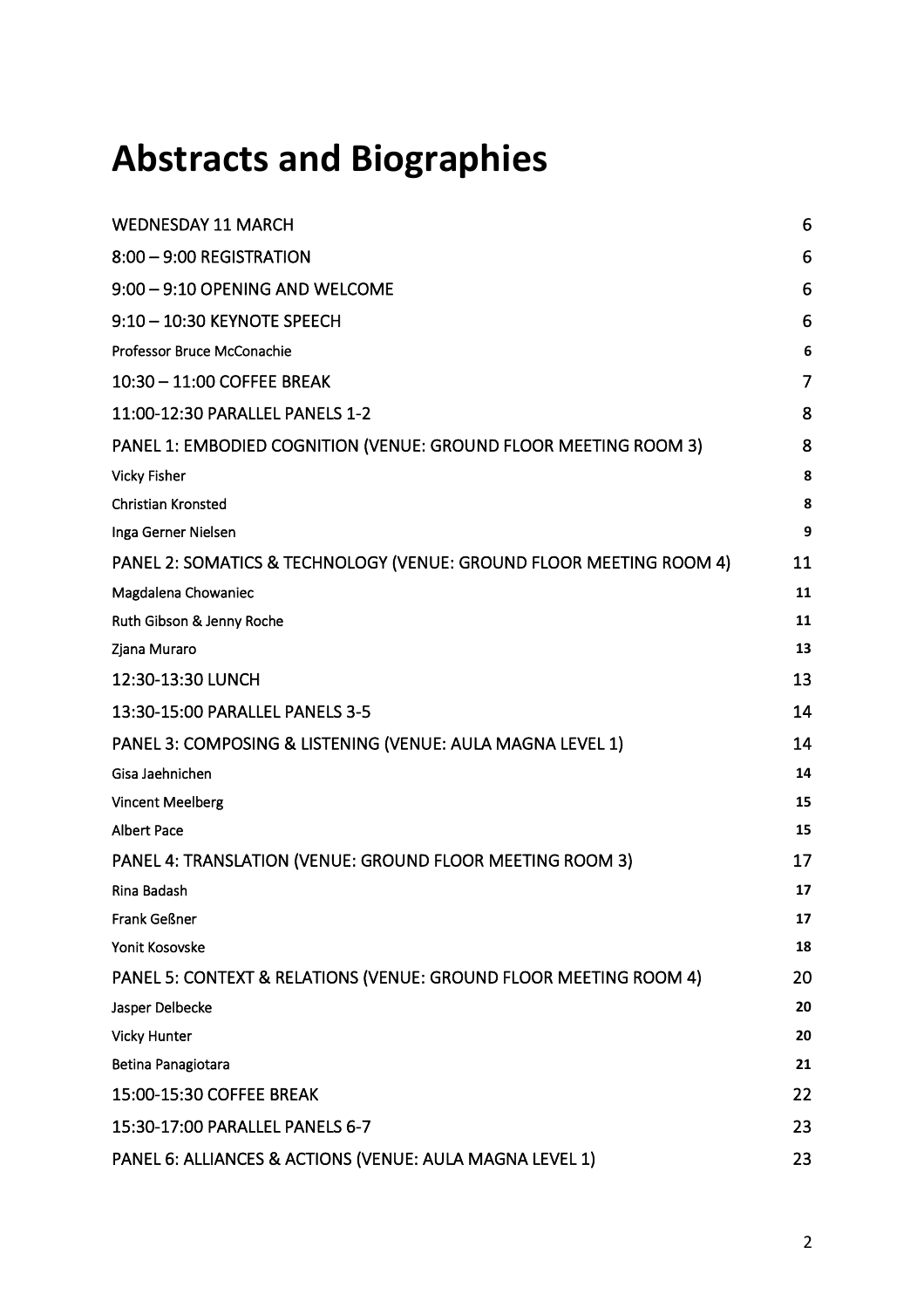| Jon Irigoyen                                                                           | 23 |
|----------------------------------------------------------------------------------------|----|
| Vicki Ann Cremona & Marco Galea                                                        | 24 |
| <b>Barbara Kremser</b>                                                                 | 25 |
| PANEL 7: PERFORM(ER) EMBODIMENT (VENUE: GROUND FLOOR MEETING ROOM 3)                   | 26 |
| Frank Camilleri                                                                        | 26 |
| David dos Santos                                                                       | 26 |
| 17:30 - 19:30 BOOK LAUNCH AND WINE RECEPTION (VENUE: VALLETTA CONTEMPORARY<br>GALLERY) | 28 |
| Stefan Aquilina                                                                        | 28 |
| Marco Galea and Szabolcs Musca                                                         | 28 |
| Kathrina Farrugia-Kriel                                                                | 29 |
| <b>THURSDAY 12 MARCH</b>                                                               | 30 |
| 8:30 - 9:00 REGISTRATION                                                               | 30 |
| 9:00 - 10:30 KEYNOTE SPEECH (VENUE: AULA MAGNA LEVEL 1)                                | 30 |
| Professor Lynette Godard                                                               | 30 |
| 10:30-11:00 COFFEE BREAK                                                               | 30 |
| 11:00-12:30 PARALLEL PANELS 8-10                                                       | 31 |
| PANEL 8: DOCUMENTATION & DATA (VENUE: GROUND FLOOR MEETING ROOM 3)                     | 31 |
| Javier R. Casado                                                                       | 31 |
| <b>Simon Ellis</b>                                                                     | 31 |
| Reka Polonyi                                                                           | 32 |
| PANEL 9: CASE STUDIES NR. 1 (VENUE: GROUND FLOOR MEETING ROOM 4)                       | 34 |
| Jo Butterworth & Kevin Finnan                                                          | 34 |
| <b>Jessie Eggers</b>                                                                   | 35 |
| Inga Romantsova                                                                        | 35 |
| PANEL 10: PHYSICAL THINKING (VENUE: GROUND FLOOR MEETING ROOM 6)                       | 37 |
| Carla Fernandes                                                                        | 37 |
| Letizia Gioia Monda                                                                    | 38 |
| Zhi Xu                                                                                 | 39 |
| 12:30-13:30 LUNCH                                                                      | 39 |
| 13:30-15:00 PARALLEL PANELS 11-13                                                      | 40 |
| PANEL 11: TRANSFORMATION(S) (VENUE: GROUND FLOOR MEETING ROOM 3)                       | 40 |
| Gaia Blandina                                                                          | 40 |
| Paula Guzzanti                                                                         | 40 |
| Chinthaka Meddegoda                                                                    | 41 |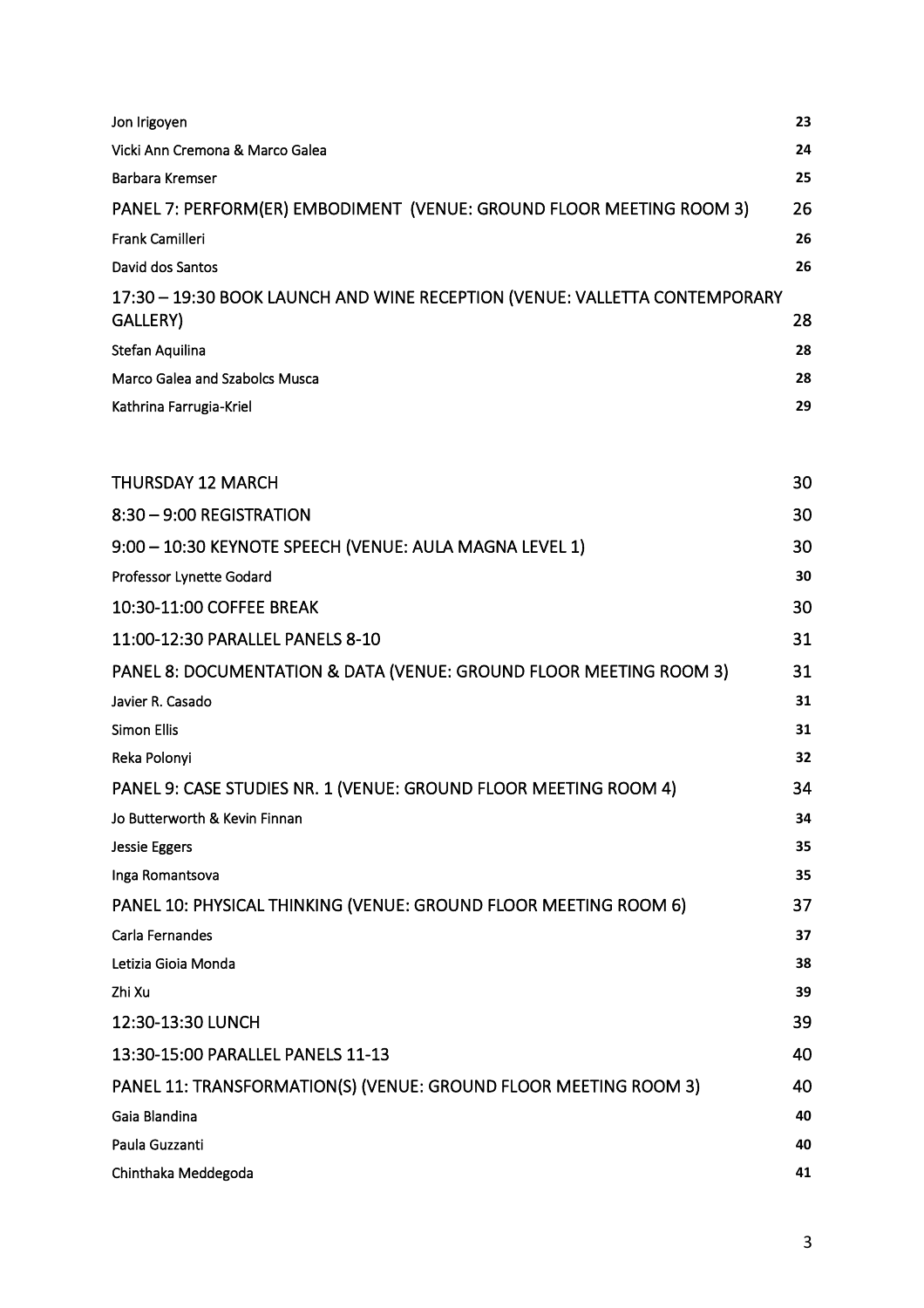| PANEL 12: OTHER KNOWLEDGES (VENUE: GROUND FLOOR MEETING ROOM 4)   | 43 |
|-------------------------------------------------------------------|----|
| <b>Henry Daniel</b>                                               | 43 |
| <b>Gwendolin Lehnerer</b>                                         | 43 |
| Sarah Whatley                                                     | 44 |
| PANEL 13: PRACTICE THEORY (VENUE: GROUND FLOOR MEETING ROOM 6)    | 46 |
| Elia Moretti                                                      | 46 |
| Jonas Rutgeerts                                                   | 46 |
| Clio Unger                                                        | 47 |
| 15:00-15:30 COFFEE BREAK                                          | 48 |
| 15:30-17:00 PARALLEL PANELS 14 - 16                               | 49 |
| PANEL 14: CASE STUDIES NR. 2 (VENUE: GROUND FLOOR MEETING ROOM 3) | 49 |
| <b>Martin Devek</b>                                               | 49 |
| Len McCaffer                                                      | 49 |
| Per Roar                                                          | 50 |
| PANEL 15: REVISE/ REIMAGINE (VENUE: GROUND FLOOR MEETING ROOM 4)  | 52 |
| Marie-Louise Crawley                                              | 52 |
| Mario Frendo                                                      | 52 |
| Heike Salzer, Deborah Williams, Ingi Jensson, Zakarías Gunnarsson | 53 |
| PANEL 16: VOCALISATION(S) (VENUE: GROUND FLOOR MEETING ROOM 6)    | 55 |
| Ardian Ahmedaja                                                   | 55 |
| Francesco Venturi                                                 | 55 |
| 17:30-18:30: ŻFINMALTA STUDIO VISIT                               | 56 |
| 19:00 UM SPA COLLECTIVE PERFORMANCE. VALLETTA CAMPUS THEATRE      | 56 |

| <b>FRIDAY 13 MARCH</b>                                             | 57 |
|--------------------------------------------------------------------|----|
| $8:30 - 9:00$ REGISTRATION                                         | 57 |
| 9:00 - 10:15 KEYNOTE SPEECH (VENUE: AULA MAGNA LEVEL 1)            | 57 |
| Professor Maaike Bleeker                                           | 57 |
| 10:30-11:00 COFFEE BREAK                                           | 58 |
| 11:00-12:30 PARALLEL PANELS 17-18                                  | 59 |
| PANEL 17: TRANSMISSION (VENUE: GROUND FLOOR MEETING ROOM 3)        | 59 |
| Joséphine A. Garibaldi & Paul Zmolek                               | 59 |
| Rosemary Lee & Scott deLahunta                                     | 60 |
| Cross Pollination: Marije Nie, Adriana La Selva & Patrick Campbell | 61 |
| PANEL 18: IMPACT (VENUE: GROUND FLOOR MEETING ROOM 4)              | 63 |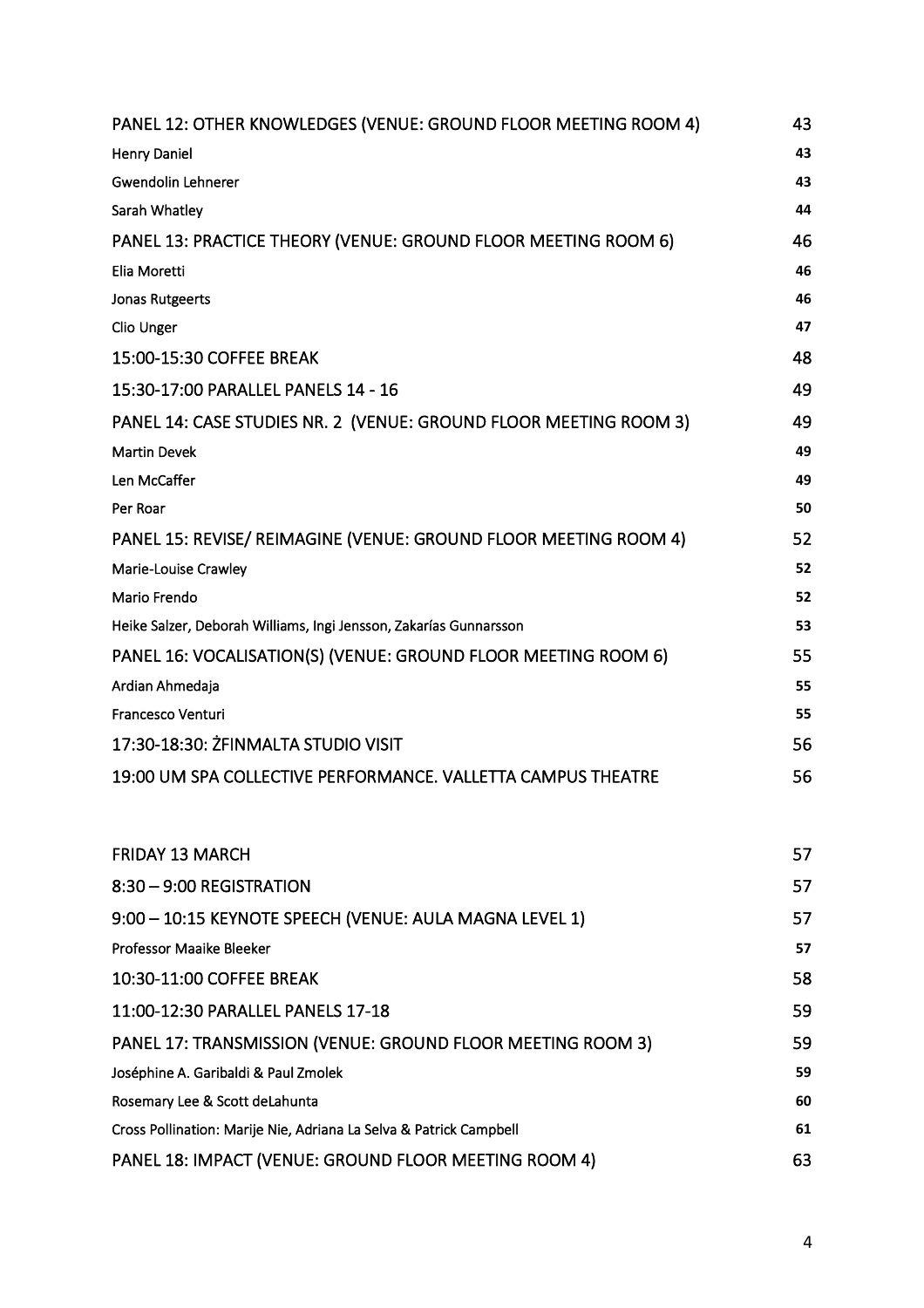| Sirko Knüpfer                                                                                       | 63 |
|-----------------------------------------------------------------------------------------------------|----|
| Ielizaveta Oliinyk                                                                                  | 63 |
| 12:30-13:30 LUNCH                                                                                   | 64 |
| 13:30-15:00 PARALLEL PANELS 20-21                                                                   | 65 |
| PANEL 19: EXPERIENCE (VENUE: GROUND FLOOR MEETING ROOM 3)                                           | 65 |
| Sergei Panov                                                                                        | 65 |
| <b>Mandy Rogerson</b>                                                                               | 65 |
| Chiara Minoccheri                                                                                   | 66 |
| PANEL 20: CASE STUDIES NR. 3 (VENUE: GROUND FLOOR MEETING ROOM 4)                                   | 68 |
| James Martin Charlton                                                                               | 68 |
| Jörgen Dahlqvist and Fredrik Haller                                                                 | 68 |
| Tero Hytönen                                                                                        | 69 |
| 15:00-15:30 COFFEE BREAK                                                                            | 70 |
| 15:30-17:00 PARALLEL PANELS 21-22                                                                   | 70 |
| PANEL 21: TAP DANCE EPISTEMOLOGIES - PREFORMED PANEL (VENUE: GROUND FLOOR<br><b>MEETING ROOM 3)</b> | 70 |
| Sally Crawford-Shepherd                                                                             | 70 |
| Jess Murray                                                                                         | 71 |
| Karen Wood                                                                                          | 71 |
| <b>Annette Walker</b>                                                                               | 71 |
| PANEL 22: TEACHING & LEARNING (VENUE: GROUND FLOOR MEETING ROOM 4)                                  | 72 |
| <b>Susie Crow</b>                                                                                   | 72 |
| Awelani Moyo                                                                                        | 72 |
| <b>Britta Wenn</b>                                                                                  | 73 |
| 17:00-17:30 CONCLUSION (VENUE: AULA MAGNA LEVEL 1)                                                  | 75 |
| <b>Audit Traces Presentation</b>                                                                    | 75 |
| James Leach                                                                                         | 75 |
| Closing of Conference moderated by Professor Vicki Ann Cremona                                      | 75 |
| 19:00 UM SPA COLLECTIVE PERFORMANCE. VALLETTA CAMPUS THEATRE                                        | 75 |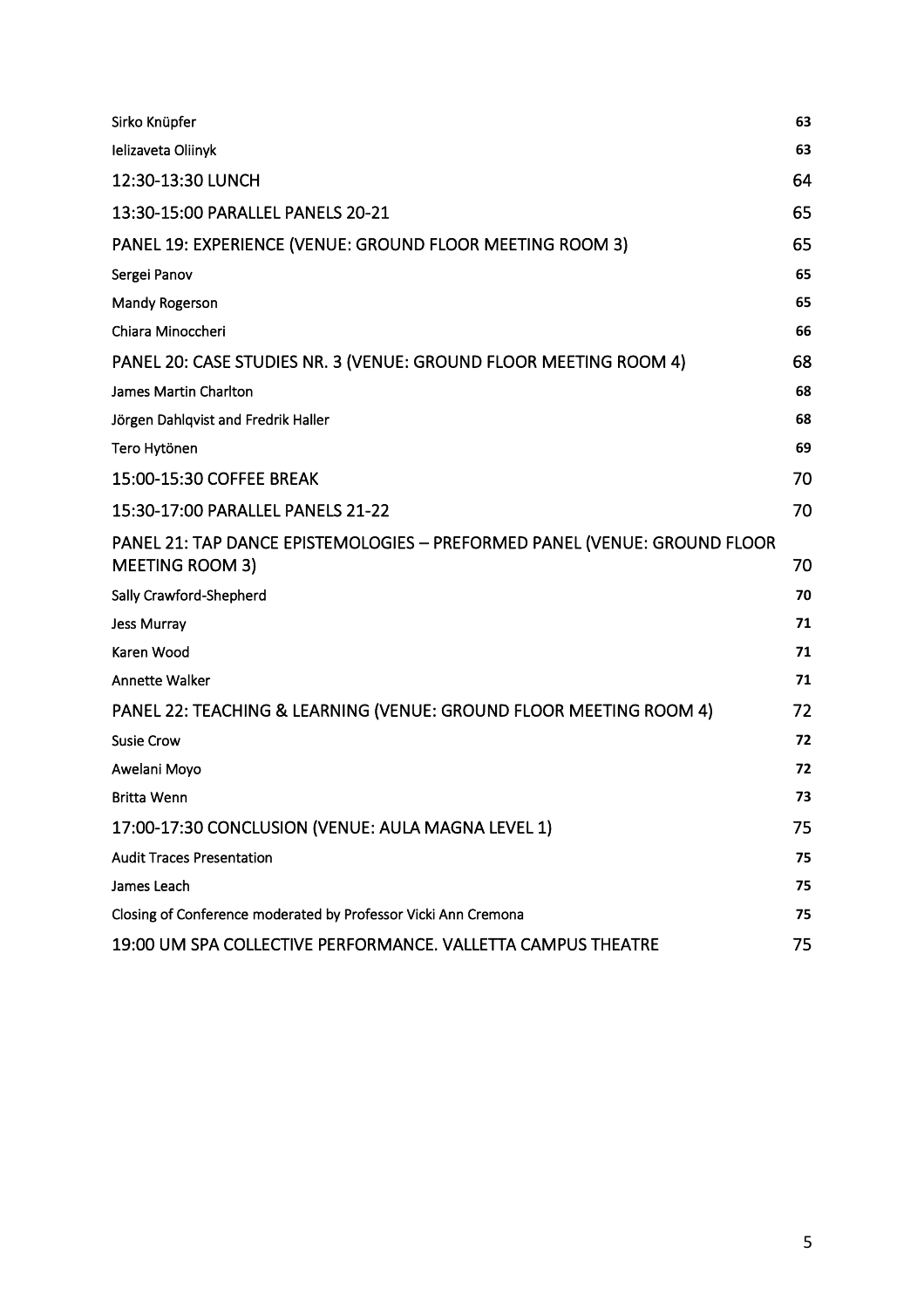### <span id="page-5-0"></span>Wednesday 11 March

- <span id="page-5-2"></span><span id="page-5-1"></span>8:00 – 9:00 Registration
- <span id="page-5-3"></span>9:00 – 9:10 Opening and Welcome
- 9:10 10:30 Keynote Speech

#### <span id="page-5-4"></span>Professor Bruce McConachie *Using the Paradigm of Coevolution to Consider the Epistemological Basis for Performance Knowledges*

The Call for Papers for Performance Knowledges invites all of us to explore the many kinds of knowledges that we use to create, rehearse, perform, and enjoy the performing arts: Somatic knowledges in addition to propositional ones, tacit knowledges alongside methodological ones, and ensemble-based knowledges next to individualistic ones. I welcome the opportunity to learn about these different possibilities. At the same time, though, I want to be sure that the knowledges we explore and eventually choose to celebrate are valid, repeatable pathways to truths grounded in real events. This has been a major problem in the past for many knowledges related to performance, such as Saussurean semiotics, Strasberg's method acting, Deluze and Guatari's affect theory, and Brecht's V-effect, among others. So I'd like to share with you some insights from a relatively new paradigm that features an epistemological approach that will help us to look beyond the vocabulary and claims of each of the knowledges we're exploring to ask foundational questions about the truths they reveal. A significant key to the paradigm of coevolution is that it erases the dichotomy between nature and nurture, between genetics and learning, that has been the basis of most knowledges from the 1950s to the present. In terms of some of the major questions this conference is asking, coevolution would locate somatic knowledge not as the opposite of, but as the basis for propositional knowledge. It would also privilege group insight over individualistic knowledge and discover tacit approaches in the midst of rigorous methodologies. After this brief introduction, I'll examine Lecoq's regimen for actors and Evan Thompson's concept of empathy for theatre audiences from the perspective of coevolution and its epistemology. How can we be relatively certain that the approaches of Lecoq and Thompson will reveal significant truths? To understand what counts as a valid truth claim, coevolutionary scholars usually combine John Dewey's pragmatism with Darwin's theory of evolution for an epistemology called scientific naturalism. According to one expert, "Naturalism in philosophy requires that we begin our philosophical investigation from the standpoint provided by our best current scientific picture of human beings and their place in the universe. . . . The science we rely on is not completely certain, of course, and may eventually change. The questions we try to answer, however, need not be derived from the sciences." Because the cognitive and neuro-sciences are the most relevant to acting practice and audience behavior, we can expect that they will help us to reveal the truth value (or lack of it) in Lecoq's and Thompson's approaches. The rest of my talk will look closely at their major truth claims from a coevolutionary perspective.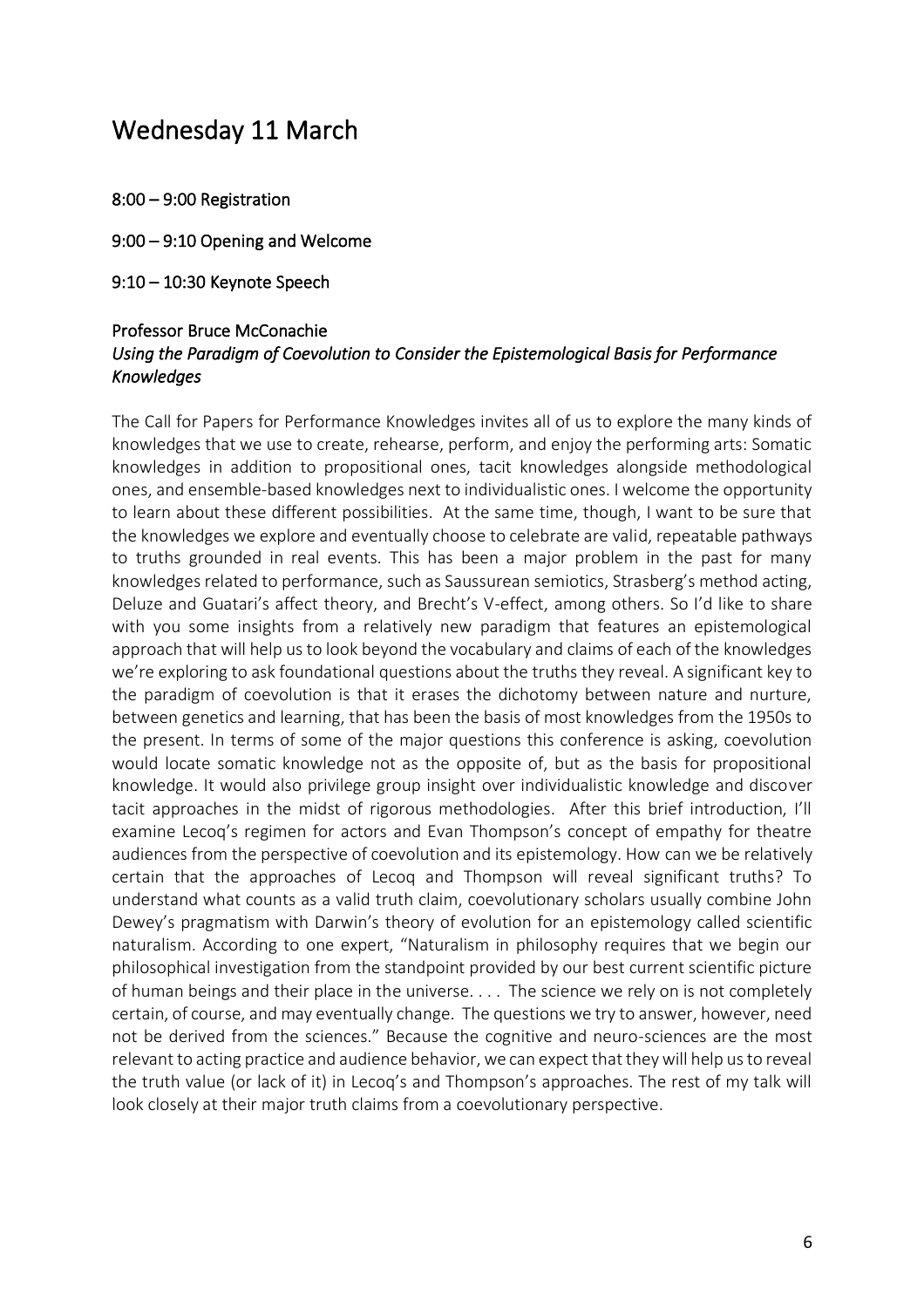Bruce McConachie is an emeritus professor of Theatre and Performance Studies at the University of Pittsburgh. A former President of and the winner of the Distinguished Scholar Award (2011) from the American Society for Theatre Research, McConachie's early work focused on historiography and nineteenth-century American theatre history. Since 2003 with the publication of American Theater in the Culture of the Cold War, McConachie has investigated the many connections linking performances and mediated dramas to cognitive science and evolution. Other books focused in this interdisciplinary area include Engaging Audiences: A Cognitive Approach to Spectating in the Theatre (2008), Evolution, Cognition and Performance (2015), and Theatre, Performance, and Cognitive Science (ed. with R. Kemp, 2019). During this time, he has also participated in the co-writing of three editions of Theatre Histories: An Introduction (2006, 2010, 2016). His current book project is tentatively entitled Performance, Politics and Climate Change.

<span id="page-6-0"></span>10:30 – 11:00 Coffee Break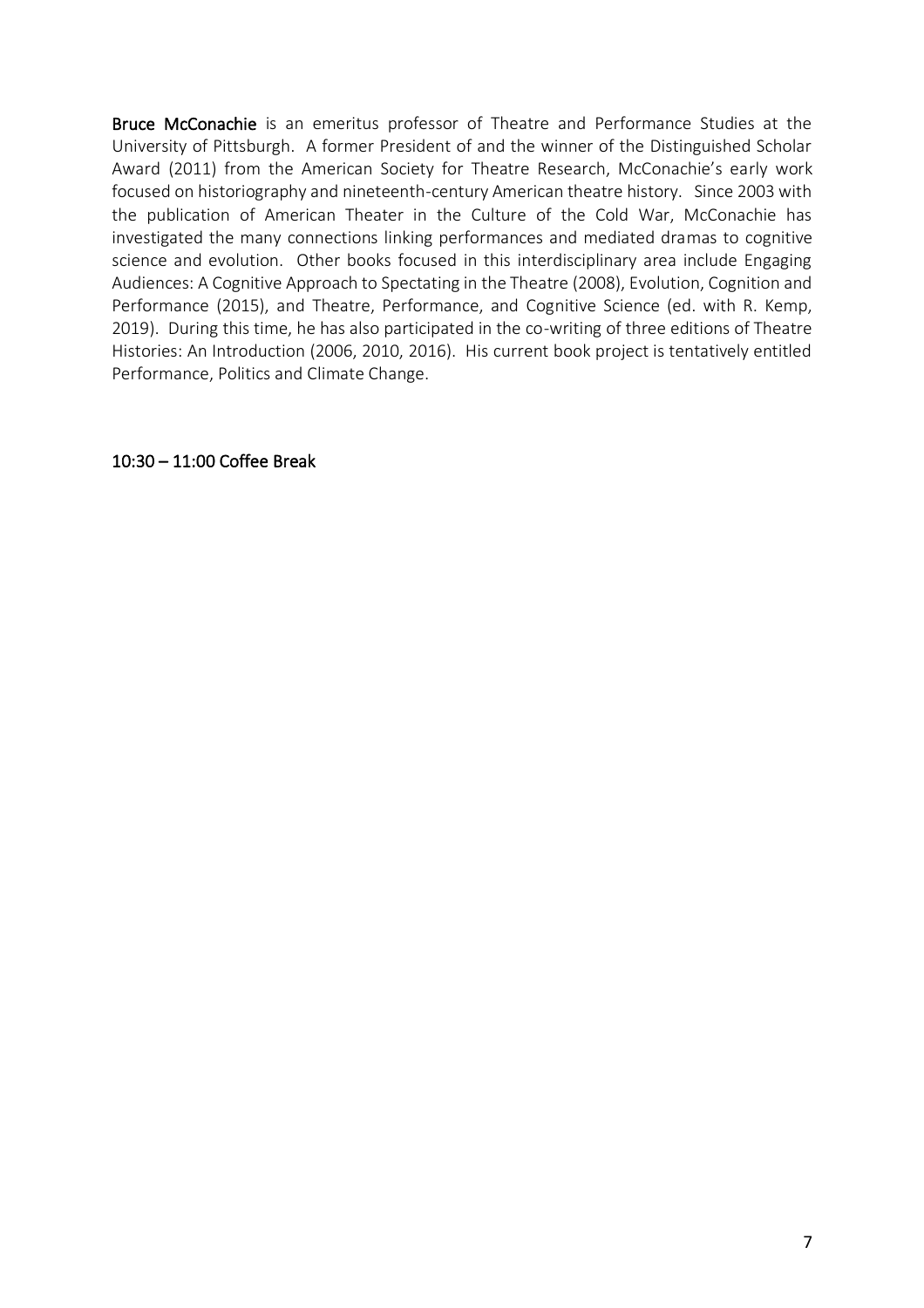#### <span id="page-7-0"></span>11:00-12:30 Parallel Panels 1-2

#### <span id="page-7-1"></span>Panel 1: Embodied Cognition (Venue: Ground Floor Meeting Room 3)

#### <span id="page-7-2"></span>Vicky Fisher

#### *The Concentric Circles Model – a tool for unpeeling meaning in embodied metaphors*

Dance as an art form is rich in metaphorical representation (Katan, 2016), yet there is no wellestablished framework for identification and analysis of metaphors in dance, which, in some forms, is built around the exploration of meaning through movement. Understanding how metaphors work in performance oriented dance has value beyond artistic appreciation in that it can help us to unravel the role of embodiment in how we think. The connection between concrete bodily experiences and metaphor is subject to extensive ongoing investigation, growing in part out of Lakoff and Johnson's Conceptual Metaphor Theory (Lakoff & Johnson, 2003 (1980)). CMT proposes that metaphors arise from the human capacity to explore and communicate ideas through the body. As babies, we learn about the world around us through our interactions with it; we see, hear, taste, smell and both touch and physically manipulate our environment. We move and are moved by it. This principle is at the root of grounded and embodied cognition (Barsalou, 2008; Brunel, Vallet, Riou, Rey, & Rémy, 2015; Jung & Sparenberg, 2012; Kimmel, 2013) but although bodily experience is seen to be fundamental to these fields, dance has been largely ignored as a tool or subject for research. Using a new 'Concentric Circles Model', this interactive talk will guide participants through a process of active reflection on embodiment of a shared stimulus. This tool for unpeeling the layers of information that interact within metaphors, is informed by existing theories and practices within research across diverse modalities including the primarily non-linguistic realms of visual images (El Refaie, 2003; Forceville & Urios-Aparisi, 2009) and co-speech gesture (Cienki, 2017). We will encounter ideas such as iconicity, modes of representation (Müller, 1998, 2014) and analogy structure mapping (Gentner, 1983). We will consider the role of language in analysis and how this tool can help develop insight into tacit knowledge.

Vicky Fisher is an affiliated researcher with the Multimodal Language and Cognition Group at the Radboud University/Max Planck Institute for Psycholinguistics, Nijmegen, The Netherlands. She is also a dancer and teacher who was a founder member of CandoCo Dance Company in the UK and taught dance theory & practice for over twenty years, alongside work as a participatory dance practitioner. Since moving to the Netherlands in 2011, she has undertaken research into dance as a form of embodied analogy/metaphor, integrating approaches from dance practice, multimodal linguistics and cognitive psychology.

#### <span id="page-7-3"></span>Christian Kronsted *Dances and Affordances: The Relationship Between Dance Training and Conceptual Problem Solving*

It is often argued by educators and researchers that access to the arts leads to increased academic performance. However, it is not clear why access to the arts lead to increased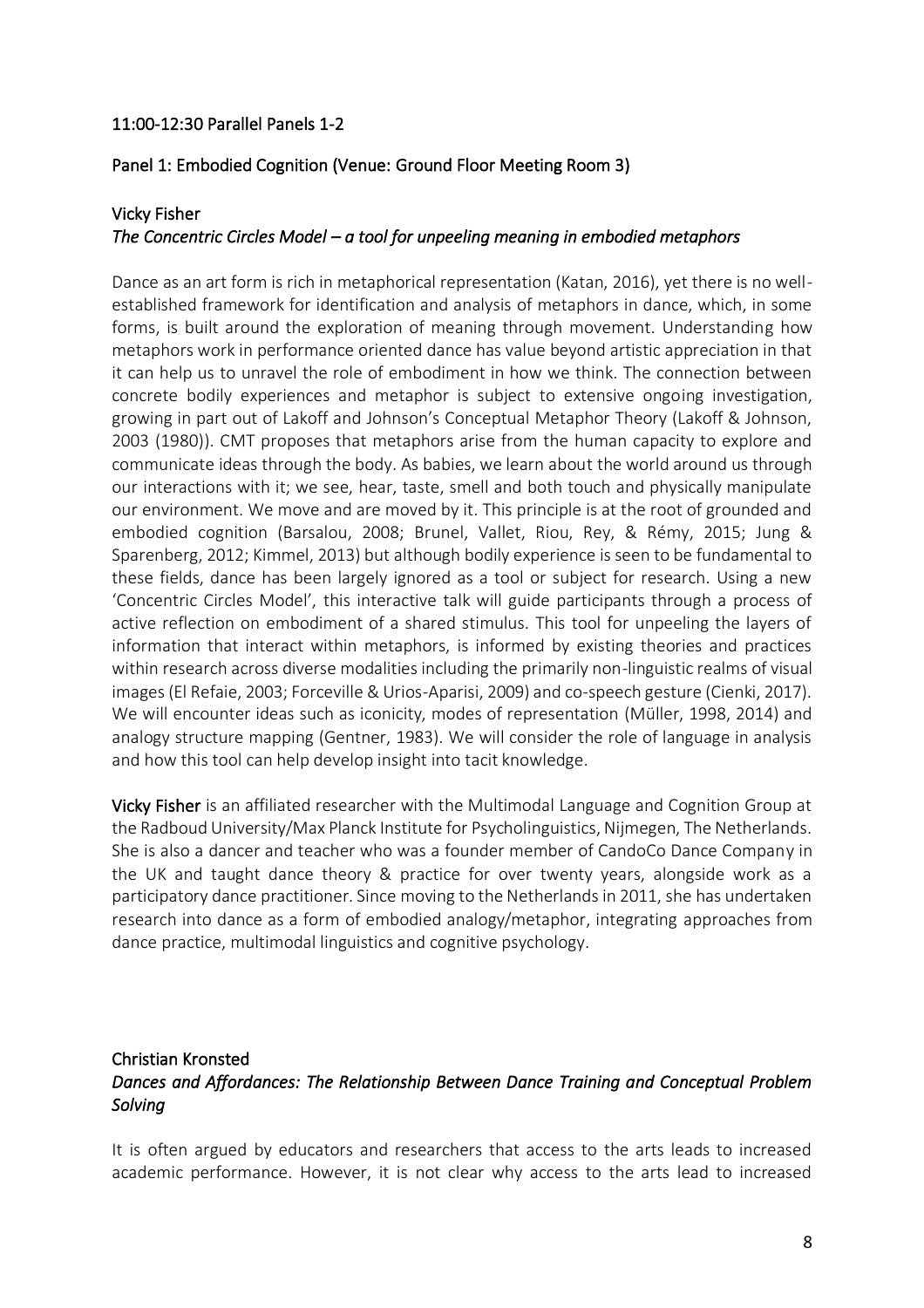academic performance. We here use autopoietic enactive embodied cognition and ecological psychology to explain the relationship between dance training and conceptual problemsolving. We investigate four features of dance training that we believe are beneficial for conceptual problem solving and critical thinking: empathy, affordance exploration, attention change, and habit breaking. In each case, we will see that the embodied sensorimotor skills developed through dance practice are a form of affordance exploration that can carry over into the realm of conceptual problem-solving. Hence, some of the same skills needed in conceptual problem solving are the same skills developed and trained through dancing. Thus, when we train dance, we also train some of the relevant skills for conceptual problem-solving and critical thinking.

Christian Kronsted is a former professional Break-dancer and Ph.D student in the department of philosophy at The University of Memphis. He works on embodied cognition, cognitive benefits of dance and performance, and issues of personal identity.

#### <span id="page-8-0"></span>Inga Gerner Nielsen *The Interview as Convergent Point - between Qualitative Research and Performance Art*

I hope to contribute to Performance Knowledges: Transmission, Composition, Praxis by coming to unfold how the combination of qualitative research and immersive performance has given me insight to my audience's aesthetic perception and imaginary realm. I would like to do so, by presenting `EUtopiaDystopia´, - an interactive performance installation which produces a somatic archive of stories told by participating audiences. The immersive performance method we use in EutopiaDystopia is based on a qualitative phenomenological interview technique I have previously developed to research the audience' experience in interactive performance installations. It draws on sense memory techniques to activate the tacit knowledge, actualizing the lived experience of a past event in the interview. In EutopiaDystopia the performers use this technique to immerse the audience into re-experiencing a personal memory from their life – and to give us detailed oral descriptions of it. Some stories are written down and placed sculpturally on the floor of the installation. Others we embody in a choreography of movements. When reaching its limits, language may break into metaphor or physical gestures' – and the performance installation as a site for research renders these modes of expressions possible. Inserting the performance installation into a qualitative research process, has been my way of confronting the idea of neutral, yet hegemonic knowledge production in Social Science. Conducting interviews combined within immersive techniques within the installation creates a way for new bodily, sensuous and poetic modes of knowledge production. If you will allow me, I will be very happy to introduce the academic video article professor Falk Heinrich from Art & Technology at Aalborg University is currently making about how my interviewmethods produce artistic content in EutopiaDystopia. Or perhaps, if we could find the right setting during the conference, to give you a lived experience of it in an interactive performance session. https://www.instagram.com/eutopiadystopia/

Inga Gerner Nielsen holds a BA in Sociology and a MA in Arts in Modern Culture from Copenhagen University. In 2007 she co-founded the activist Copenhagen-based performance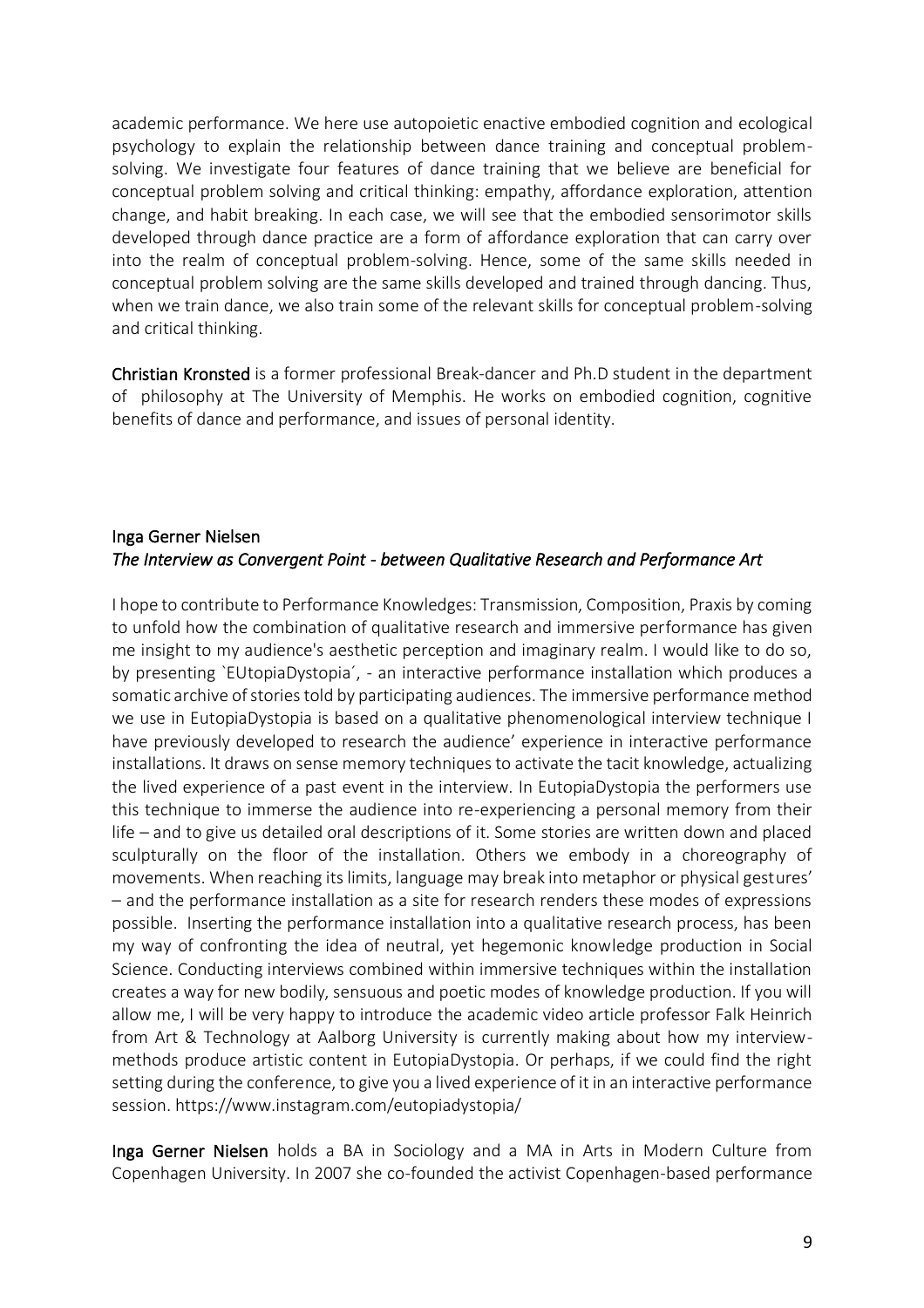collective Club de la Faye and in 2009 the performance agency Fiction Pimps. 2013 she directed `The Velvet State´, Fiction Pimps' critically acclaimed staging of Roskilde Festivals Art Zone and in 2014 her first solo-work at the gallery of SixtyEight in Copenhagen. In 2016 IGN was awarded the Leipziger Bewegungskunst Preis. In 2018 she showed a video installation based on an interactive performance at Boy Konsthall in Gothenburg. 2019 IGN taught Arts-based Research at Art and Technology at Aalborg University and staged the performance of EUtopiaDystopia in collaboration with TwLetteratura at the Polo del' 900 in Turin.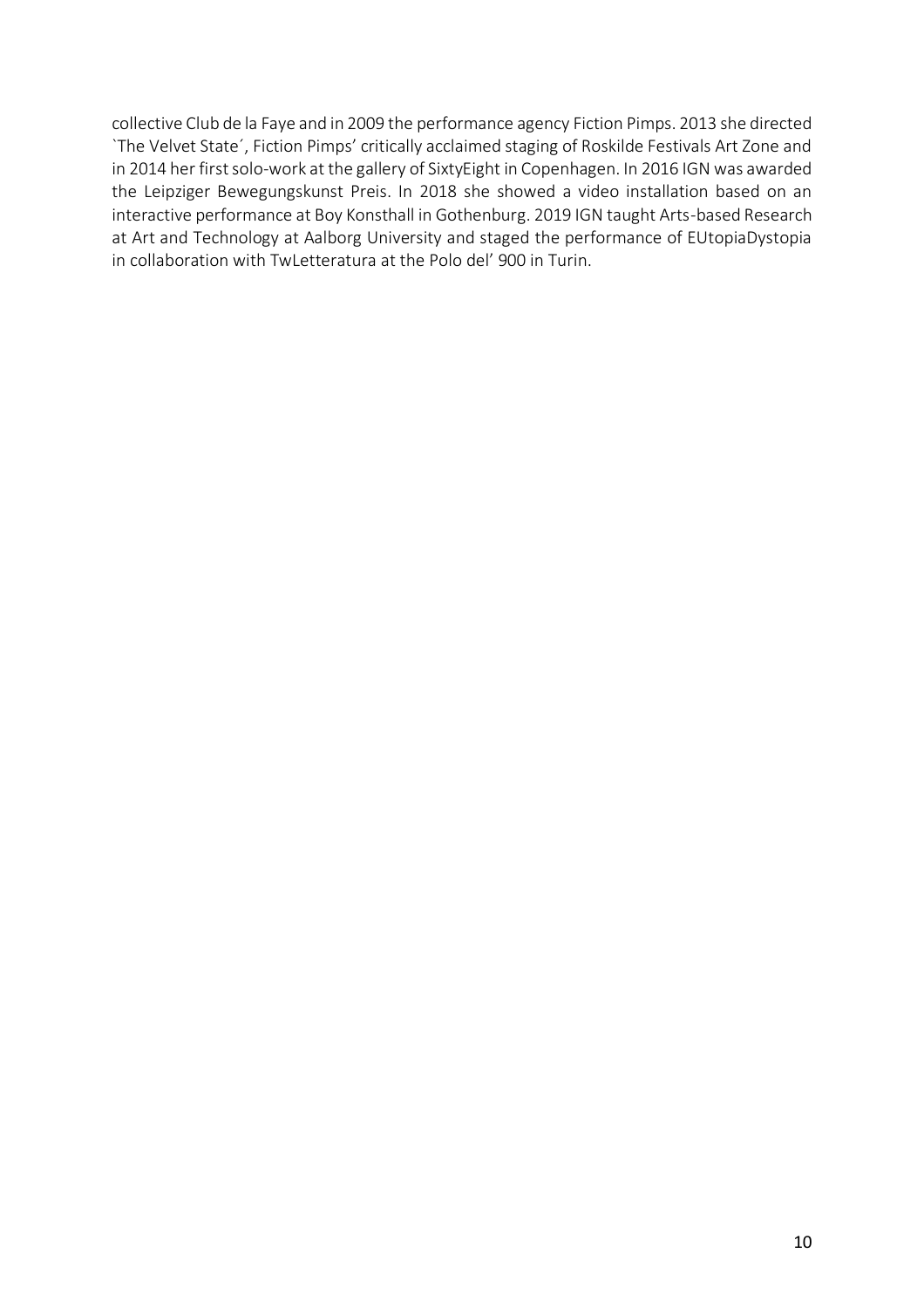#### <span id="page-10-0"></span>Panel 2: Somatics & Technology (Venue: Ground Floor Meeting Room 4)

#### <span id="page-10-1"></span>Magdalena Chowaniec *Sensing the future: the somatic bodies*

Bodily knowledge is a power tool that could lead us - human beings and citizens, towards sensous collective realities; dismantling existing hierachies we are embedded in as individuals and as societies. With the academic knowledge available to a few, which reinforces the ways relations and politics are being reproduced and power redistributed, bodily skills sleep under and in our skins within everybody's reach. In my practice-infused lecture, I want to share and discuss the importance and potential of the somatic movement methods for transformation processes within our artistic and human communities. I claim that if we stop capitalizing somatic methods and practices of mindfulness put in service of self-optimization, and instead learn to share them outside our artistic and working communities, we start re-organizing the existing, and form brand new kinds of relationships. Investing in tacit knowledge and improving the sensory scale of our bodies could play a significant role in the education and get integrated into our daily lives as a practice of transformative communication. I argue that somatic bodies ready for sensuous encounters with the surrounding and with other bodies can transgress many socio-cultural and power constructs embedded in our skins, and that opening towards softness and care becomes today a radical act of courage, we are all capable of practicing. This proposition seeks to empower the mindful body and enquires into the equity. I will support my presentation with visual and practical excerpts of my process oriented choreographic works, co-created and co-performed with dancers and non-dancers of various communities: "Anti-Fascist Ballet School" – a pop up somatic ballet school in shopping malls and public spaces, . Songs of the water, tales of the sea " $-$  a choreographic work with six juvenile asylum seekers, "iChoreography" – a therapy performance for internet junkies and their families.

Magdalena Chowaniec (BA MA) is a Polish dancer, musician and activist living in Austria. In her artistic practice, she reflects on the position and potential of music and choreography, treating both as tools of soft resistance, re-organization and social transformation . Her current research projects include: "The body in music, music in the body" and "Choreography as a breaking habit tool in fight with internet addiction". Currently she is Senior Scientist at the University of Music and Performing Arts Graz. https://magdalenachowaniec.wixsite.com/love

#### <span id="page-10-2"></span>Ruth Gibson & Jenny Roche *Expanded Fields: capturing experiential states in contemporary dance making*

This presentation will discuss the methods behind the creation of Expanded Fields, a moving image installation with live performance, sound and virtual reality. The work invites audiences into proximity with a piece of choreography, to encounter the inner worlds, images, sounds and sensations that dancers can experience in a moment of dance. Gibson and Roche will discuss this collaboration undertaken with artist Bruno Martelli, composer Mel Mercier and dancers Kévin Coquelard, Henry Montes and Ursula Robb to create film, sound installation and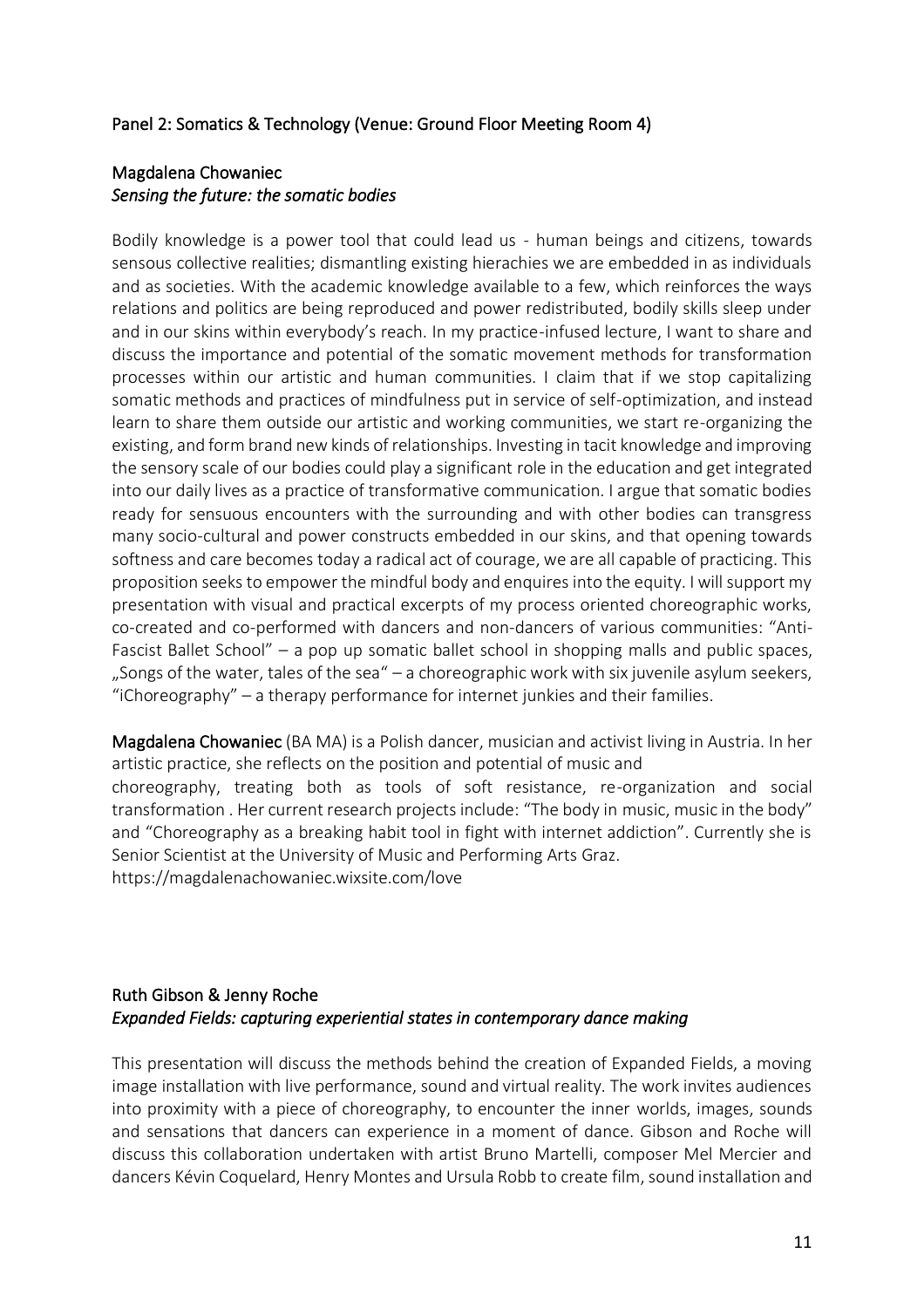virtual reality spaces which, alongside episodic live performance, illuminated the 'expanded fields' emanating from this dancing moment. Dancers enter deep somatic states in the studio, which can be pre-linguistic and pre-conceptual, allowing them to explore choreographic ideas by immersing themselves in the kinesthetic sense of the concept. These experiences are difficult to articulate and yet can be deeply complex and richly creative spaces to access. To explore this terrain, interviews inspired by and using the 'Micro-phenomenological' interview process (Petitmengen), were conducted with the dancers to gain rich text accounts of the lived experience of specific dancing moments. Skinner Releasing and somatic bodywork sessions were used to sensitise the dancers to interoceptive awareness, leading to studio initiated writing drawing on the work of scholar-practitioner Alys Longley. Virtual reality environments were developed from motion capture data of the dancers' movements and informed by their perceptions of moving inside the choreography. The resulting work brought these various elements together, so that audiences could enter into this intimate perspective on what it means to dance a piece of choreography. This presentation will outline the theoretical and practice frameworks which informed Expanded Fields and planned future developments for this research.

[http://gallery.limerick.ie/ExpandedFieldsperformance.html;](http://gallery.limerick.ie/ExpandedFieldsperformance.html) https://www.youtube.com/watch?v=PRuNs6ATyVg

Ruth Gibson has over 20 years of experience in technology and transdisciplinary research within higher education and industry sectors at a national and international level. She is Associate Professor at the Centre for Dance Research, Coventry University and a member of the Skinner Releasing Network & Institute of Teachers. Ruth advocates for the role creative movement plays in performative XR contexts and the development of AI, ML, UX and UI. She has progressed a unique field of practice in motion capture in virtual settings winning numerous awards and commissions with long term collaborator artist Bruno Martelli. She publishes in journals such as Transformations and conferences TEI & MOCO. Ruth exhibits worldwide with Gibson/Martelli represented by Gazelli Art House, London and HereYourArt, China. [www.gibsonmartelli.com](http://www.gibsonmartelli.com/)

Jenny Roche is a Senior Lecturer and is currently Course Director of the MA in Contemporary Dance Performance and the PhD Arts Practice programme at the Irish World Academy of Music and Dance, University of Limerick. Her research focus is the creative practice of contemporary dancers, exploring the specific nuances of this career from multiple perspectives including phenomenology, Somatics, narrative enquiry and arts practice research. She has worked extensively as a dancer in Ireland and internationally and continues to work as a collaborator and performer in various creative arts contexts. From 2007 to 2011 she was dance advisor to the Arts Council of Ireland and Palgrave Macmillan published her book *Multiplicity, Embodiment and the Contemporary Dancer: Moving Identities* in 2015.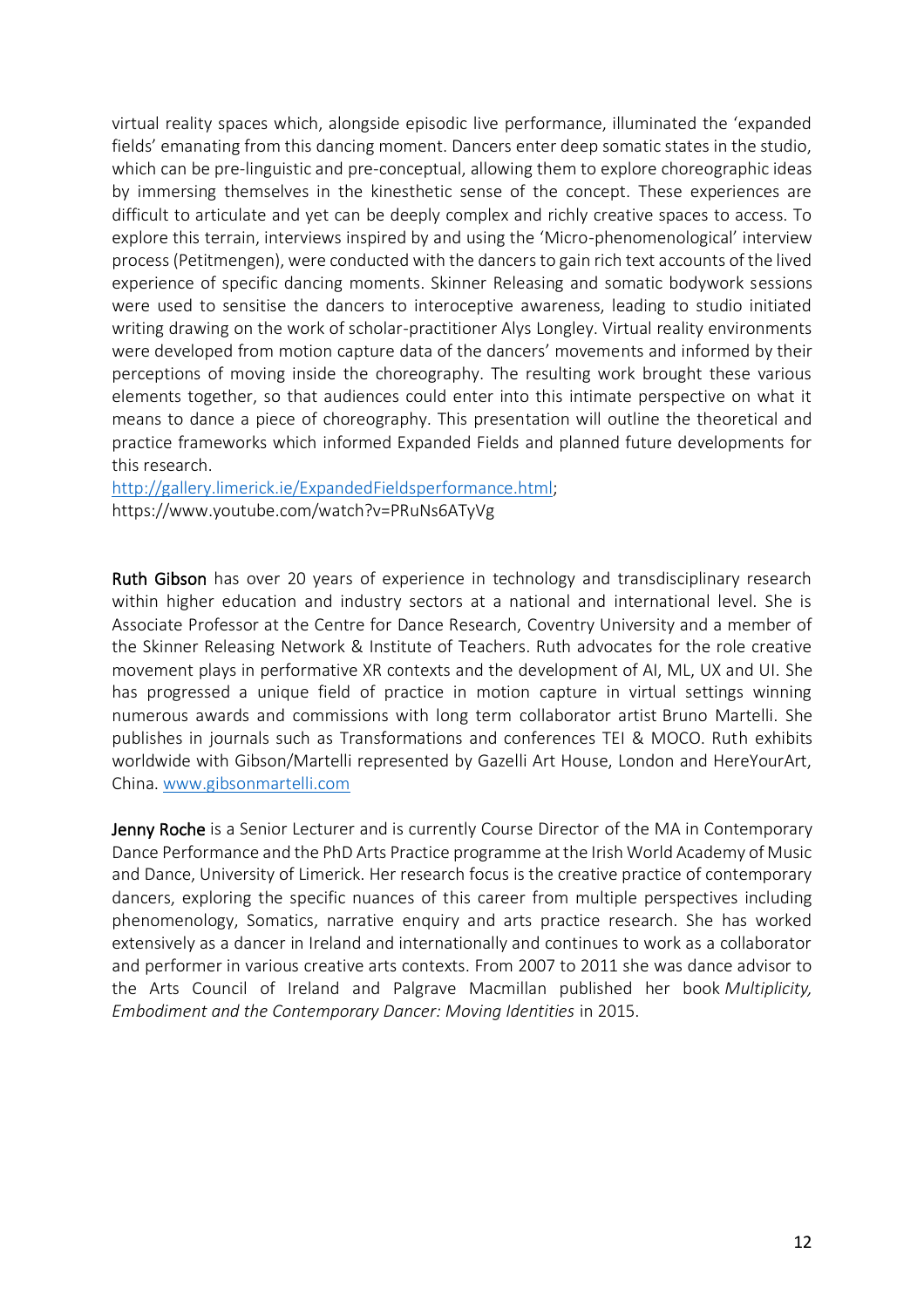#### <span id="page-12-0"></span>Zjana Muraro *Improvisation, Avatars and New Media*

This paper focuses on embodied knowledge and moving beyond dualistic divides within the performing arts through the use of technologization. The performative virtual and online world that surrounds us through constant instantaneous socially engendered image is different than the internal embodied experience of ourselves. Yet both the image and the embodied cognition are parts of our self-knowing and have enormous transformative abilities as discussed by philosopher Boyan Manchev in an interview with choreographer Xavier LeRoy (2012). Through practice as research this paper explores my experience as a choreographer bringing an avatar into the process of artistic creation of a dance work and the knowledge acquirement and production through that process. Carefully structured elements about breaking imitation through speed, cuts and levels are intersected with the dancers' daily practice of specific somatics. Throughout this case study I will explain the steps taken namely 1) how each of the dancers builds new interiorities particular to each of their specific knowledge and to a daily somatics training over the course of five months; 2) the creation of an avatar in collaboration with computational artists as a part of Moving Digits research group where motion captured data of my improvised dancing with the same somatics based choreography was applied to a virtual male bodied avatar in juxtaposition to my actual female identifying dancing body; 3) the introduction of the avatar to the dance studio to work with the dancers in exploring how this technologized context could affect their skills for tacit knowledge acquirement and transmission; and 4) their newly built interiorities and my stepping away from direct body to body transfer of dance movement transforming knowledge acquisition and production. In the end, the performance is each dancer interpreting me and my somatic based dancing through their own personal dancing body knowledge due to a lifetime relationship with dance and their new interiority, intersected by technologization.

Zjana Muraro is a dancer, choreographer and scholar recently completing an MFA in Choreography form Trinity Laban London, December 2019. She also holds an MA in Performance Studies from New York University, Tisch, 2015 and a PGDip in Computational Arts from Goldsmiths University of London. As a somatics practitioner she is qualified in Feldenkrais®, Ilan Lev Method, and GYROTONIC© teaching these alongside contemporary dance technique through her guest lecturing and as a visiting artist at international university and dance centres. Originally from New York her career as a professional dancer has had her travel to perform for thousands of live and millions of TV viewers worldwide. Her current interests and research are focused on the bringing together of the fields of technology and the performing arts.

<span id="page-12-1"></span>12:30-13:30 Lunch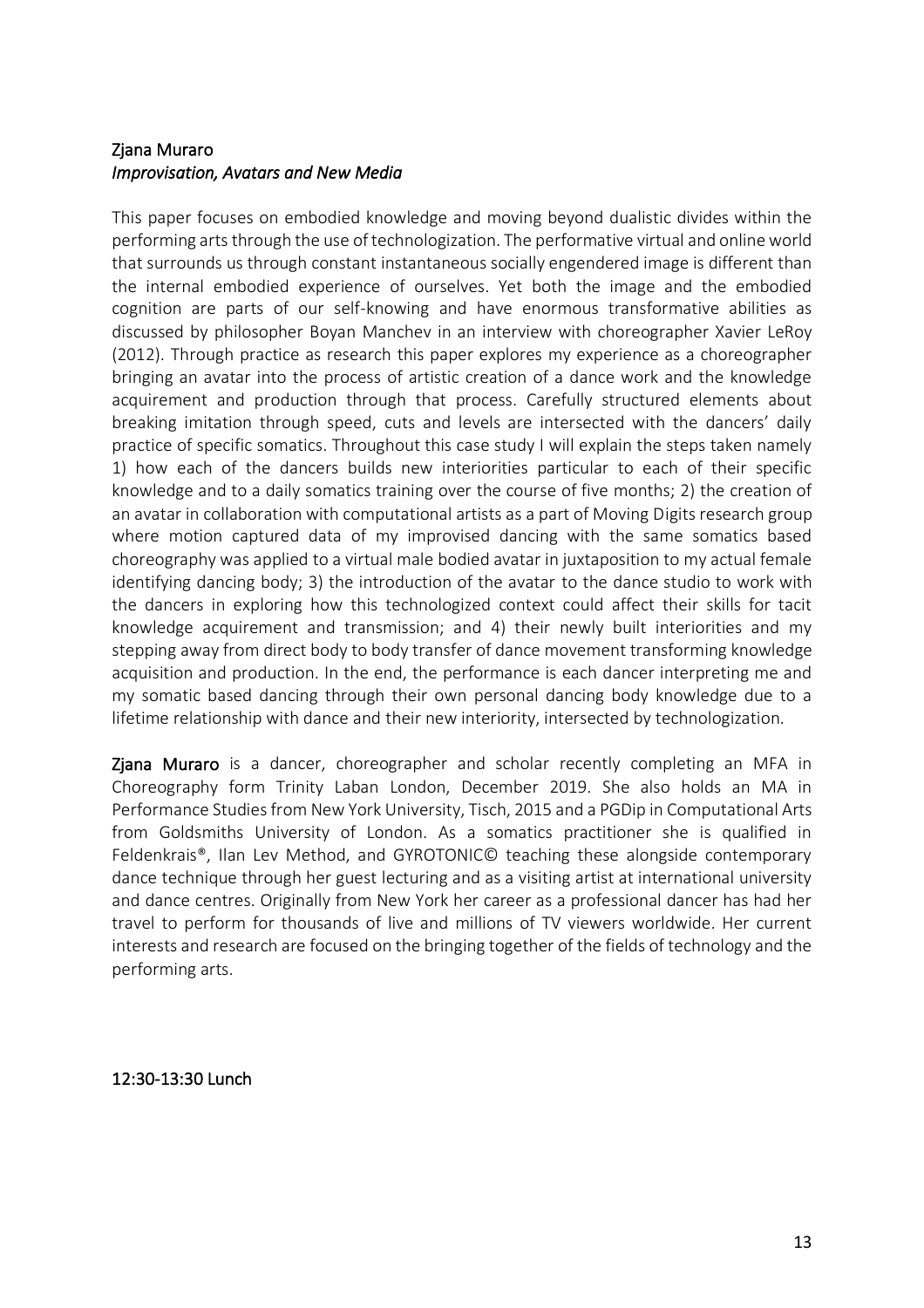#### <span id="page-13-1"></span><span id="page-13-0"></span>13:30-15:00 Parallel Panels 3-5

#### Panel 3: Composing & Listening (Venue: Aula Magna Level 1)

#### <span id="page-13-2"></span>Gisa Jaehnichen *Yandun Dagu Drumming in the Guangxi Autonomous Region of China as an Example of Itemized Knowledge*

The Yandun Dagu is an extra-large drum. It was until recently produced in order to have a tool of communication crossing valleys and a competitive tool in celebrating festivals, the start and end of journeys or similar important events. In times of the internet, the communication function is rather obsolete. The size only matters in the eyes of the stranger. Who actually are the strangers and who are the insiders of this kind of drum production? The insiders are the few drum makers and some of the drummers who know a part of the history that these huge drums may reveal. This is just a handful of people bound to a local spot in an Autonomous Region of Southern China. All others, especially people coming from as far as from Hunan or even from Shanghai, are strangers to the item. To them, it is only a big drum that can be hit and that makes an unbearable noise. While the size does not matter anymore for communication, the drum is increasingly downsized in order to accommodate the wishes of strangers who want to have one of these drums to exhibit them in their homes. This is, from the perspective of history, another sign of strangeness, since these drums were most of the time played in groups through collecting at least one of them from each household in a settlement. After collection, specific drumming patterns had to be executed in large groups. This practice existed until the end of the 20th century. This paper will analyze the ecological changes of performing the Yandun Dagu in the place of current use and the impact of drum making on gaining knowledge about the history of this practice. Participant observation and detailed fieldwork deliver most of the information that is still not explored within China although the Drumming of the Yandun Dagu will soon become another item on the list of Intangible Heritage of the World.

Gisa Jaehnichen, born in Halle (Saale), Germany, currently working as professor at the Shanghai Conservatory of Music, was doing research over more than 30 years in South East Asia. Magister (Bachelor & Master) in Musicology and Regional Studies on South East Asia from Charles University Prague (Czech Republic), PhD in Musicology / Ethnomusicology from Humboldt University Berlin (Germany); Professorial thesis (Habilitation) in Comparative Musicology from University Vienna (Austria). Extensive field researches lead her to Southeast Asia, East Africa, Southwest and Southeast Europe. Together with Laotian colleagues, she built up the Media Section of the National Library in Laos. Gisa Jähnichen is member of ICTM, Chair of its Study Group on Musical Instruments, and member of other Study Groups. She is editor of the book series Studia Instrumentorum Musicae Popularis (New Series). She is also the secretary of the Training & Education Committee in the International Association for Sound and Audiovisual Archives (IASA) and an IASA ambassador.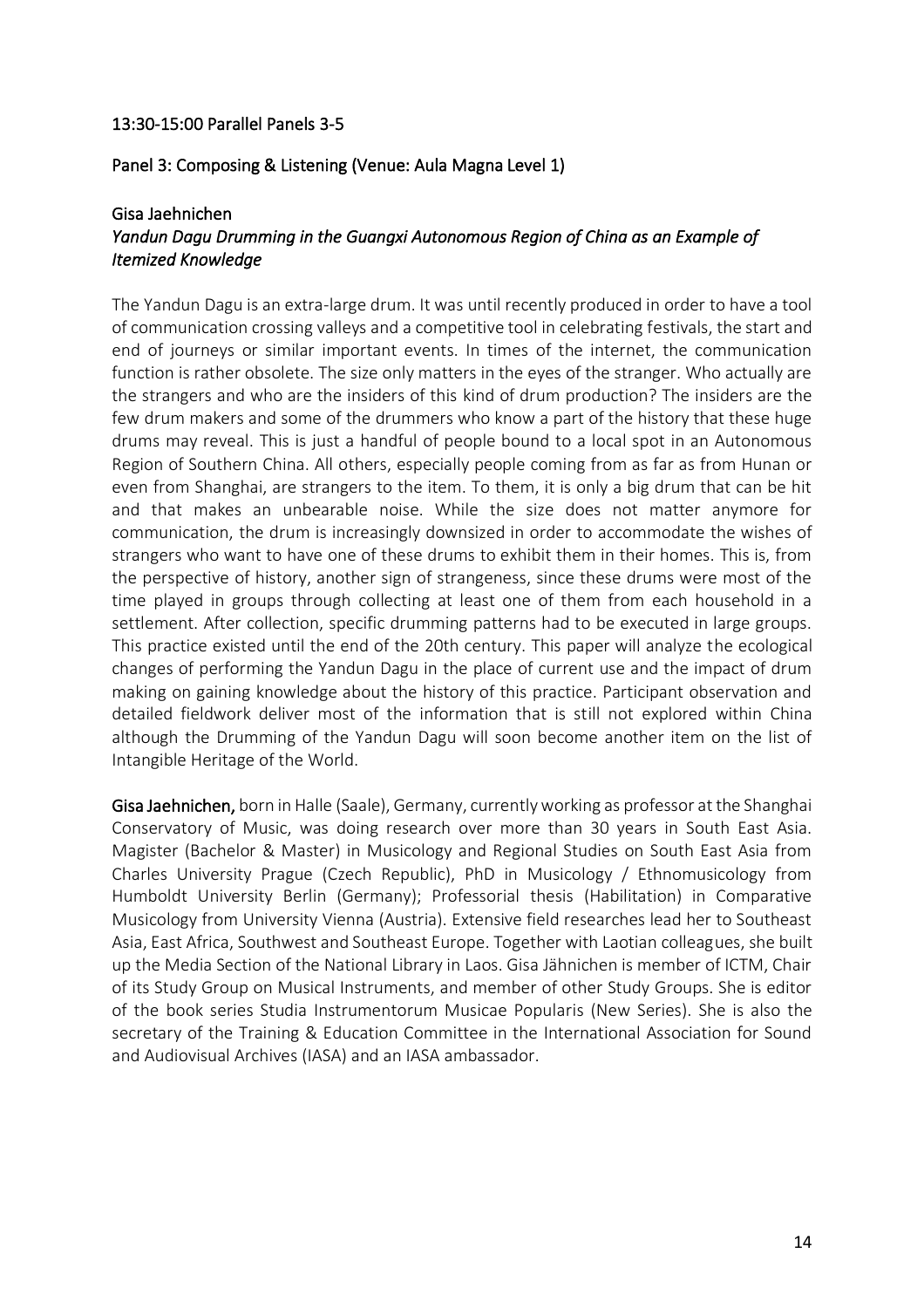#### <span id="page-14-0"></span>Vincent Meelberg *Musical Composition as Sonic Thinking*

What does it mean to think through sound? It is not merely thinking about sound, what sound is, or can be, and what one can do with sound. Thinking through sound, or sonic thinking, is a thinking with and by means of sound, not a thinking about sound. Sonic thinking is a thinking of and in the world, as sound is a part of the world we live in, intervening in the world directly. Sounds, as events, can cause other events. For instance, sounds can change the character of an environment, the manner in which an environment is experienced by its inhabitants. Also, sounds can create vibrations in other materials, including the bodies of humans. In short: sounds are events that have the potentiality to intervene. Sonic thinking follows this flow of motions, of vibrations, of tensions and resolutions created by what we call sound. In this presentation I will examine the possibilities of considering musical composition as a practice of sonic thinking. By using one of my own compositions as a case study, I will argue that sonic thinking takes place at different levels: both during the process of composition and during the listening to the end result. Furthermore, I will assert that different kinds of knowledge are produced through these kinds of sonic thinking: knowledge about sound as well as knowledge about phenomena that transcend the purely sonic. I will conclude that musical composition is a kind of thinking through sounds that has the potentiality to generate insights regarding issues such as communication, embodiment, and spatiality, in ways that other kinds of thinking cannot.

Vincent Meelberg is senior lecturer and researcher at Radboud University Nijmegen, the Netherlands, Department of Modern Languages and Cultures, and at the Academy for Creative and Performing Arts in Leiden and The Hague. He studied double bass at the Conservatoire of Rotterdam, received his MA both in musicology and in philosophy at Utrecht University, and an MSc in sound design at Napier University Edinburgh. He wrote his dissertation on the relation between narrativity and contemporary music at Leiden University, Department of Literary Studies. Meelberg is founding editor of the online Journal of Sonic Studies. His current research focuses on the relation between sound, interaction, and storytelling. He is also active as a double bassist in several jazz groups, as well as a sound designer.

#### <span id="page-14-1"></span>Albert Pace *The Process of Musical Composition: Engaging With Poetic Texts*

The process of the composition of a musical work is fascinating to musicians and non-musicians alike. This applies even more when composers engage with non-musical material and base their music on it, particularly if it would consist of a poetic and/or dramatic text. This was the case in my own Għanjiet ta' Bniedem Solitarju ('Songs of a solitary man') based on poems by the Maltese poet Rużar Briffa (1906-63). The choice of poems consisted of seven independently written poems which, however, share more or less common themes dear to the poet. The piece was the winning entry of a competition organized by a local bank, to which some conditions were attached. One of them was the duration of the piece, which had to be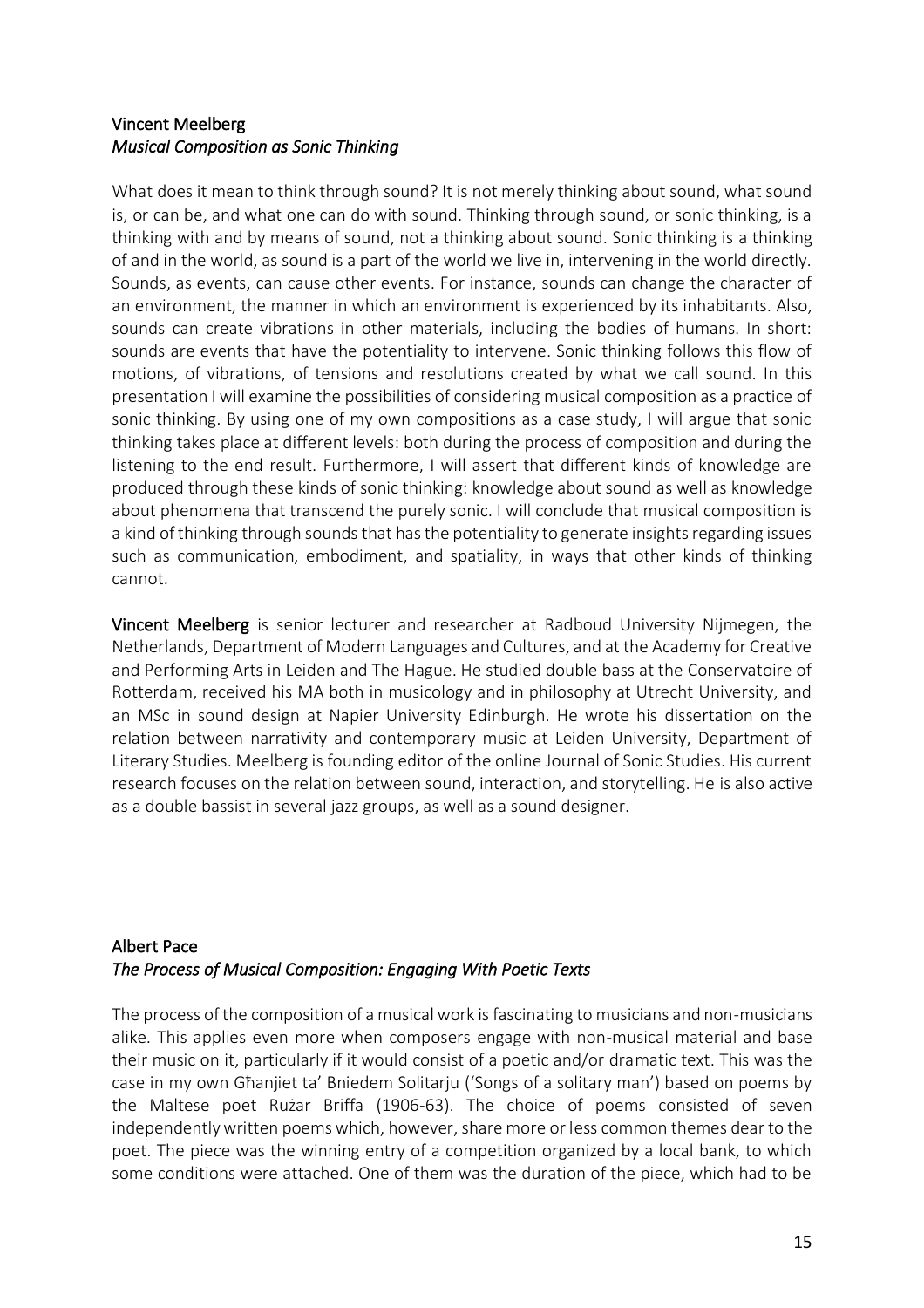between 55 and 65 minutes. Another one was to have a musical work in a style which would be approachable to the general Maltese public. At the same time, I did not want to compromise my artistic integrity.

This paper explores the decisions I had to make concerning:

- (i) The overall structure of the musical composition;
- (ii) How the differences and common features find their place within the structure;
- (iii) The issue of word-painting in music;
- (iv) The role of memory in the piece;
- (v) The form of the individual songs relative to the text and to the whole work;

(vi) The actual process of composition specific to this particular composition – also in comparison and contrast to other compositions.

Albert Pace is a Visiting Senior Lecturer in Music at the University of Malta, specializing mainly in Composition and Contemporary Music, and Spirituality in Music. He studied composition with Charles Camilleri. In 2007 he was the first one who was awarded a D.Mus. in Composition from the University of Malta. He also possesses an M. Mus. degree in Composition with distinction by the University of Edinburgh, for his piano piece Overlapping Backgrounds. He has composed music in various musical genres. Two of his compositions have been performed by the world-renowned harpist Florence Sitruk. Pace was the first prize winner of the 2007 APS Bank Music competition. His entry was *Għanjiet ta' bniedem solitarju* (Songs of a Solitary Man), on poems by Maltese poet Rużar Briffa.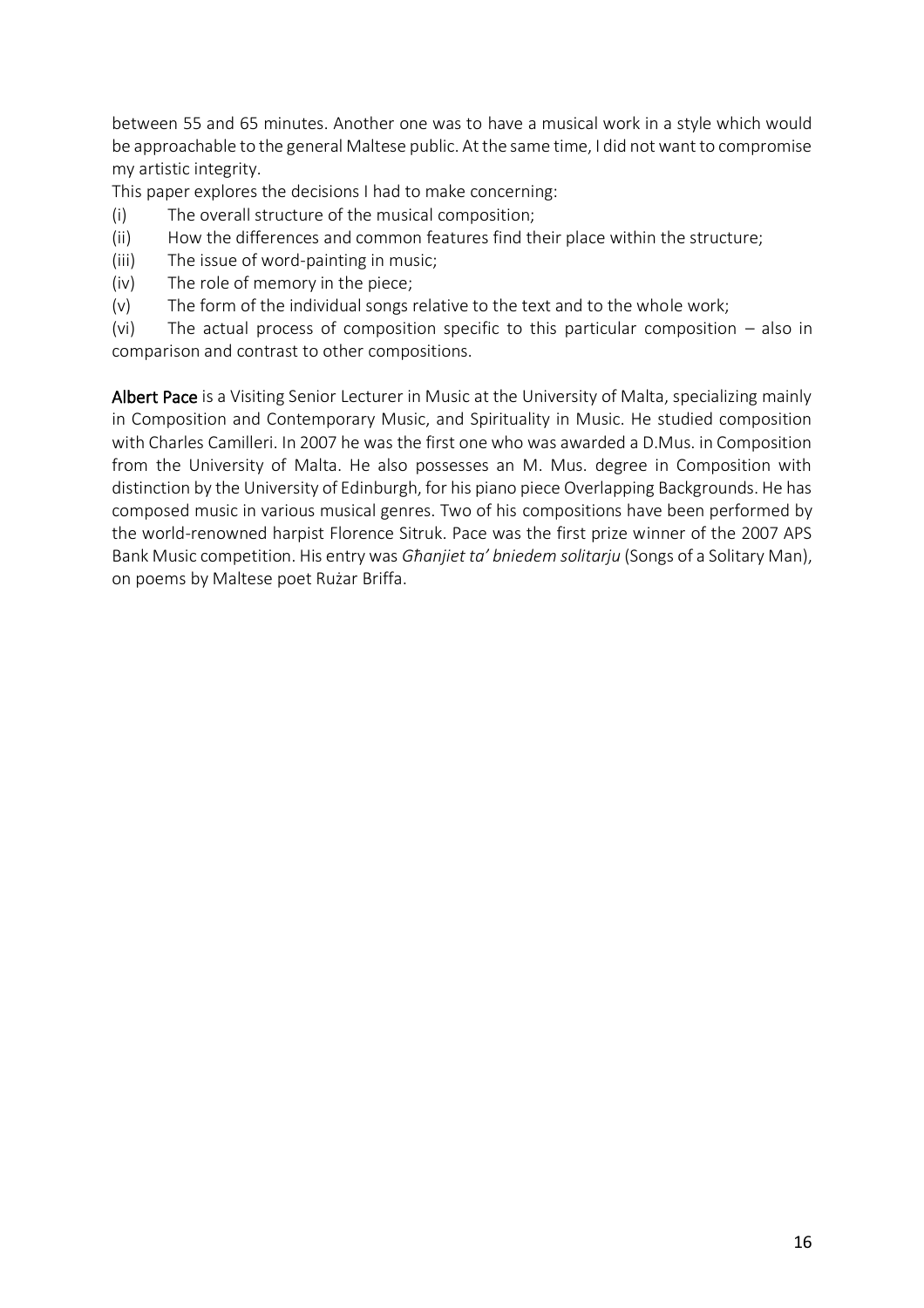#### <span id="page-16-0"></span>Panel 4: Translation (Venue: Ground Floor Meeting Room 3)

#### <span id="page-16-1"></span>Rina Badash

#### *A Continuous flow between multiple forms of knowledge*

The "Interpersonal Movement Laboratory" is an interactive research framework that I lead at the Theater Studies Department, Western Galilee College. In addition, I conduct the interdisciplinary research lab "Louder than Words", at the Expressivity and Creativity MA program, Faculty of Arts, Tel Aviv University. In both academic frameworks, the participants - Arab and Jewish students, art therapists and scholars in the field of education - are involved in a multi-layered process that merges physical experiences, critical observation in the Arts and theoretical discussions. In my lecture, I will introduce both labs and their methodological approach as a rhizomatic learning-teaching form. Referring to the Deleuzianthought, I will illuminate the process of gaining knowledge as a continuous flow between varied fields of experiences. I will present some of the students' creative tasks as concrete illustrations of the lab's pedagogical principles. I will describe how abstract concepts, such as Identity, Border or Home, are translated to physical experience and creative practice, intending to evoke previous knowledge that is associated with cultural phenomena. I will illustrate how exploring the progression of body in space, proximity between two people or group movement in contact improvisation, for example, connects disparate forms of social information and provides the participants optional experiential paths, becoming the essence of political ideas. Whether sensual or cognitive, all experiences are interrelated, nourishing each other as multiple versions of knowledge. Each experience, corporal practice, critical observation of the Arts and shared reading, is embedded in the learning process, generating its own flow, having a unique value in the non-stop journey of expanding the network of accumulated knowledge while stratifying its plateaus.

Rina Badash (PhD) is an Israeli independent choreographer and an interdisciplinary artist, performing under the name of "Badash's Bakery Presents". She teaches modern-contemporary dance sessions; leads an interdisciplinary research laboratory at the Faculty of the Arts, Tel-Aviv University; facilitates interpersonal-movement sessions at the Theater Studies Department, Western Galilee College, Acre. Rina is the Chairwoman of the Dance Committee, the National Program for Educational Observation in the Arts, the Ministry of Education.

#### <span id="page-16-2"></span>Frank Geßner *TESTeLAB & Guests: Animating Knowledge*

What can "art" or "artistic research" be in the audiovisual media in the sense of gaining or staging knowledge? Is Animation Art a new Performance? How could we shape a creative relationship between theory and practice? Why is the role of the arts always research with a basically open, unpredictable outcome? Why should debates on artistic research on concrete artistic projects ignite? To what extent can "autopoiesis" be transferred to collective audiovisual arts? TESTeLAB & Guests: Expanded Animation Worlds is a cross-media interface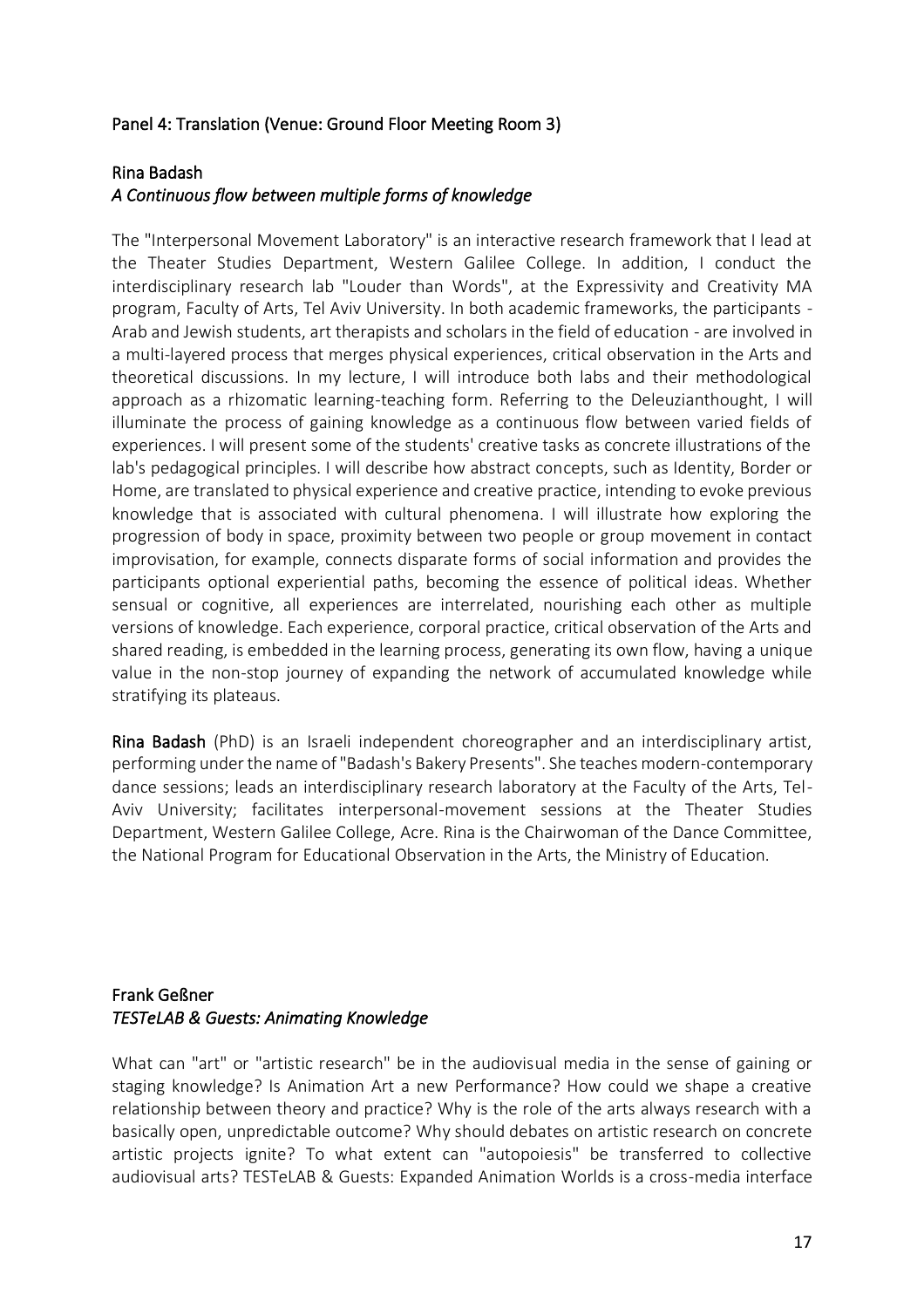project aimed at "experimenting with connecting the disconnected". In this autobiographically- driven examination of high and low culture, against a sweeping backdrop of image and media history, traditional media are brought into the digital realm, subjecting them to a productive, artistic kind of hybridisation. In doing so, the panorama – one of the most popular phenomena of the pre-cinema age – is revived, while supposedly obsolete media are also cultivated anew as part of a hybrid "future cinema". This experimental exploration of the potential of movement, time and sound also serves to enhance the cinematographic experience and questions the basic building blocks of film under new premises. TESTeLAB & Guests sees itself as a university "research satellite" and is aimed at filmmakers, musicians, dancers, poets, artists, designers, technicians, academics, students, companies, and others who are interested in the interface between art, design, science, nature, technology, and creativity. Together they form and realize the CIRCUS CONTAINER COLOSSEUM as a contemporary equivalent of a cathedral in the form of a multimedia variation of the idea of the *Gesamtkunstwerk.* This raises questions with aesthetic, social and political implications. The upcoming Masterclass Artistic Research 2020 SPHAERA: EARTH SEEN FROM THE STUDIO is an ongoing initiative for this approach:

https://www.filmuniversitaet.de/studium/studienangebot/filmuni-summerschool/masterclass-artistic-research/

Frank Geßner was born in Würzburg, Germany. Studied Sculpture, Painting, Aesthetics, and Art History in Stuttgart and Berlin. Visiting Professor at the Berlin University of the Arts, Germany, the China Academy of Art, Hangzhou, and the Jilin Animation Institute Changchun, China. In 2004, appointed Professor of Visual Arts for Animation at the HFF Konrad Wolf Potsdam-Babelsberg; from 2006 to 2009, also Vice President for Teaching, Research, and Development. To realize practice-based artistic research and prototype projects, Frank Geßner founded in 2005 the \*Atelier Berlin Production. 2006 Co-founder of the Institute for Artistic Research (IKF). Since 2009, Professor for Theory and Practice of Bildkunst / Pictorial Art / Visual Arts at the Film University Babelsberg Konrad Wolf. Lecture essays and workshops in Germany and abroad.

#### <span id="page-17-0"></span>Yonit Kosovske *Staging Lieder: Serious Art or Spectacle?*

In this paper I will consider the implications of staging—or expanding through interdisciplinary collaboration—a musical composition originally intended as an un-staged work. While this concept is hardly new, I will contemplate what is gained, lost, or changed in transmission, translation, and reception. What shifts when the "fourth wall" is partially blurred, when the audience moves from collective spectator to an integral part of the story-line? Does imaginative dramatization help to diversify audiences by engaging them in an otherwise elitist art form? Do innovative interpretations give too much away, leaving little to the imagination? Particularly in the field of Classical Western Art Music, can "pure recital music" survive alone on the 21st-century stage, or do contemporary audiences need to be spoon-fed to render the repertoire and text personally relevant, relatable, and accessible? Are we cheapening the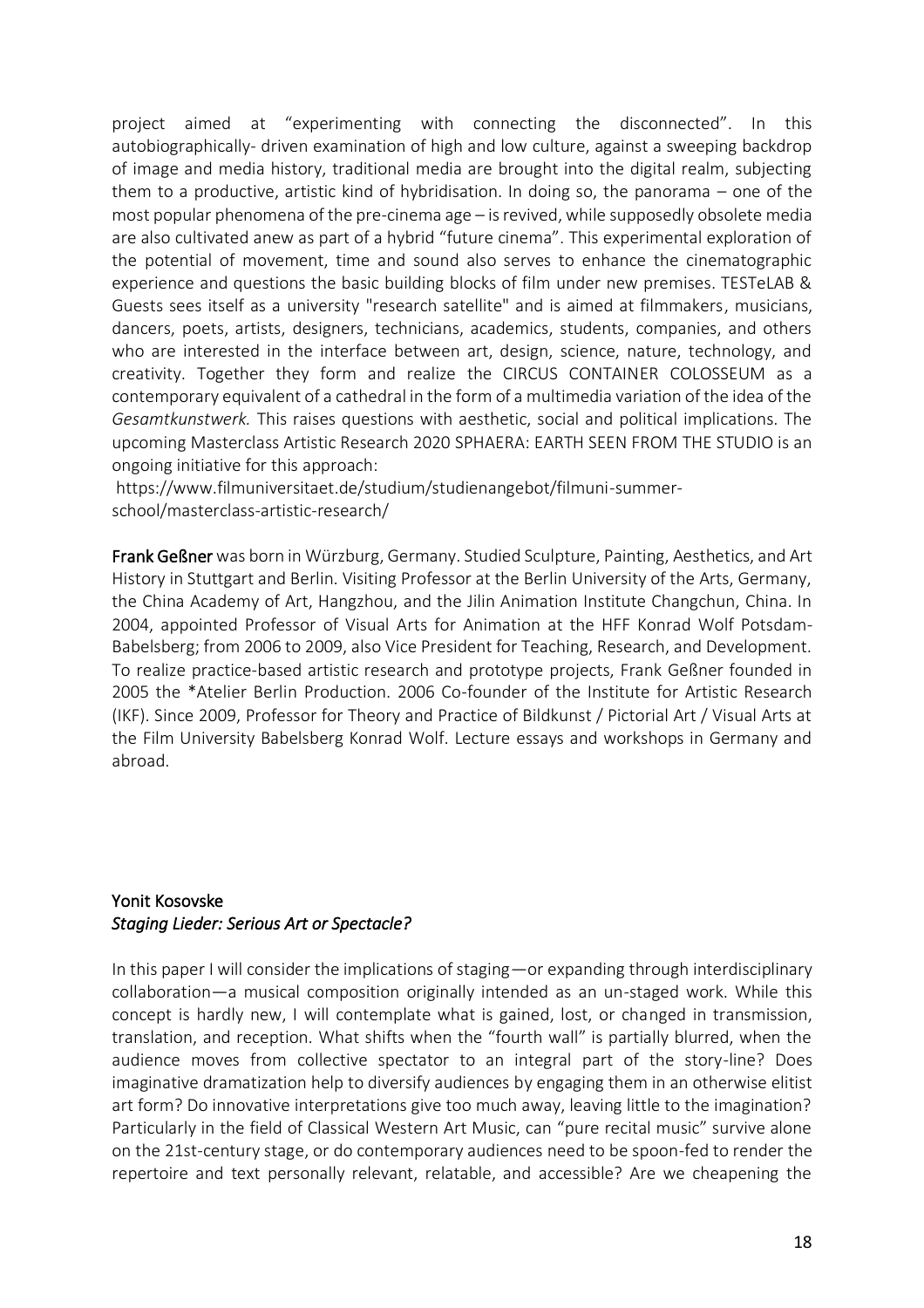music? Dishonouring the (often deceased) composer? Is theatrical performance being increasingly used as a gimmick to get "bums in seats"? I will focus on recently staged performances of German Lieder, including embodied knowledge from my own performance in Ireland (2018) of Franz Schubert's masterpiece Die Winterreise, A Winter Journey. In my production with soprano Dr Pauline Graham, we departed from traditional performance practice where the pianist plays while the (usually male) singer recites, standing virtually immobile on a raised stage in front of a dimly-lit audience. In our staged but stage-less rendition, the vocalist wandered throughout the room. Audience members were situated individually throughout the space, isolated from one another, sitting on low-lying cushions or lying on yoga mats. My original photography accompanied the song cycle—each image a commentary of Wilhelm Müller's 24 poems. Collaborating on the project was Dr. Marieke Krajenbrink, who gave a pre-concert presentation about German Romanticism in Art, Poetry, and Song.

Yonit Kosovske performs as a soloist and collaborative musician on harpsichord, piano, and chamber organ. Equally passionate about repertoire from the Renaissance through New Music, she curates diverse projects that integrate music, text, movement, and visual art, including her original photography and film. In collaboration with her partner, tenor vocalist Dr. Vlad Smishkewych, on March 21 she will co-produce Limerick's celebration of the European Day of Early Music, launching her new Early Music organization H.I.P.S.T.E.R.— Historically Informed Performance Series, Teaching, Education & Research. Originally from the United States, Yonit moved to Ireland in 2011 when she was appointed Lecturer in Music at the Irish World Academy of Music and Dance, University of Limerick, where she teaches piano, harpsichord, chamber music, performance practice, and music history.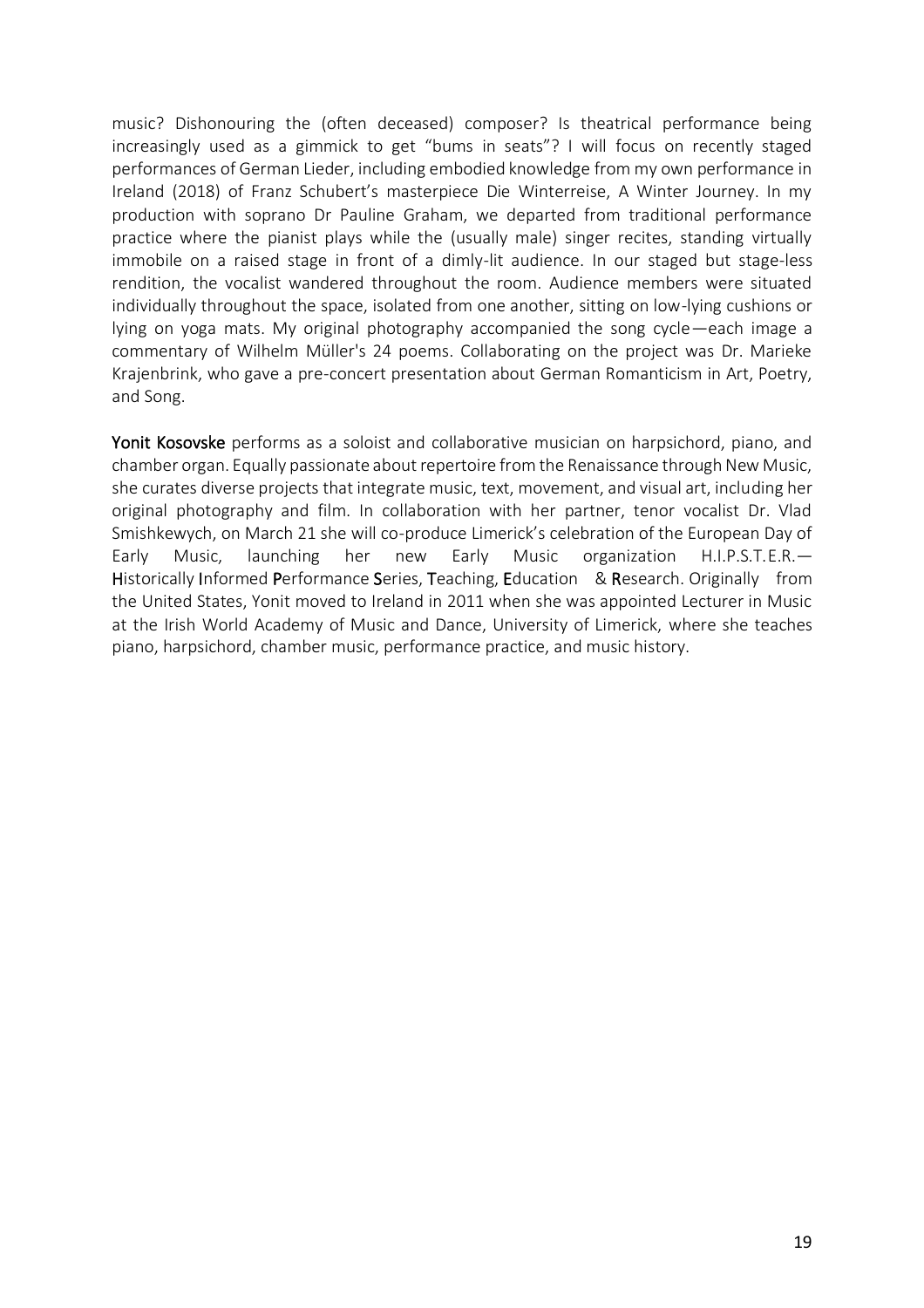#### <span id="page-19-0"></span>Panel 5: Context & Relations (Venue: Ground Floor Meeting Room 4)

#### <span id="page-19-1"></span>Jasper Delbecke *The lecture performance as essayistic practice*

In my contribution to the Annual Conference of the School of Performing Arts I will explore the lecture performance as an essayistic practice. In the realm of the arts, the format of the lecture performance is a common and well-known practice. Since the 1960's, the hybrid practice of the lecture performance combines functional presentations with artistic performance. It allows formal experimentation, reflection and eschews conclusive assertions. The practice arose when artists were invited to talk about their work in an academic, pedagogical or artinstitutional context. Today, we observe the opposite: academics withdraw from the conventional platforms of the academic realm and experiment with other formats to share their research and ideas. The theatre space and/or the strategies and aesthetics of theatre and performance became one of these new formats for them to experiment. The arguments I will unfold in my paper are accompanied by INSIDE (2017), a lecture performance by the renowned scientist and philosopher Bruno Latour and Frédérique Aït-Touati. In this lecture performance, Latour and Aït-Touati reflect on the relationship between human beings and their environment. In connection to the current debates on 'crisis of contemporary social science' (Savransky 2016), I will argue that the lecture performance offers an ideal framework to test our knowledge and challenge how our knowledge is produced. In that sense, the lecture performance resonates with the practice of essayism. The aim of the essay is not to verify theses but to enable the subject of the essay to become visible and to retain the experimental. Just like the essay, the performance lecture permits running through facts and fictions or the interplay of irony, humour and seriousness. The conjunction of real and fictional elements operates as a disruptive factor to point at parallel, existing and alternative futures. Doubt, uncertainty and mistrust are therefore productive and the perfect point for speculation.

Jasper Delbecke studied Theatre and Performance Studies at Ghent University and Freie Universität Berlin. Since 2018 he is a PhD candidate at S:PAM (Studies in Performing Arts & Media, Ghent University). In his doctoral research he explores how the form and the discourse of the essay appears in the contemporary performing arts field. Delbecke published on this subject matter in Performance Research, Performance Philosophy, Theatre and Performance Design and European Journal of Theatre and Performance.

#### <span id="page-19-2"></span>Vicky Hunter *Overworlds and Underworlds: Excavating knowledge through site-based dance practice*

This paper draws on the author's current research exploring site dance practice in landscape and subterranean sites. Drawing on practical examples it considers the tacit, embodied knowledge contained within the practice in which moving, dancing bodies engage with sites both above and below ground. Drawing on examples from site-based exploration in nature spaces and two performance works in subterranean spaces (Beneath, Hunter2004 and Dancing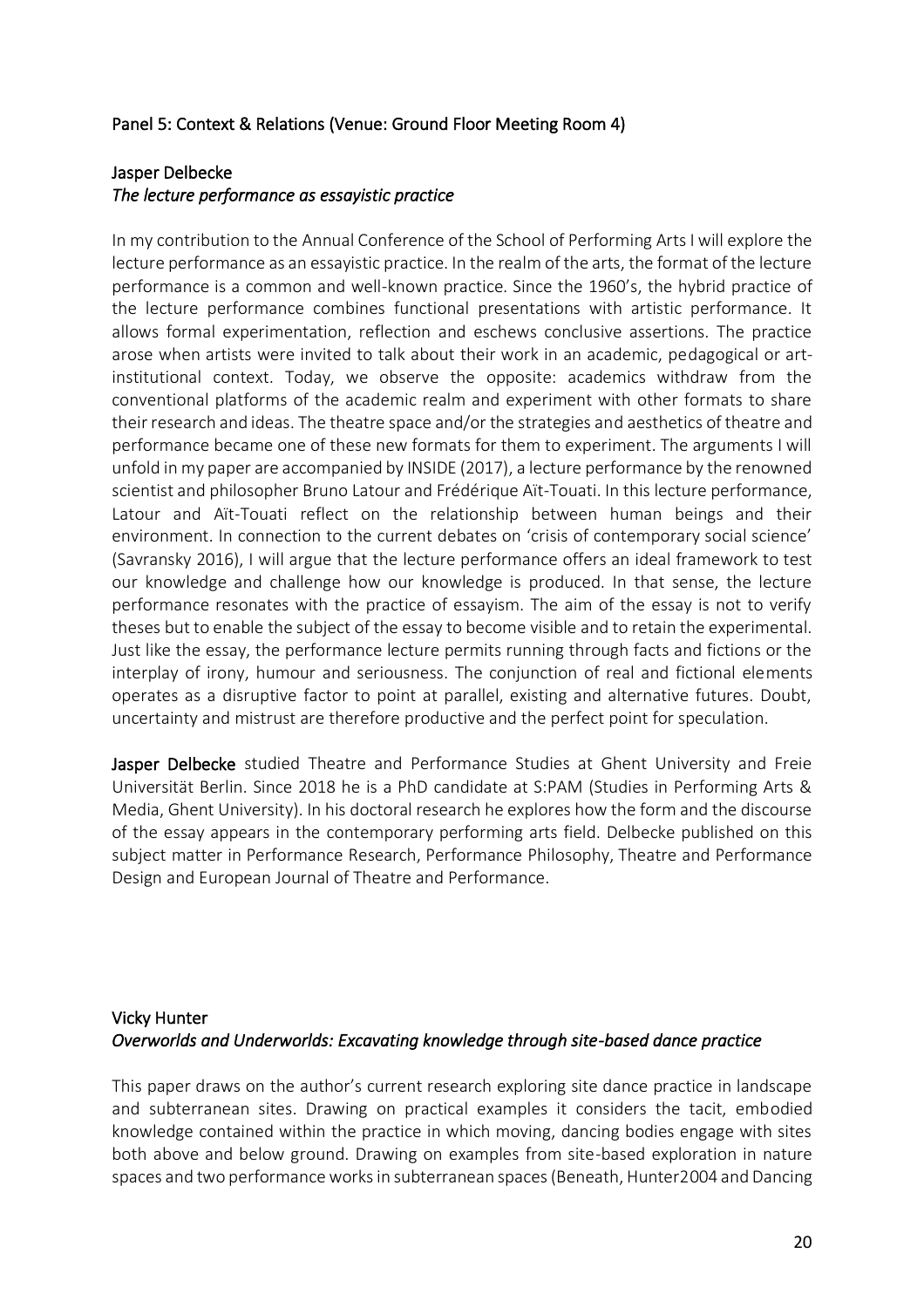in Caves, Katie Green, 2017-18) it considers how the dancing body come to know of these sites and how particular insights are transmitted to audience members through the site-specific performance event. Drawing on new materialist theory, the presentation reflects on the human-nonhuman intra-actions (Barad 2007) encountered through the practice and its potential to invoke human-environment relations in particular ways. The presentation situates the workshop within Hunter's wider development of 'site-based body practice' in which different actors, material and entities come together and contribute to an entangled process of 'becoming-with' one another in a co-constitutive manner in which; 'all together the players evoke, trigger, and call forth what-and-who-exists' (Haraway 2016). Through the articulation of exploratory tasks and methods that prioritise embodied knowledge or bodily doing/knowing as the primary form of inquiry the research considers how human-world engagements might be probed and revealed. The embodied state invoked through dancing and moving is conceived here as an ontology, as a mode of being, temporarily defined in which fluidity and mobility comprise key elements producing an ontology of flux in which the experiencer becomes with the world in motion. This state of being or becoming is problematized through the movement practices and perspectives discussed in the paper that seek to probe what might be incorporated and encountered within intra-active 'dances of agency' (Pickering 2017) encompassed within site dance exploration and performance.

Victoria Hunter, Reader in Site Dance and Choreography, University of Chichester, UK. Vicky's practice-based research explores site-specific dance performance and the body-self's relationship with space and place encountered through corporeal, material, spatial and kinetic engagement with lived environments. Her work explores new materialist and phenomenological approaches to engaging with a range of environments through the bodyin-motion. Her writing on site-dance has been published in Literary Geographies, New Theatre Quarterly, Performance Research, Choreographic Practices and Contemporary Theatre Review. Her edited volume Moving Sites: Investigating Site-Specific Dance Performance was published by Routledge in 2015 and she is co-author of (Re) Positioning Site-Dance (Intellect 2019) with Melanie Kloetzel (Canada) and Karen Barbour (New Zealand). Her forthcoming monograph publication Site, Dance and Body: Movement, Materials and Corporeal Engagement explores human-environment synergies through material intra-actions and is due for publication with Palgrave in 2021.

#### <span id="page-20-0"></span>Betina Panagiotara *Thinking, Working & Writing With*

This presentation examines the notion of working-with and writing-with as a specific skill for the generation and transmission of knowledge in the performing arts, drawing from scholars Maaike Bleeker (2003, 2015) Rudi Laermans (2012, 2015), Irit Rogoff (2010) and Ana Vujanović (2012, 2015). It examines specific case studies from the dance scene in Athens from 2008 onwards, highlighting practices and discourses that have emerged in response to this changing context. In particular, it discusses how collective and collaborative artistic practices enable alternative modes of thinking and working that according to sociologist Rudi Laermans support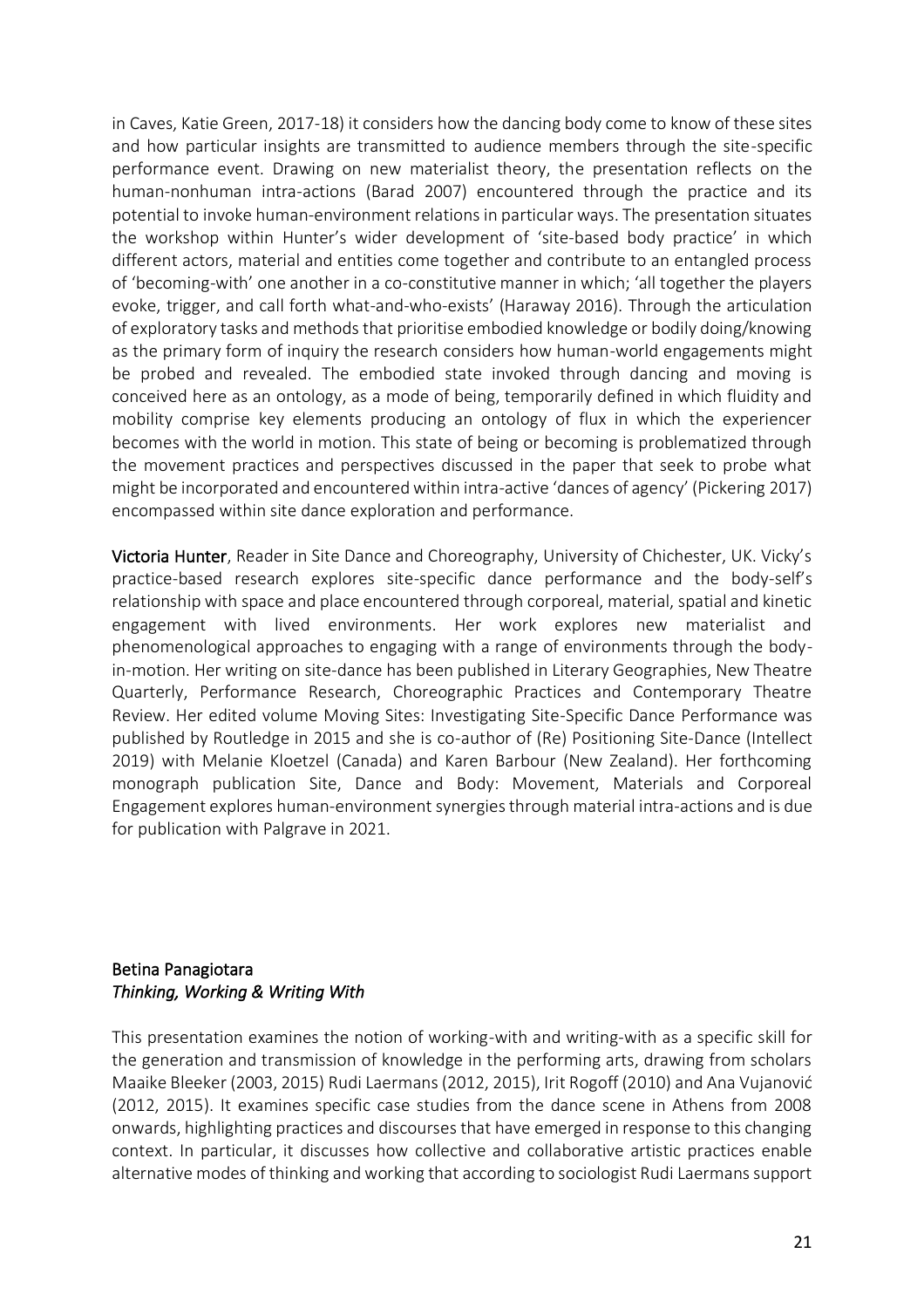an 'ethics of doing with others' that in turn empowers the creation of alternative knowledge structures (2012: 97). Furthermore, this paper advocates for a writing-with philosophy, as a framework for the collaboration of theorists, dramaturges and artists arts. This working-with the other stems from the theorist's position of engagement with the work and the artist, trying to pinpoint not so much where the work is located in theoretical terms, but more how it is produced, and what it produces in turn. According to researcher and curator Rogoff it is crucial to support and join a practice that is 'writing with an artist's work rather than writing about it' (2006: 104). In this token, working and writing with are at the core of this presentation as a method of acknowledging existing hierarchies between theory and practice in the field, and as a specific proposal for a transition from a possession of knowledge to sharing and co-creating knowledge in theory and in practice.

Betina Panagiotara is a dance researcher and dramaturg. In 2018 she was awarded her Ph.D. at the University of Roehampton looking at the contemporary dance scene in Greece amidst the socio-political crisis, focusing on emerging artistic practices. Her research was supported by the Onassis Public Benefit Foundation. She holds a BA in Media, Culture and Communication (GR) and a MA in Dance Histories, Cultures and Practices (UK). She has worked at the Kalamata International Dance Festival and Animasyros Animation Festival, she teaches dance history, and works with artists in research, dramaturgy and production. Her interests are in dramaturgy, dance history, sociology and politics. She has participated at international conferences, published articles in scientific journals, and contributed to the book The Practice of Dramaturgy: Working on Actions in Performance (Georgelou, Protopapa & Theodoridou, 2016). <https://independent.academia.edu/BetinaPanagiotara>

<span id="page-21-0"></span>15:00-15:30 Coffee Break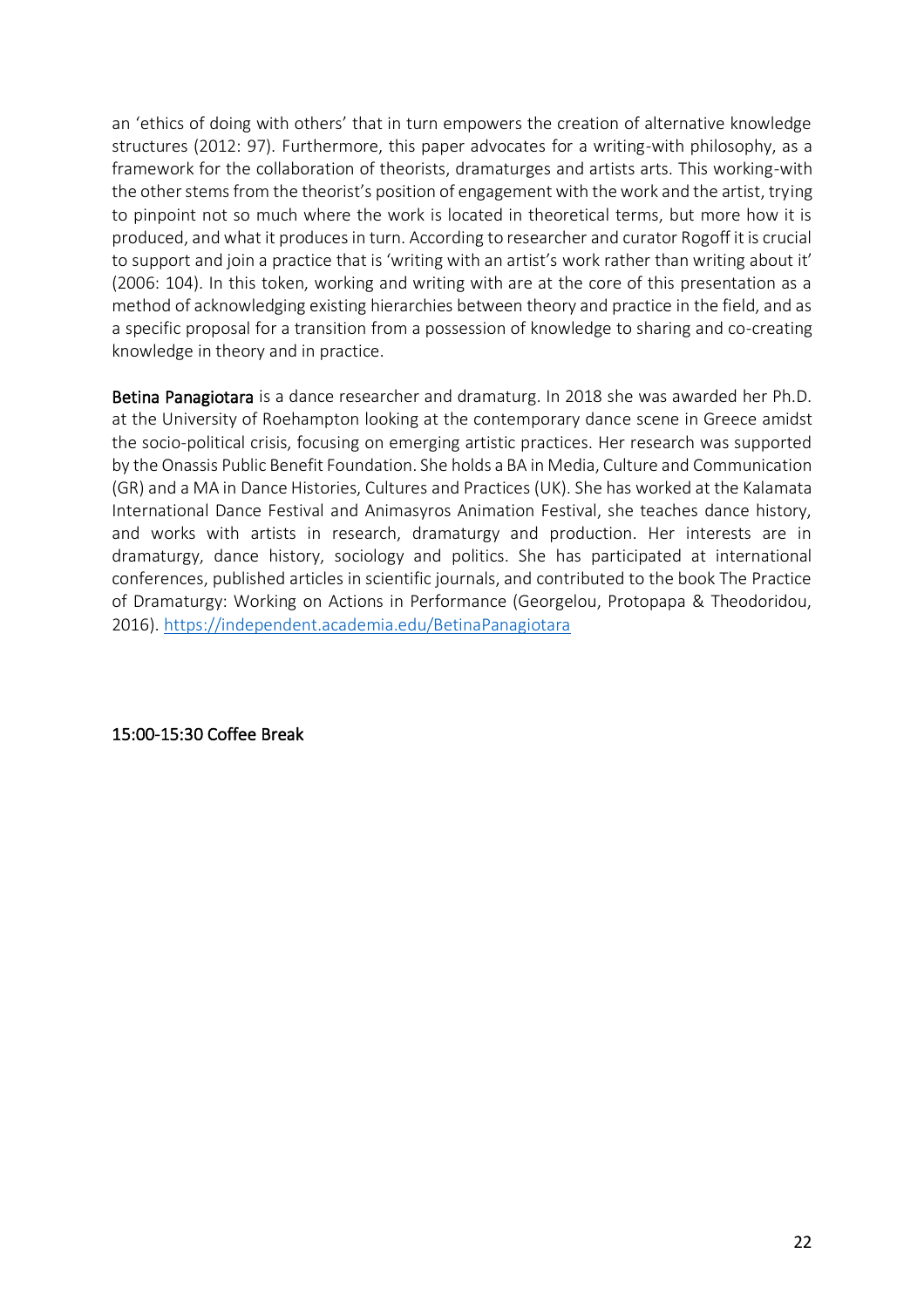#### <span id="page-22-0"></span>15:30-17:00 Parallel Panels 6-7

#### <span id="page-22-1"></span>Panel 6: Alliances & Actions (Venue: Aula Magna Level 1)

#### <span id="page-22-2"></span>Jon Irigoyen *What can a body do*

For Performance knowledges: transmission, composition, praxis conference, artist-performer and doctoral candidate Jon Irigoyen proposes the experimental research project What can a body do. This artistic work, inspired by Judith Butler's text "Bodies in Alliance and the Politics of the Street", uses the body as a process of collecting data, looking towards more experimental forms of conducting artistic research. In her essay, Butler claims: "For politics to take place, the body must appear. I appear to others, and they appear to me, which means, that some space between us, allows each to appear". What can a body do is a lecturedemonstration-performance consisting of a monologue combined with visual images from the film "La Haine" (Mathieu Kassovitz, 1995) followed by a cartographic, collaborative experiment through the artist's body. In order to make the performance happen, the experiment requires the participation of the audience. Through this practice based experiment, the body will be explored in relation to power and politics through a performance: body as an extension of the social body, and body as a space of struggle. Through a skin-based cartographic experiment, we will map the body's capacity for action into our daily life - in the everyday, as much as in a state of exception, as Giorgio Agamben would say. Irigoyen's work aims to open up new spaces for thought and practice blending artistic and academic perspectives and methodologies. What can a body do has previously been presented in contexts such as art fairs, doctoral schools and art festivals. It is essentially a processual performance which develops and feeds off the interaction with different audiences, settings and contexts. Irigoyen is hopeful that the presentation of What can a body do within the program of Performance knowledges: transmission, composition, praxis conference would make a significant contribution to the joint process of finding new approaches to artistic research presentation methodologies.

Jon Irigoyen (Bilbao, 1978) is an artist, educator and researcher. Since 1996 he has lived in different European cities. Madrid, Bristol, Barcelona and Helsinki, where he currently resides. He is member of visual artists association MUU, and serves on the board of performing arts association Esitystaiteen seura. He has participated in conferences, exhibitions, festivals and given workshops internationally. In 2015, Irigoyen was a finalist in the VISIBLE AWARDS awards with the project Nasreddin in Mobile Discotheque, in collaboration with the artist Olga Jitlina. Irigoyen is currently developing his doctorate in artistic research at Aalto University under the supervision of Professor Kevin Tavin, Head of the Department of Art. The artist and choreographer Michael Klien, Associate Professor at Duke University, is his current advisor. Previously, his research was under the supervision of Tero Nauha and Italian philosopher Franco Berardi (Bifo).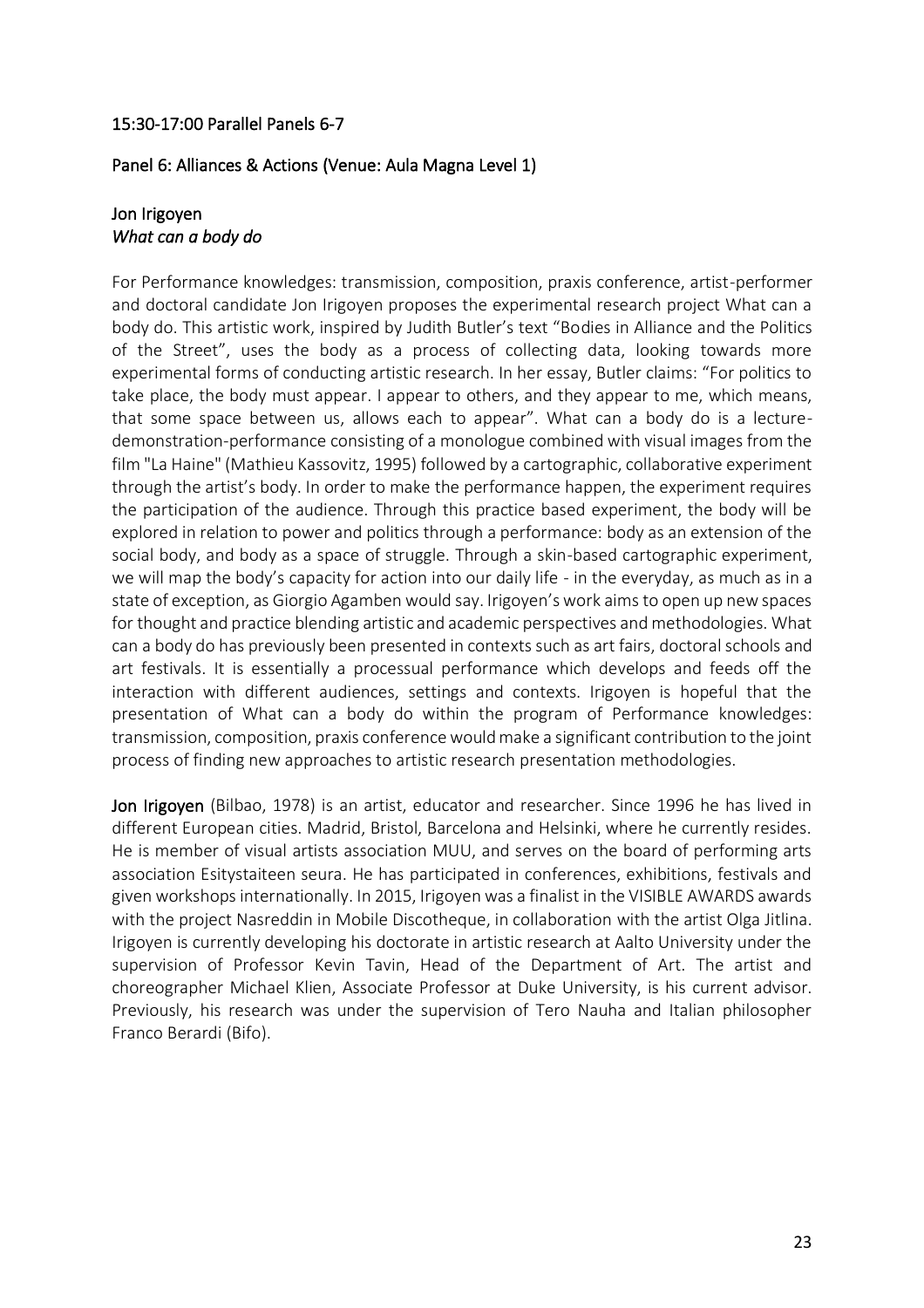#### <span id="page-23-0"></span>Vicki Ann Cremona & Marco Galea *What does the amateur theatre-maker know? The Maltese Experience*

Like most other human activities, theatre-making is marked by a discourse where being an "amateur" carries connotations that are often negative. In Malta, this is particularly significant as while it is next to impossible for theatre practitioners to make a living from theatre, cultural policy insists on professionalism as an absolute value and hardly dedicates any attention to amateur theatre. This paper presentation will be based on data gathered through research conducted as part of a STEP (European Theatre Systems) research project which is undertaking a comparative study on how amateur theatre functions in smaller European countries. During a 2019 survey of amateur theatre formations active in Malta, these were asked about the kind of training that the members receive, either from outsiders or from other members of the formation. The presentation will analyse the type of training or theatre education claimed by amateur theatre practitioners and compare it to accepted standards in the professional theatre as well as in other (non-Maltese) amateur contexts. The discussion will also focus on what qualifies as knowledge in amateur theatre contexts, especially that knowledge which might not be present, acknowledged or valued in more "professional" setups and how this knowledge is transmitted, particularly in circumstances where the established training/education channels (acting schools, academies etc.) are not a major contributor. It questions whether attempts to make amateur and community theatre more "professional" (such as through Teatru Malta's mentoring programme) are really an exercise in treating as subjugated knowledges, the skill sets and philosophies that are embraced by these setups.

Vicki Ann Cremona is Chair of the School of Performing Arts and Professor of Theatre Studies at the University of Malta. She was appointed Ambassador of Malta to France between 2005- 2009, and to Tunisia between 2009-2013. Her current research focuses on the relations between theatre and power She has published internationally, mainly about theatrical events and public celebration, particularly Carnival, Commedia dell'Arte, theatre anthropology, Maltese Theatre and costume. Her most recent publications include : 'Carnival and Power. Play and Politics in a Crown Colony (Palgrave Macmillan 2018, 304 pp). She is a member of the Executive Committee of the International Federation of Theatre Research (IFTR).

Marco Galea is a senior lecturer in theatre and director of research of the School of Performing Arts at the University of Malta. He has published several works on Maltese theatre history and on postcolonial theatre, and edited volumes on Maltese and European theatre-makers. A book of theatre reviews he edited won the Malta National Book Council Prize for Research for 2017. His latest publication is Redefining Theatre Communities (Intellect 2019) co-edited with Szabolcs Musca.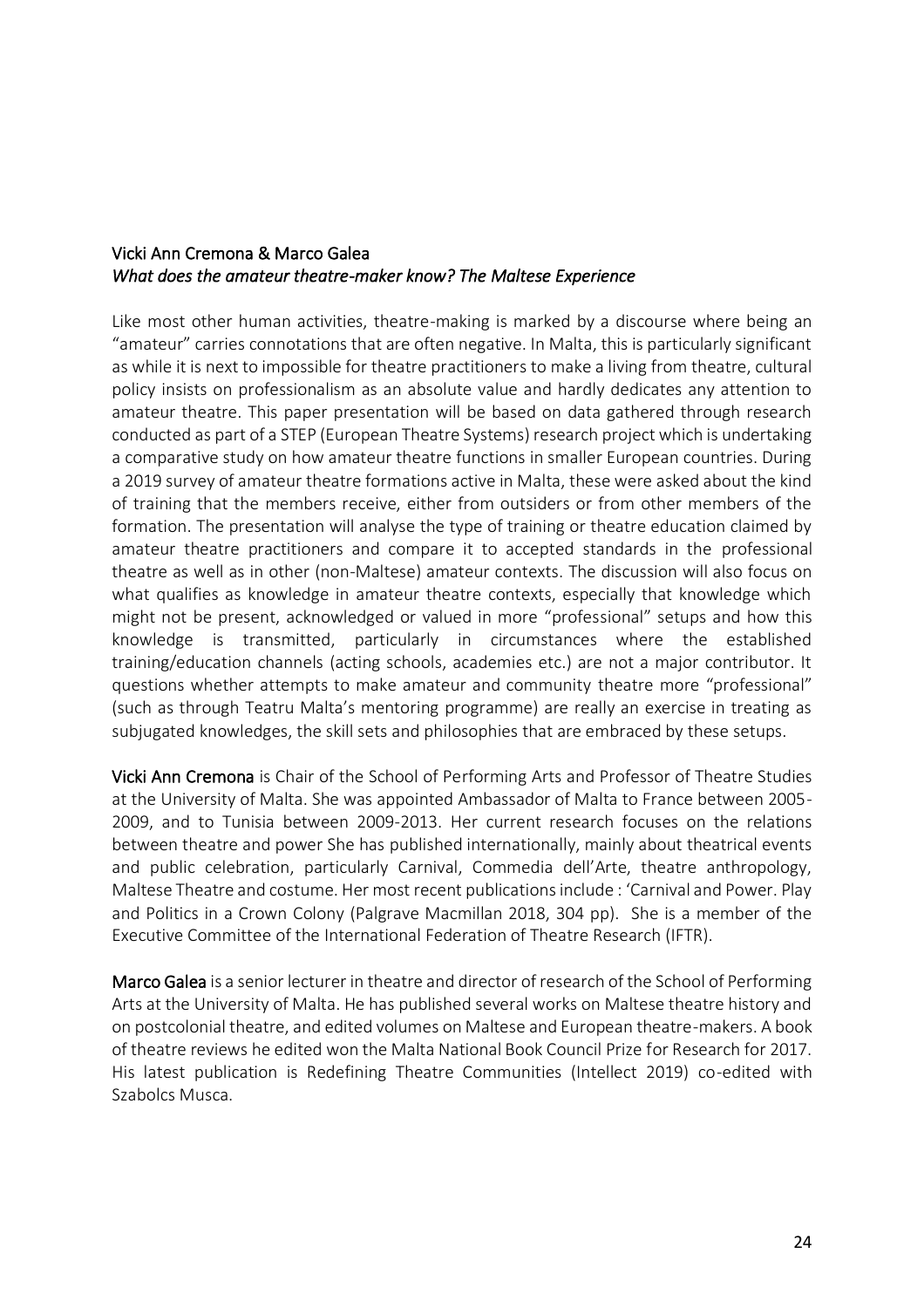#### <span id="page-24-0"></span>Barbara Kremser *The dumplings are coming*

In sociology, a crisis experiment (Harold Garfinkel) refers to a procedure known above all in ethnomethodology in which implicit social norms are made visible. This is done by explicit ignoring of social conventions, through which the practices of the construction of social reality becomes obvious. Similar to the crisis experiments, as a performance artist I deal with social roles, regulations or norms in everyday routines. Like ethnomethodologists, I make the study of these routines the basis of my performative knowledges. The preferred space in which I move is the public one. My most important instrument is myself, or rather the artificial figure I have created. In my performative interventions I continually try to produce situations in which an exposition of my person seems to have been cancelled out by a secret retreat brought about by artistic means. For example, the self-proclaimed Minister for Homelandtrash and international Affairs. In this function, I am giving audiences in an transperent advertising column, or, after the new ban on eating has come into force, I opened a dining car in an underground railway car. Dealing with the transformation of conventions and rules is - for example - illustrated by the work "The dumplings are coming" (2019), which I like to present at the Conference: The challenge of keeping social codes and table manners while trying to introduce a guest from Japan to the art of eating dumplings. This work shows how performative knowledges can try to help people find a way out of their own bubble. If this is successful, then, as Michel de Montaigne writes, their minds will not become stuffed, but more moveable. Following this aim, one of the questions underlying my artistic research could thus be formulated as follows: Which crises can performance art evoke in order to create changes in supposedly regulated systems?

Barbara Kremser alias Barbara Ungepflegt (Vienna, Austria) is a performance, video and installation artist and artistic researcher. In many of her performative installations, video works and interventions she deals with spaces and utopias in public. She is head of the university programme for applied dramaturgy at the University of Music and Performing Arts Vienna. Since 2017 she is working on her PhD thesis "In the Leo? On Disappearing Escapist Places in Reality and Imagination" at the Art University Linz. Award winner of the TDGN Temple Architecture Prize (2019). [www.barbara-ungepflegt.com](http://www.barbara-ungepflegt.com/) <https://www.mdw.ac.at/ikm/dramaturgie/>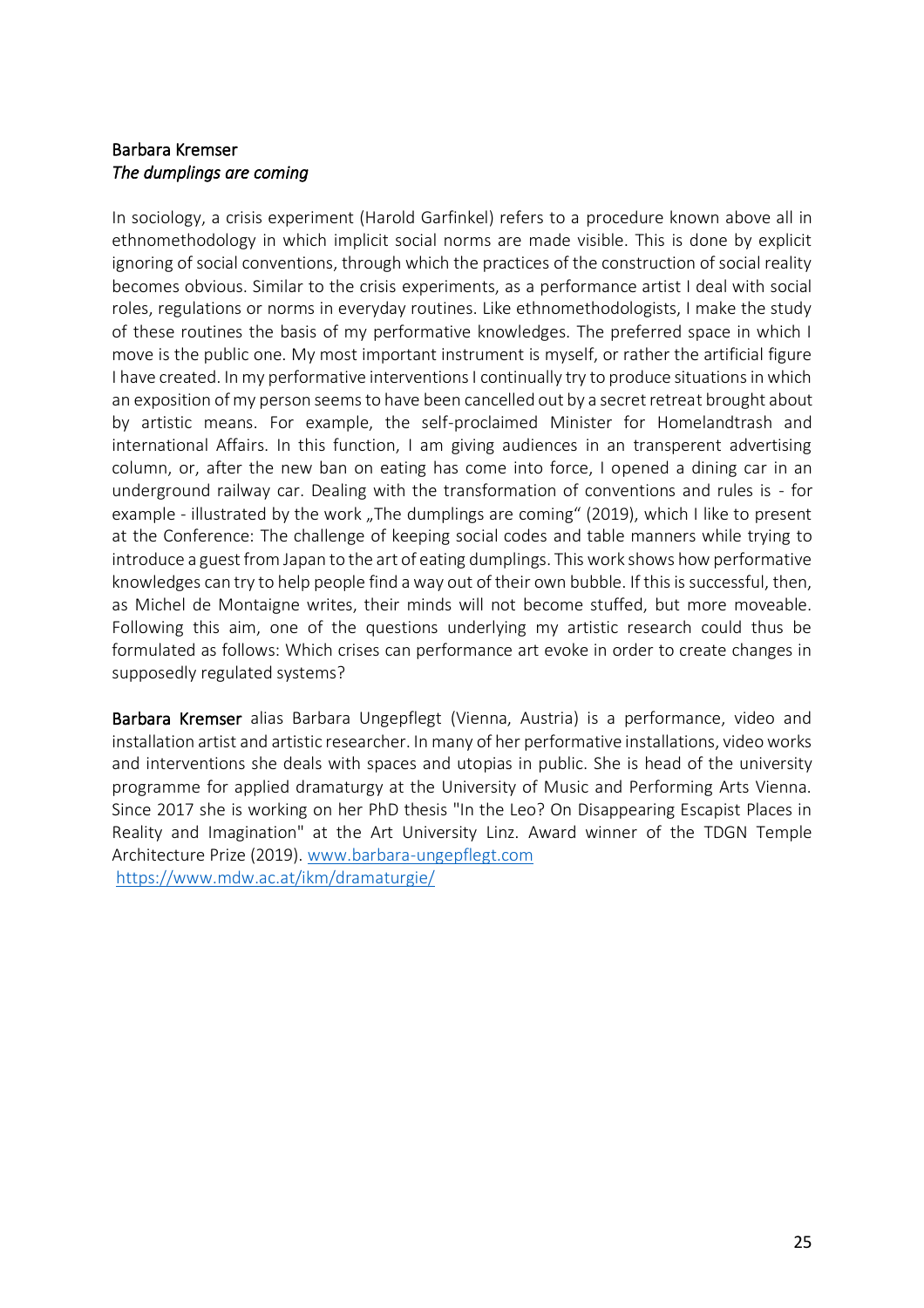#### <span id="page-25-0"></span>Panel 7: Perform(er) Embodiment (Venue: Ground Floor Meeting Room 3)

#### <span id="page-25-1"></span>Frank Camilleri

#### *The 3As of Bodyworld: Conceptualising Performer Embodiment*

The paper engages with performance knowledges via an inter- and multidisciplinary approach that contributes to the understanding of performer embodiment. The concept of 'bodyworld' refers to the performer's entangled engagement with the material world. It revises and expands the psychophysical notion of 'bodymind' that leaves the human–non-human dichotomy unchallenged. The paper considers bodyworld via the sociomaterial perspectives of what are termed as the 3As: assemblages, affordances, and actants. That is, bodyworld as mind–body–world assemblage whose constituent components offer a number of possibilities or affordances, some of which are transformed into performance material and which come to function as active elements or actants in the resultant multi-sourced/assembled product. My reading of the 3As is informed by sociomaterialist outlooks like Jane Bennett's vibrant materiality that address the inter-connectedness of the social and the material in the organization of everyday life and practices. In particular, reference is made to Manuel DeLanda on assemblages, James Gibson on affordances, and Bruno Latour on actants. The conceptualization the 3As of bodyworld is exemplified through cases from the performing arts (including mask work, puppetry, material performance, and technology) as knowledgegenerating practices.

Frank Camilleri is Associate Professor in Theatre Studies at the University of Malta and Artistic Director of Icarus Performance Project (www.icarusproject.info). His various publications on performer training, theatre as a laboratory, and practice as research reflect the theatre work he has been developing since 1989. He is the author of Performer Training Reconfigured: Postpsychophysical Perspectives for the Twenty-First Century (Bloomsbury, 2019).

#### <span id="page-25-2"></span>David dos Santos *From Performing Arts Knowledge to the Emergence of Embodied Creativity*

With this presentation I'm proposing a discussion regarding the foundational questions that have led to my PhD research in Philosophy of Science and Art: What can a body do for creation and insight? What can be the emergence of embodied creativity? It aims at giving relevance to how the Performing Arts practices can inform us about the processes of discovering, with and through the body, and if knowledge theories and techniques can contribute to this understanding. I started by considering the philosophy and epistemology of practice developed by Contact Improvisation and by Physical Theatre that try to integrate fluidly the momentum of intimacy between mind and body. Like Ben Spatz also reminds us, the Grotowski's version of the Deleuze-Spinoza question "What can a body do?" is formed precisely as a question of technique. It's not enough saying that the body is creative. We need to isolate its techniques, close the gap between different disciplines and gain a more expanded awareness of the embodied knowledge of composing and creating, in order to be able to employ it in other life and work contexts. In the last decades creativity has been mainly worked in the field of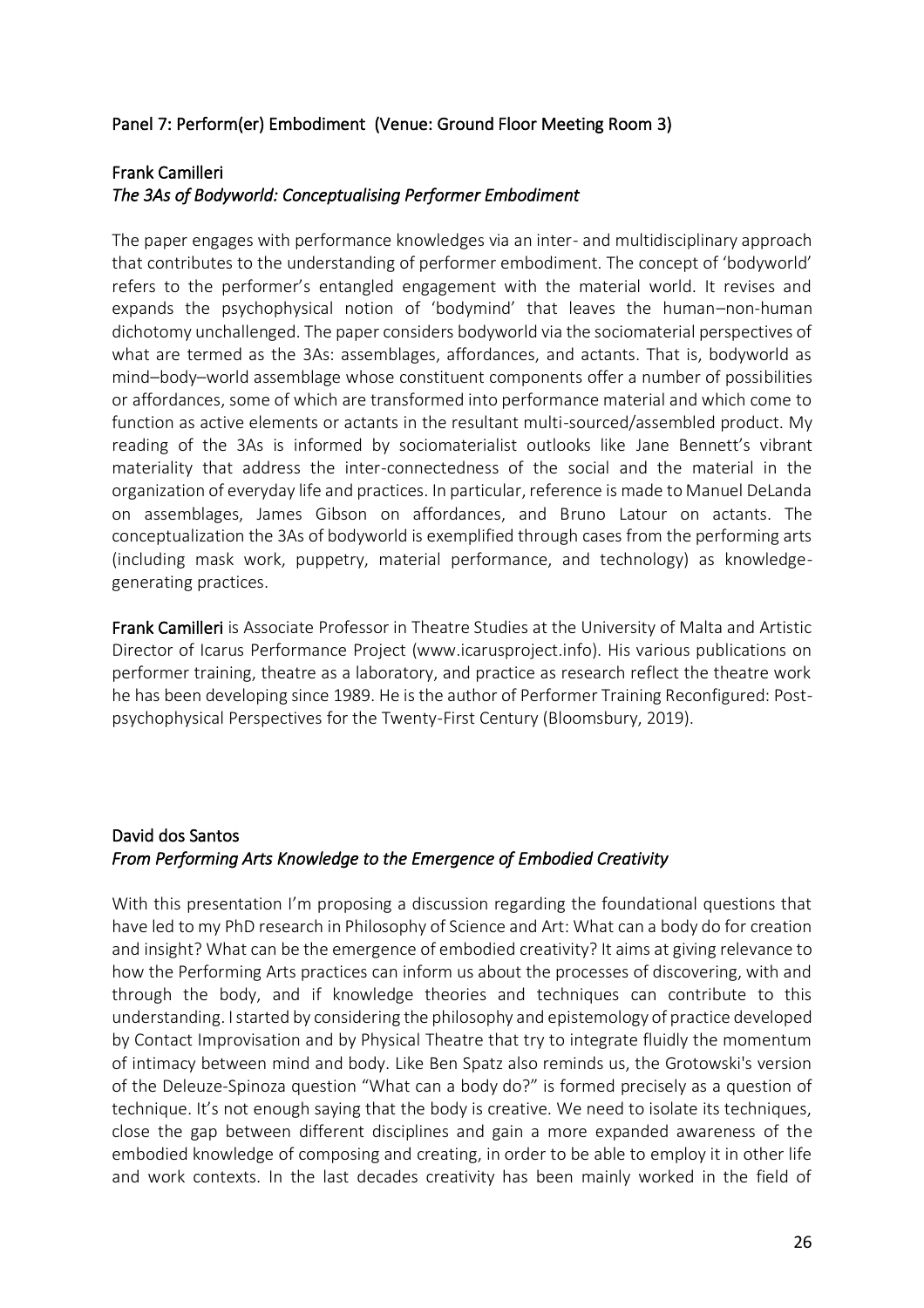Psychology but it's been gaining more attention from Philosophy for the last fifteen years, as shown, in 2018, by Gaut & Kieran Routledge

publication, Philosophy and Creativity. Despite this, embodied creativity is still seen as an underdeveloped subject. This research project wishes, therefore, to contribute for the development of this subject relating Philosophy of Body and Creativity with Embodiment and Performance Studies.

David dos Santos is a PhD candidate in Philosophy of Science, Technology, Art and Society (University of Lisbon). He holds a MA on Multimedia Culture and Art (FEUP) and a BA in Theatre (ESMAE). In scientific research he was a collaborator of Blackbox- Arts & Cognition, a researcher grantee for the project TKB: Transmedia Knowledge Base for Performing Arts, and the Organizer of the first TKB International Conference. In the Performing Arts he has worked as actor, dancer, director, assistant and movement director, choreographer, drama and movement teacher. He's also worked as creativity consultant for various companies. He is currently an FCT PhD grantee, a member of the Center for Philosophy of Sciences and of the Science and Art Philosophy Lab (UL).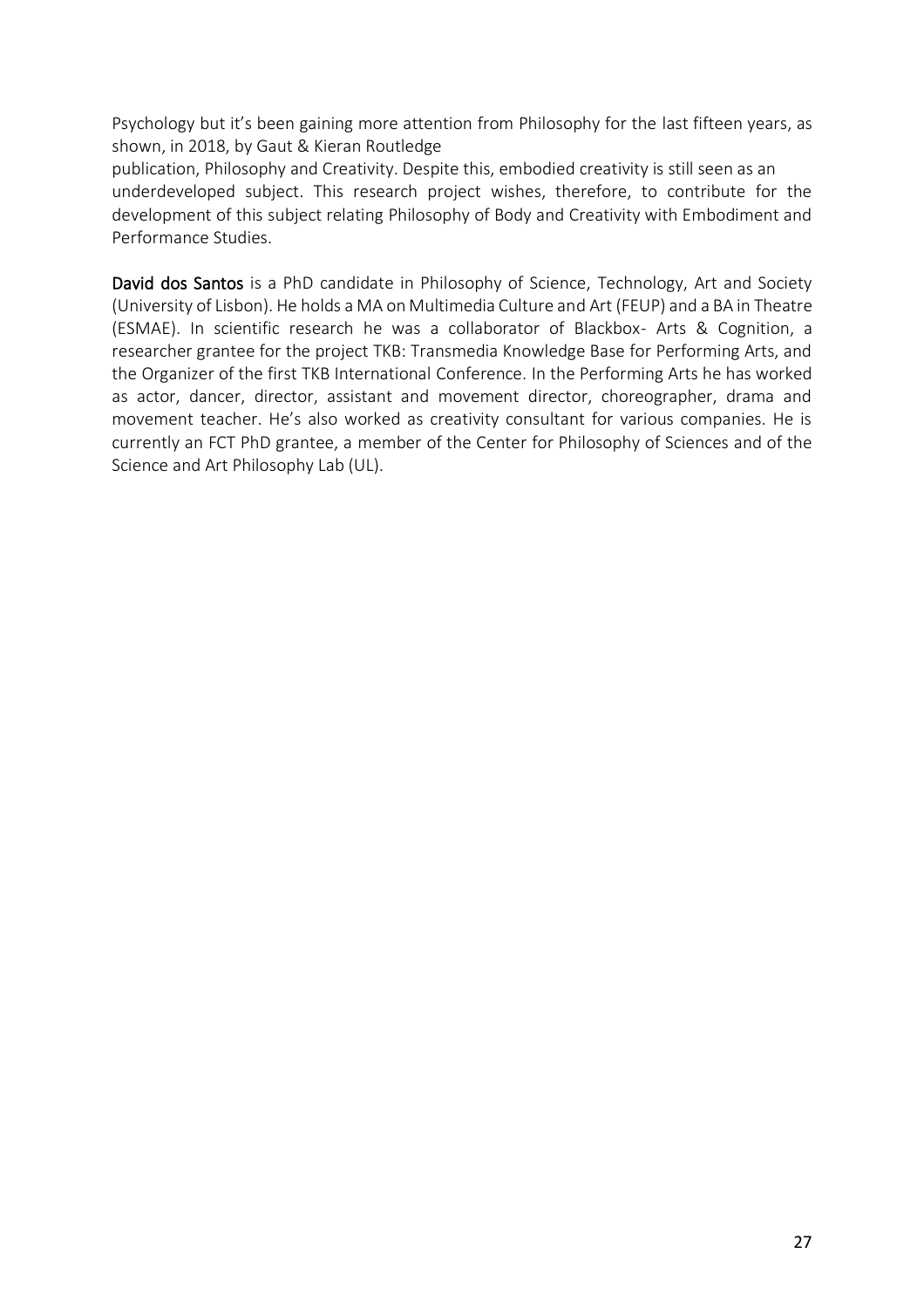#### <span id="page-27-0"></span>17:30 – 19:30 Book Launch and Wine Reception (Venue: Valletta Contemporary Gallery)

#### <span id="page-27-1"></span>Stefan Aquilina

#### *Modern Theatre in Russia: Tradition Building and Transmission Processes*

What did modern theatre in Russia look like and how did it foreground tradition building and transmission processes? This book offers fresh readings of the Russian theatre scene at the turn of the 20th century. It combines historical study with contemporary theories from the discipline of cultural transmission. Stefan Aquilina argues that it is through the process of transmission that theatre traditions are formed and consolidated. Through historical case studies and rare English translations of Russian sources, this book examines studio practice as a democratic levelling between participants, transmission and the creation of hybrid acting practices, amateur processing of professional approaches, and elements of recurrence and difference across practices. It also offers one chapter that helps to readdress the gender imbalance that is often characteristic of modernism. The historical-theoretical investigation is accompanied by a series of practical workshops and exercises to be practised in the rehearsal room and studio, bringing the migration of Russian modernist theatre into the present.

Stefan Aquilina is the Director of the School of Performing Arts and Theatre Studies Senior Lecturer (University of Malta). His research focuses on modern theatre, especially Stanislavsky and Meyerhold, but has wider interest in the transmission of embodied practice, amateur theatre, devised performance, and reflective teaching. Aquilina's publications include Stanislavsky in the World (coedited with Jonathan Pitches, Bloomsbury) and Interdisciplinarity in the Performing Arts (coedited with Malaika Sarco-Thomas, University Malta Press. Aquilina is also the director of the practice-based project Cultural Transmission of Actor Training Techniques (www.ctatt.org).

#### <span id="page-27-2"></span>Marco Galea and Szabolcs Musca *Redefining Theatre Communities. International Perspectives on Community-Conscious Theatre-Making*

Redefining Theatre Communities explores the interplay between contemporary theatre and communities. It considers the aesthetic, social and cultural aspects of community- conscious theatre-making. While doing so, the volume reflects on recent transformations in structural, textual and theatrical conventions and traditions, and explores the changing modes of production and spectatorship in relation to theatre communities. The essays edited by Marco Galea and Szabolcs Musca present an array of emerging perspectives on the politics, ethics, and practices of community representation on the contemporary international theatre landscape. An international, interdisciplinary collection featuring work by theatre scholars, theatre-makers and artistic directors from across Europe and beyond, Redefining Theatre Communities will appeal to those interested in the diverse forms of socially engaged theatre and performance.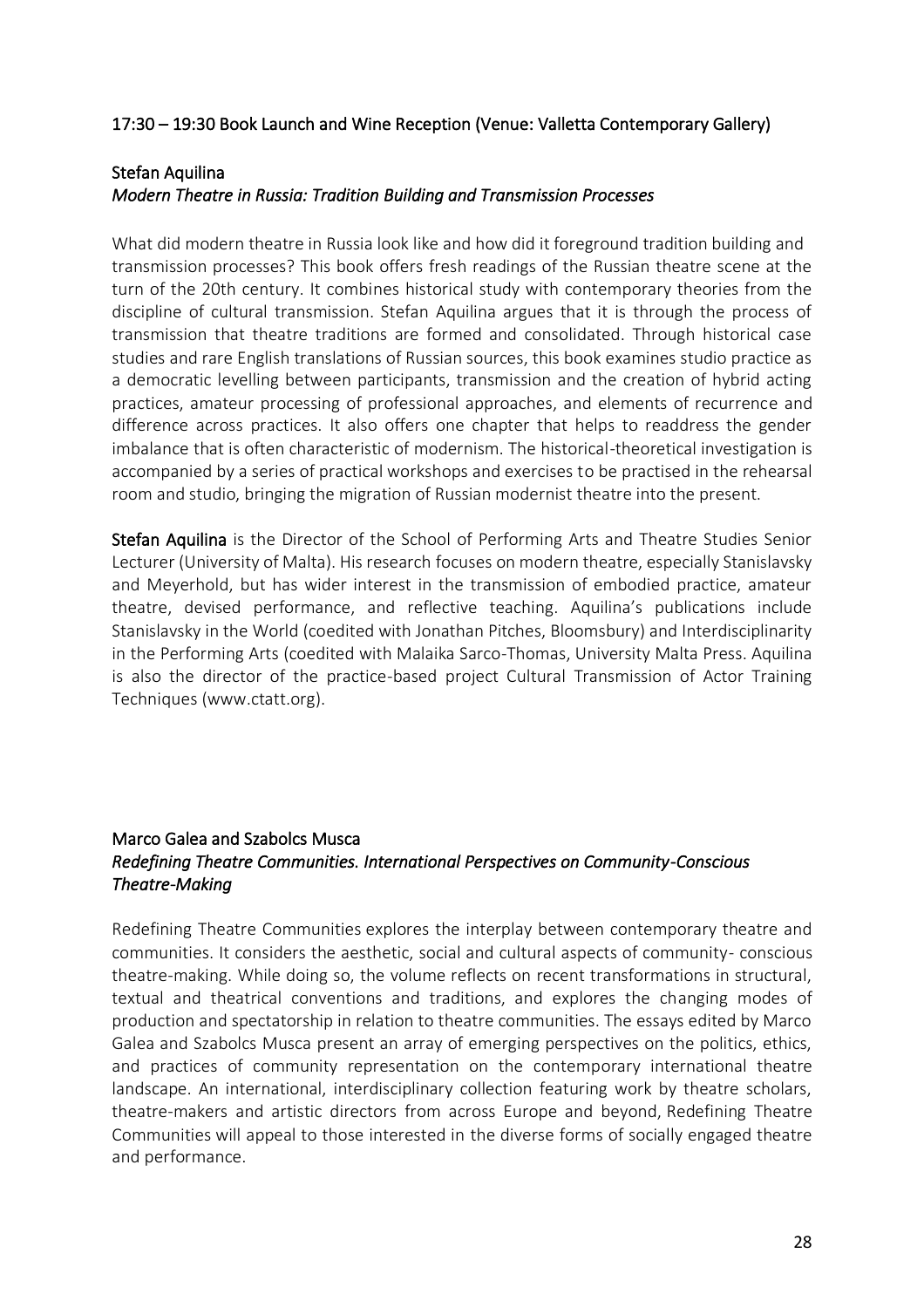Marco Galea is senior lecturer in Theatre Studies and Director of Research at the School of Performing Arts, the University of Malta. He has written mainly on nineteenth- and twentiethcentury theatre in Malta and on postcolonial theatre and literature.

Szabolcs Musca is research fellow at the Centre for Theatre Research (CET) at the University of Lisbon (Portugal), founding director of New Tides Platform (UK) and project lead of Migrant Dramaturgies Network, currently leading an international research project on theatre and migration in Europe.

#### <span id="page-28-0"></span>Kathrina Farrugia-Kriel *Princess Poutiatine and the Art of Ballet in Malta*

This publication offers a timely and unique enquiry into the life and work of the Russian émigré, Princess Nathalie Poutiatine (1904–1984) and the art of ballet that she developed in Malta. Although two chapters of autobiography exist in Poutiatine's *Princess Olga: My Mother* (1982), the legacy of Poutiatine's contribution to ballet on the island remained largely unwritten and resided in almost forgotten or hidden archives, and memories of her former dance students. It charts a set of narratives that surround the development of Poutiatine's ballet in Malta, drawing upon an extensive collection of photographs, programmes and other memorabilia include those safeguarded by her former student Tanya Bayona, and interviews with Bayona, and other former students from the 1940s through to the late 1970s, including former Ballet Rambert dancer Anna Truscott. Uniquely, this book offers connections between the Russian émigrés in the early decade of the twentieth century, the political histories of Malta, and the proliferation of ballet as a cultural and historical topic on the Island of Malta.

Kathrina Farrugia-Kriel is Head of Research and Karsavina Heritage Award Co-Ordinator at the Royal Academy of Dance in London. Farrugia-Kriel is editor of Focus on Education, and her most recent publications include Princess Poutiatine and the Art of Ballet in Malta (FPM, Midsea Books 2020) and, with Dr Jill Nunes Jensen, The Oxford Handbook of Contemporary Ballet (Oxford University Press). Farrugia-Kriel's writing has been published in Dance Chronicle, the South African Dance Journal, Treasures of Malta, the Sunday Times of Malta, and The Oxford Handbook of Shakespeare and Dance (OUP). Alongside her longstanding tenure at the Faculty of Education (RAD), she has guest lectured at universities and other higher education institutions in South Africa, Malta, and the United Kingdom. A former executive board director of the Society of Dance History Scholars (USA), Farrugia-Kriel has organised conferences in London, Paris and New York. For the RAD, she has steered conferences in Sydney, Brisbane, and Melbourne; she also curates the Guest Lectures Series for the Faculty of Education in London.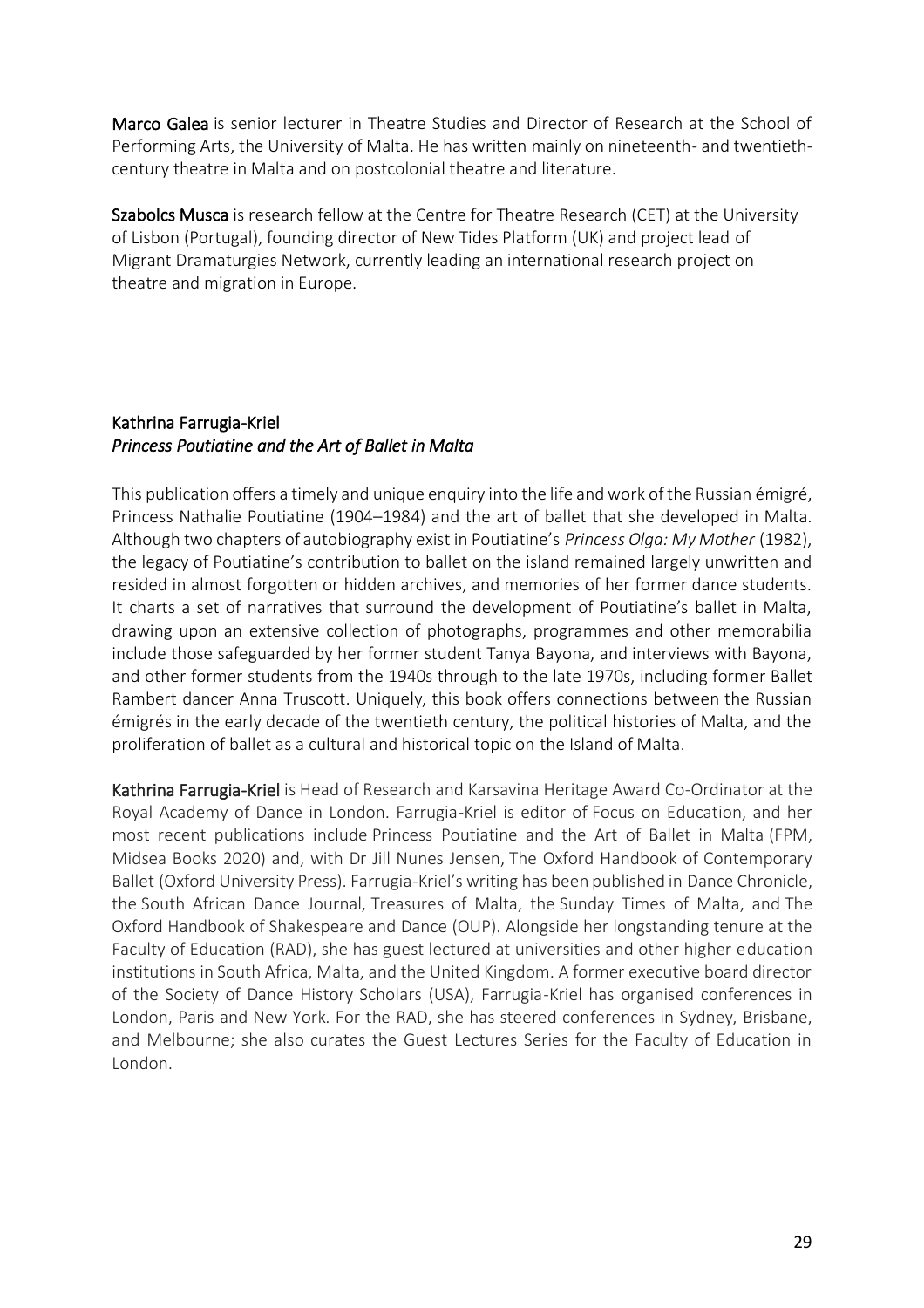### <span id="page-29-0"></span>Thursday 12 March

<span id="page-29-1"></span>8:30 – 9:00 Registration

<span id="page-29-2"></span>9:00 – 10:30 Keynote Speech (Venue: Aula Magna Level 1)

#### <span id="page-29-3"></span>Professor Lynette Godard *Remembering Transatlantic Voyages and Slavery's Afterlife in Black Women's Solo Performance*

This paper compares two solo performances, Mojisola Adebayo's Moj of the Antarctic (Oval 2007) and Selina Thompson's Salt (2016) as interrogations of the history of transatlantic slavery and its 'afterlife' (Saidiya Hartman). I draw theoretically from Saidiya Hartman, bell hooks, and Christina Sharpe to map these performances as interrogations of the (dis)empowerment of Black women on transatlantic voyages that connects to slavery's past and its continued impact in the present. Adebayo and Thompson invoke unique Black women's perspectives to interrogate the intersection of race, gender and sexuality alongside contemporary global concerns, including climate change. Both performances work across disciplinary boundaries of performance art, live art, physical theatre, and storytelling, using techniques of a direct engagement and interaction with audiences. I argue that they use a range of different techniques of solo performance, integrating the aesthetics of stand-up performance, music and spoken word and experimentation with narrative delivery and being conscious of the role of the audience. Their performance strategies evoke both longer traditions of solo Black women's performance, such as Vaudeville, while also being connected to a contemporary trend for solo stand up and gig performances. Arguably, such performances invite questions about how contemporary Black woman practitioners draw upon African and Caribbean storytelling heritages to create consciousness-raising performances that activate the potential for social change.

Lynette Goddard is Professor of Black Theatre and Performance at Royal Holloway, University of London, where they research contemporary Black British playwriting with a focus on the politics of race, gender, and sexuality. Their book publications include Staging Black Feminisms: Identity, Politics, Performance (Palgrave, 2007), Contemporary Black British Playwrights: Margins to Mainstream (Palgrave, 2015), and Errol John's Moon on a Rainbow Shawl (Routledge, 2017). They are currently researching Black British theatre directors' processes and productions and a project on how race is portrayed in contemporary plays through such contemporary themes as race, immigration and asylum, race and the police, race and religion, and race and the rise of right-wing politicians.

<span id="page-29-4"></span>10:30-11:00 Coffee Break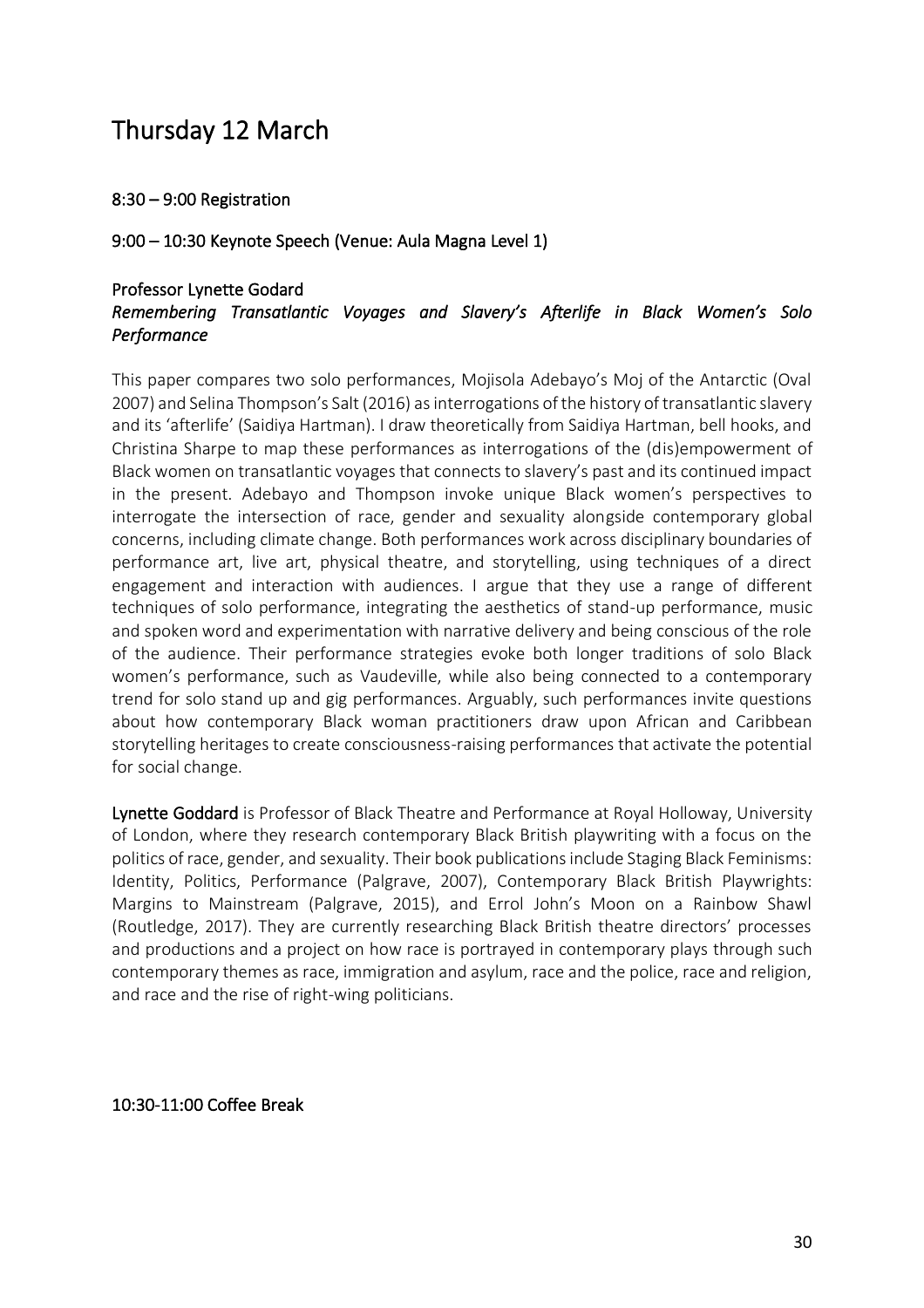#### <span id="page-30-0"></span>11:00-12:30 Parallel Panels 8-10

#### <span id="page-30-1"></span>Panel 8: Documentation & Data (Venue: Ground Floor Meeting Room 3)

#### <span id="page-30-2"></span>Javier R. Casado *In and Out of Sight*

There is a dualism in particle physics that distinguishes between those particles which can be measured and observed directly and those which cannot. The last ones are known as virtual particles – as opposed to the "real" or, rather, conventional ones – because they appear and disappear so fast that they are empirically undetectable and, thus, ontologically indeterminate. However, virtual particles are real indeed, and it is known that they actually play a crucial role in the configuration of matter in quantum void fluctuations. The awareness of these particles posits interesting views on performativity, and challenges ontological dualism as well as assumptions such as what cannot be seen is non-existent. In an art system in which the visual, tangible and durable play a central role, documentation has facilitated the treatment of projects whose materialization is scarce and lacks a defined form. But what happens if documentation is intentionally absent? How would the work of art or the art system be affected? Contrary to numerous studies on art documentation and archives – both practices pervading almost all aspects of everyday life – the conscious avoidance of documentation in the artistic process has been generally ignored in the developments of art theory in the 20th and 21st centuries, despite its tight relationship to certain historical circumstances, scientific advances, and lines of thought that are central to its comprehension. This presentation, based on my doctoral thesis, focuses on a few examples of performative works which purposely avoid documentation, thus allowing for a more open field of possibilities regarding, for instance, the making and transmission of knowledge, the exploration of different models of community through exchange and participation, or the revelation of forms of temporality that escape the logic of production. Works which come an go leaving no visible trace, like virtual particles.

Artist and researcher Javier R. Casado received his PhD (with 'cum laude' mention) in Art by the Complutense University of Madrid (UCM) with a thesis which focused on the quest for the minimum artistic expression in non-object-based and undocumented practices. In the previous years, he has devoted part of his activity to the search of forms of suspension, improductivity, impermanence, invisibility and minimum action through negligible gestures carried in specific contexts. He has given several lectures and workshops (Kiasma Museum, Faculty of Fine Arts of the UCM, PhotoEspaña, Centro de arte Complutense, CCELP - Centro Cultural de España en La Paz, Medialab Prado, Faculty of Fine Arts of Castilla-La Mancha University, Sociedade Nacional de Belas-Artes of Lisbon), and collaborated in different artistic and research projects.

#### <span id="page-30-3"></span>Simon Ellis *Corporeal epistemics*

The background: In 2017 The Economist declared that the "world's most valuable resource is no longer oil, but data." We are unwitting pawns in a silent data war, and the algorithms of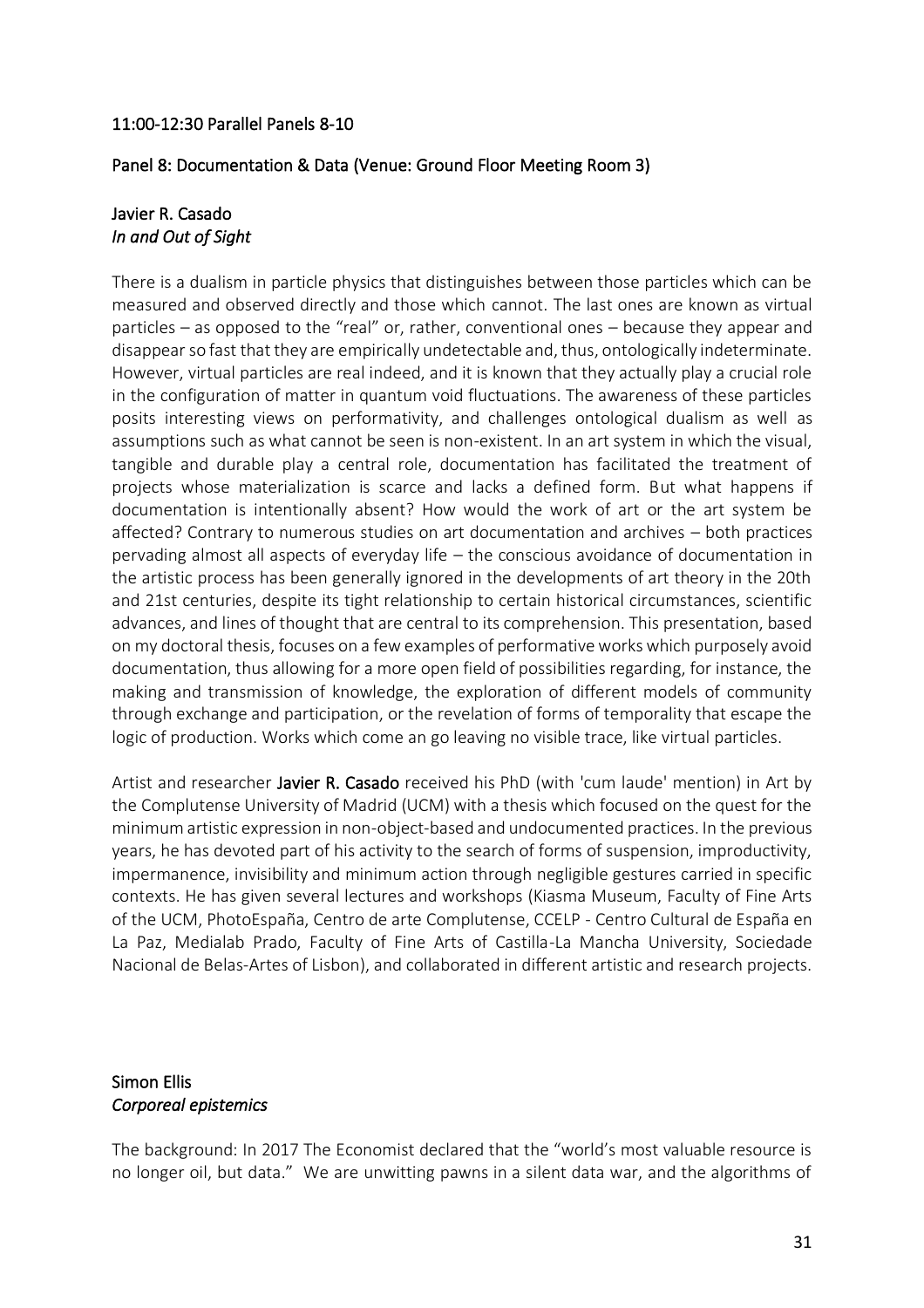Google and Facebook are winning. This is the age of surveillance capitalism, founded on "extractive operations in which our personal experiences are scraped and packaged as the means to others' ends." Dance and the performing arts are likewise beholden to the datafication of experience: the online archive, digital documentation, virtual reality … After all, like moths to a flame, we follow the money in order to survive. The foreground: In the European summer of 2019, the choreographer-dancer Shaun McLeod (Australia) and I worked for four weeks in a studio in London. We worked with simple materials: Authentic Movement, a camera and each other. We did not produce a work or outcome to be seen, but rather ended up exploring the nature of things that cannot be described. If the key epistemic question is "who, when, why is constructing knowledges?" then in this presentation I will attempt to discuss the epistemic why of experiences that are unable to be discussed. They are experiences of politics and humility that underpin the radically analogue nature of the human body; they are experiences that exceed "algorithmic description"; perhaps they are even experiences or acts of "epistemic disobedience."

Simon Ellis is an artist working with practices of choreography, filmmaking and dance. He was born in the Wairarapa in Aotearoa/New Zealand, but now lives in London and works at C-DaRE. He is a Pākehā — a white person of European descent – and grew up in a family where politicised conversations about equality, consumerism and even technology were common. These conversations have shaped his values as an artist, and underpin much of what his practice is about, and how it is conducted. He also thinks about the ways humans might value things that are not easily commodified, and likes to imagine a world filled with people who are sensitive to their own bodies, and the bodies of others. [skellis.net](http://skellis.net/)

#### <span id="page-31-0"></span>Reka Polonyi *Questioning knowledge production in socially engaged theatre practice: Who it's for, and What we do with it*

The field of theatre for social change, often referred to as social theatre, is founded in community-engaged creative processes. It is inherently political, existing in the immediacy of its geopolitical and social environment. Yet methods related to the gathering and recording of data, and its consequent binding in carefully printed and stored archives, raises various concerns around whether such a procedure is in fact the most accurate way to gain and share knowledge. We may question how theatre practice engages with society  $-$  its ambiguities, fluctuations and paradoxes – if the knowledge that we cultivate is not approached as an active, non-hierarchised exchange with and among the communities, activists and practitioners we work with. The following provocation questions institutional cultures of knowledge production in performance research. This will be narrowed down to two specific inquiries: a) What are the implications of needing to document social theatre; and b) What becomes of this knowledge? These two questions are demonstrated within the context of practice-as-research in the occupied Palestinian territories. The responsibility of scholarly inquiry is arguably to impose order on a given phenomenon (Shechner 1997). Yet such a task becomes far more complex in a region containing the most documented conflict in the world (Debray 2007). 'Imposing' order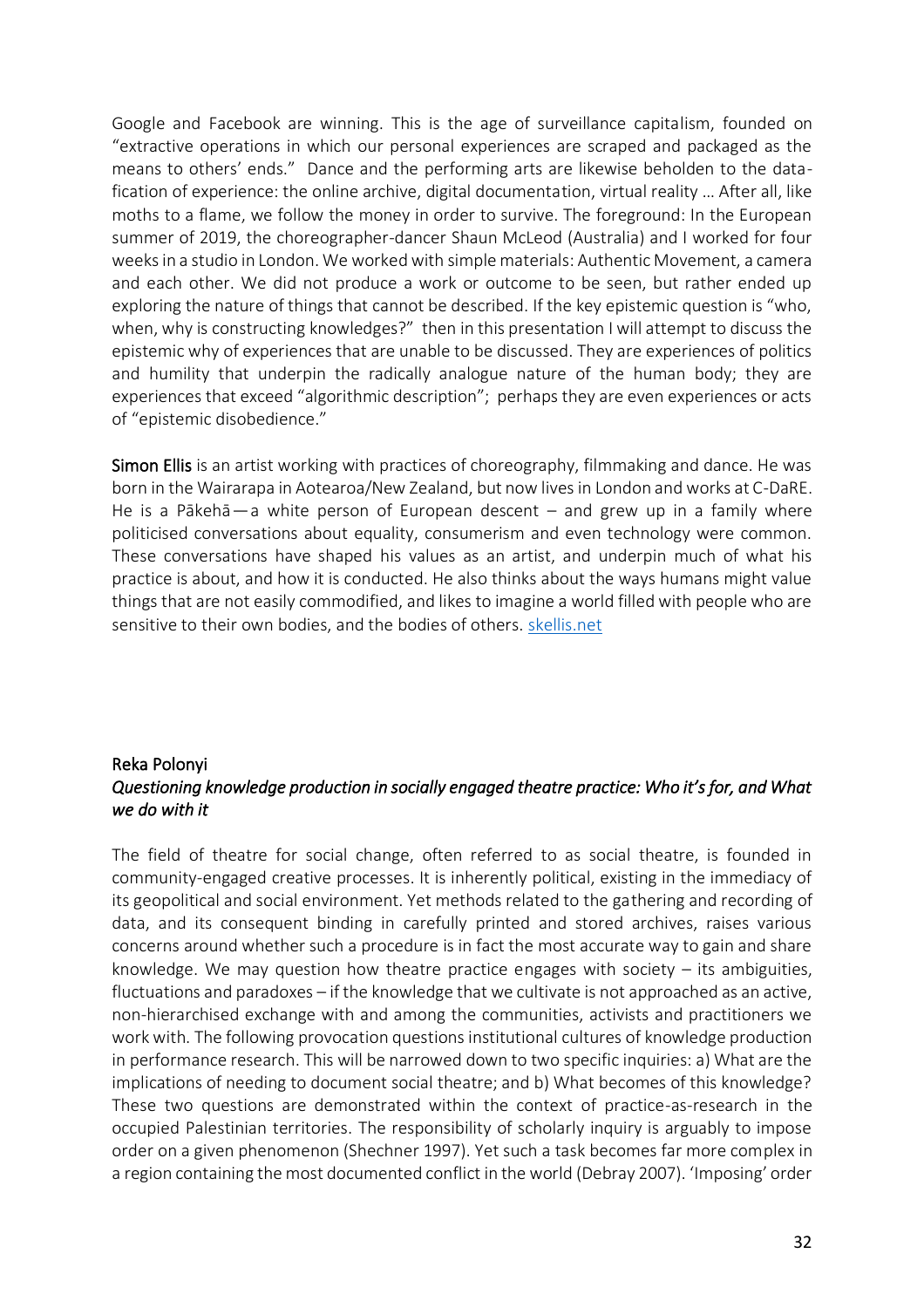– or what one considers as such – raises additional concerns of perpetuating dynamics of colonial occupation amidst a population that is increasingly denied self-representation in academic research. The need to re-invent and consistently shift our perspectives in social theatre is more relevant than ever; I argue that the future of our field risks data fossilising if it does not retain creative flexibility in protecting grassroots and practice-based forms of knowledge cultivation, and in thus taking risks in permitting inquiries to test our scholarly expertise. The paper concludes with a demand to consider an epistemological shift in our knowledge production – both its collection and distribution – and explores the possibility of future methods of inquiry.

Réka Polonyi is an AHRC-funded PhD researcher and teacher in applied drama at the University of Manchester, currently living in Lebanon. She is an applied theatre practitioner and activist working to advocate immigrant rights through theatre (NAJE, Paris; Immigrant Movement International, NYC; Frontierra, NYC; Make The Road, NYC; Toplab, NYC; Chancho al Horno and ACNUR, Ecuador) and a clown doctor (Heim Pal Hospital, Budapest; Clowns Without Borders, Hungary; Clandestine Insurgent Rebel Clown Army, Scotland).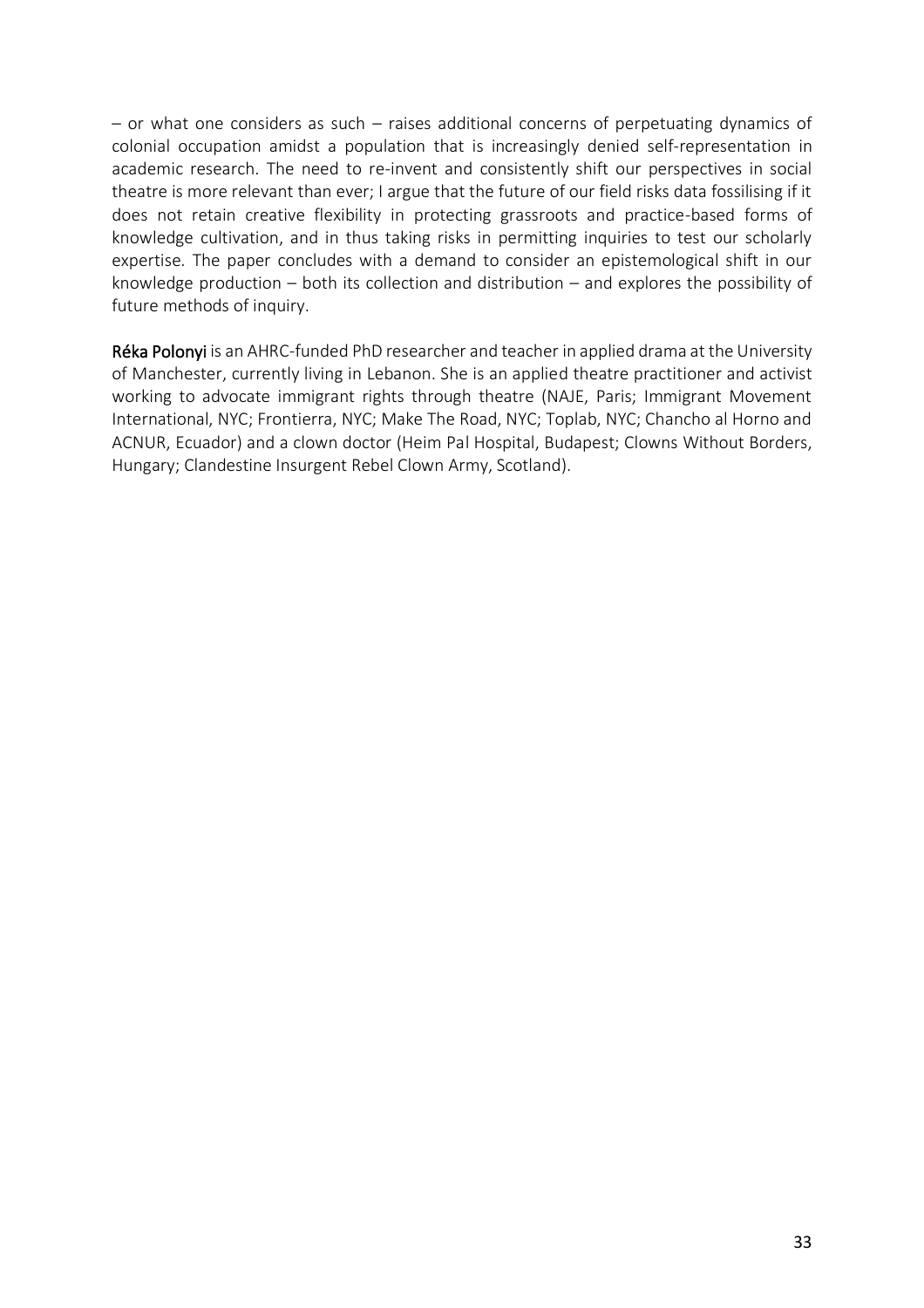#### <span id="page-33-0"></span>Panel 9: Case Studies Nr. 1 (Venue: Ground Floor Meeting Room 4)

#### <span id="page-33-1"></span>Jo Butterworth & Kevin Finnan *A Question of Skill: a case study of the dance-circus production methods of Motionhouse*

Last month, 19th-21st November 2019, Motionhouse performed Wild as part of Ziguzajg children's festival in Malta. Six dancers performed what was described as a 'daring new dancecircus production', using 'powerful physicality and daring feats to move through an intriguing forest of tall poles' . Wild was conceived as an outdoor production: "WILD creates an urban forest in the everyday of the city. Using the powerful physicality distinctive to Motionhouse and combining dynamic choreography, acrobatic movement and hand-to-hand partnering, WILD is a juxtaposition of the complex relationships in the forest and the more atomised life of humans in the city." (Motionhouse website) Motionhouse Dance Theatre was born 32 years ago, established by Kevin Finnan and Louise Richards. Based in Leamington Spa, UK, the company has been creating theatre productions, outdoor productions and special commissions since 1988. In the early days, Finnan and Richards created and performed duets and quartets through a dance language devised almost entirely on gestural material and contact improvisation, with a strong imagaic element. Since 1993 the concept and direction for each work has been by Kevin Finnan, who choreographs with additional material from the company members. Gradually, a new performance language has emerged. The company's use of spectacle provides a multi-media experience, a new physical language, a clearly structured environment with specific digital media and original scores. How and why has Motionhouse's creative praxis changed? How do the dancers' skills evolve? What specific influences have contributed to Finnan's choreographic process? This lecture demonstration traces the development of a recognisable dance language infused with aerial skills, hand to hand partnering and dancerly fluency, where style and content are balanced and images and actions merge.

Jo Butterworth was Head of Dance at Bretton Hall (University of Leeds) from 1986-2005, where she initiated the BA Hons Dance degree, the MA in Performance Studies and the MA in Choreography. She taught postgraduate courses at the Liverpool Institute of Performing Arts (LIPA) and at Fontys University in the Netherlands. Jo established the Dance Studies department at the University of Malta in 2010 and became the first Director of the School of Performing Arts in 2012. She retired from UM in July 2017. Publications include Contemporary Choreography: A Critical Reader (2009, 2018), co-edited with Liesbeth Wildschut, and Dance Studies the Basics (2012). Jo has been a board member of Motionhouse, Wayne MacGregor|Random Dance and Northern Ballet. She is currently a trustee of ŻfinMalta, the National Dance Ensemble; President of Opening Doors Association Malta; patron of Qdos Creates in South Yorkshire, and a board member of CAPA College in Wakefield.

Kevin Finnan holds an MA in Contemporary Performing Arts from University College Bretton Hall and a PhD in Theatre from Warwick University. He is a Research Fellow at the University of Warwick and Associate Artist of Greenwich + Docklands International Festival. In 2013 he was made an honorary Doctor of Letters at the University of Warwick in recognition of his services to the arts and awarded an MBE for his services to dance. In 2017 Kevin became first Visiting Professor of Dance at Birmingham City University's Royal Birmingham Conservatoire. Kevin has created more that 35 major theatre and outdoor festival productions, celebrated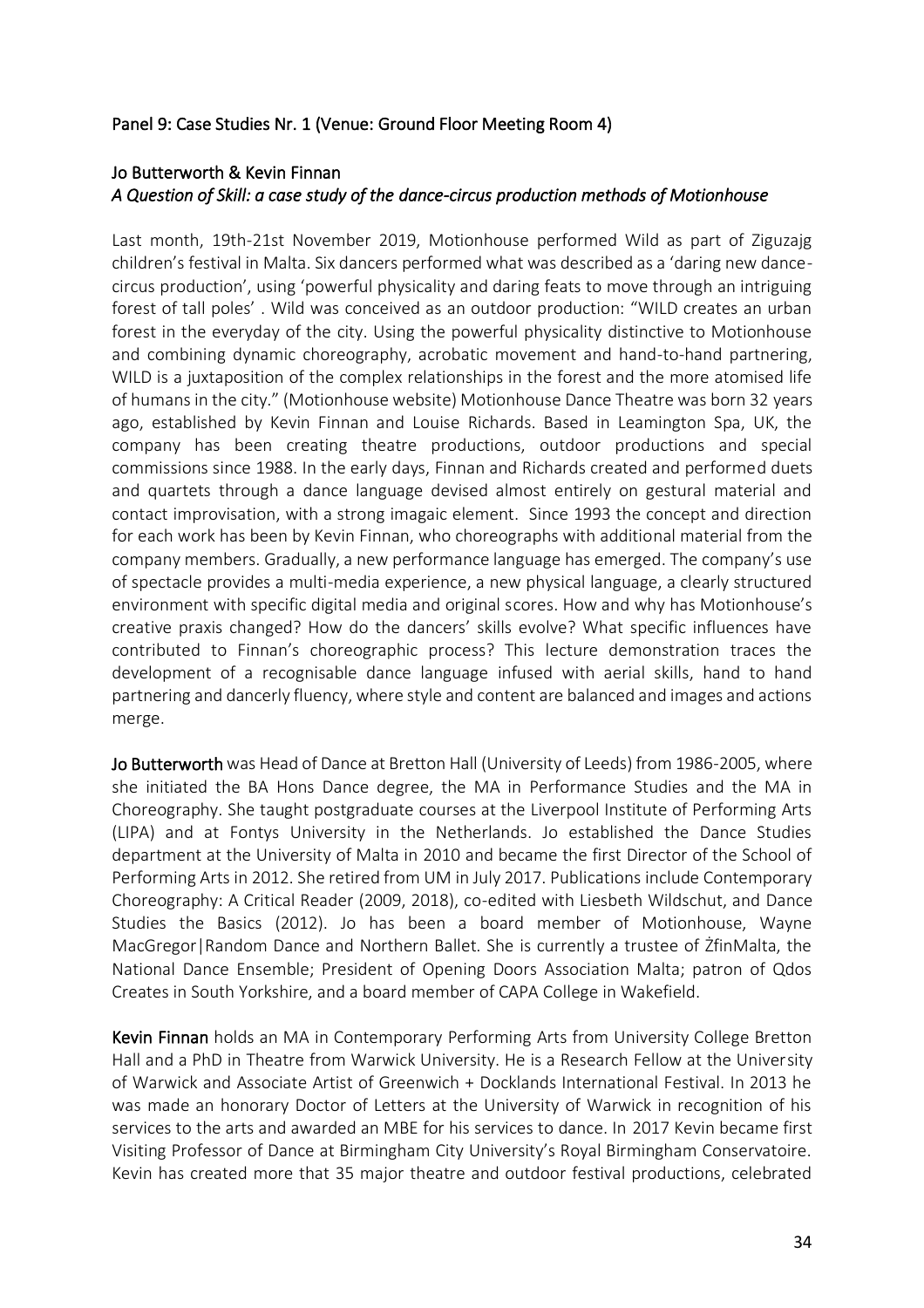globally. He is regularly commissioned to develop extraordinary dance spectacles, most notably as Choreographer and Movement Director of the Opening Ceremony of the London 2012 Paralympic Games; Watermusic, for the Aarhus 2017 European Capital of Culture celebrations, Denmark, and Lumen in Timișoara, Romania, October 2018.

#### <span id="page-34-0"></span>Jessie Eggers *This Body I Know: Embodiment, Knowledge Practices, and Performativity*

In a sense all my knowledge is of my body. To the degree that I am a continuous becoming body and vice versa my body a continuous becoming I, a me, but also in that I know things through, with, and in my body: for example, it is the physical act of reading and the material neurological networking that responds that allows me to know what is written which I would not be able to do without a body (also because there is thus no knowing I without my body and vice versa). The body knows and I know this body in an unremitting complex intrarelational material abstract doing, a practicing. In this paper I research questions of embodiment and knowledge in their interrelationality by turning to performance. In thinking through Ivana Müller's 2006 performance While We Were Holding It Together I see how this performance thinks, knows, and embodies the interrelations between movement, body, perception, and subjectivity. Arguing that Müller's performance indicates knowing and embodiment as performative intra-related practices that 'we are all holding together', I then turn to my recent (and involuntary) experiences and knowing of becoming a "broken" body and my subsequent travels into the medical world to further explore these questions. The accident that "broke" my body changed my body ánd my knowing: now that my body functions differently, it, I know differently, which reinforces the idea of both embodiment and knowledge as intra-related performative practices, as doings. Travelling into the world of medicine as a patient has, moreover, emphasised the fact that my corporeality and its/my knowledge is not simply my own: medicine, cultural and societal norms, nature and biology, technology, linguistics, etcetera, all contribute to the bringing forth of my body and thus my knowing.

Jessie Eggers studied contemporary theatre performance and dance, and cultural theory at Utrecht University (Master and Research Master). While recovering from injury and learning to live with the permanent consequences of this, she works as an independent researcher and dramaturge/curator and is preparing her PhD proposal. Her research concerns the interrelations between body, movement, and modes of thinking with regard to aesthetical and ethical contexts.

#### <span id="page-34-1"></span>Inga Romantsova *Crossing The Quince, the Practice-led Research*

In the world of reality television and YouTube streaming, how does the modern theatre practitioner provide an intimate and credible performance, engaging the audience on the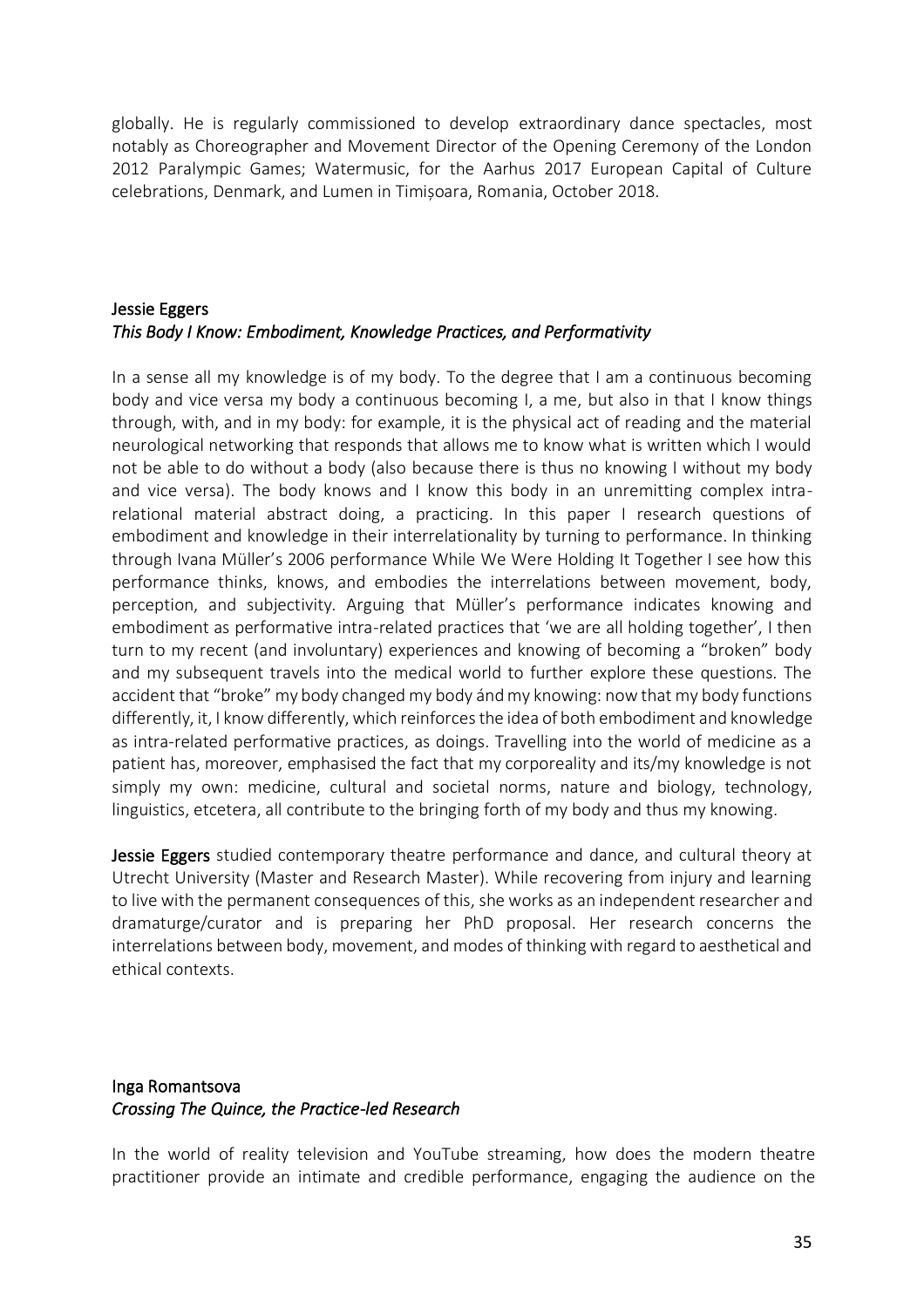subconscious level? This paper is work in the progress, based on the Practice-led Research Project. The development of a new bilingual Australian play "Crossing The Quince", written for one actress and one tap dancer. It employs the interdisciplinary approach to the rehearsal process. The monodrama style of performance fully articulated by Russian theatre practitioner Evreinov at the beginning of 20th Century is used in this project in correlation with the state of psychology and philosophy of mind represented by theorists such as William James and psychologists such as Karl Jung. Evreinov's theory of the monodramatic theatre experience is structured around the inner world of a single protagonist and is an important medium of communication between performer and spectator. Evreinov defined monodrama: "…[a] dramatic presentation which, while attempting to communicate to the spectator as fully as it can the active participant's state of mind displays the world around him on stage just as the active participants perceives the world at any given moment of his/her existence on the stage..". Essentially, Evreinov sought to convey the subjective experience of a main character with such a power and imminence as to evoke in the spectator the illusion that he or she integrated with that protagonist, sharing fully in the experience portrayed. To achieve this goal, efforts are required of many parties such as a dramaturge/choreographer, the director/designer, the performer/s and at last, but not least the use of different types of media. This might include the mix of live performance with juxtaposition to an archival documentaries and / or visual abstract images. In other words, the external spectacle must be an expression of the internal spectacle. The rehearsal is a small scale studio investigation, development of analytical and practical methodology and interpretation of interdisciplinary knowledge relevant to the project, with the goal to document and present the practice-led research project as a live performance.

Inga Romantsova is a Siberian born actress and academic, specializing in Russian acting techniques. Her career began in St Petersburg studying theatre and film at the Russian State Institute of Performing Arts. Following these studies Inga performed in Russia, Europe and, since the late 1990s, has acted extensively in Australia. During this time, she also completed a MA (Theater and Film.), (UNSW) and M.Phil. in Drama (Evreinov and Questions of Theatricality in relationship to theatre and film.), (Newcastle). Currently, Inga is a sessional academic at UON plus as an Artist in Residency (University of Sydney), she is working on a Monodrama style theatre production "Crossing the Quince" by Noelle Janaczewska. As a member of Australasian Association of Drama, Theatre and Performance Studies she presented her research at the annual international conferences at Sydney, Melbourne, Macquarie Universities and Goethe Institute (2015-2019). This is her second time in Valletta and at the International conferences at the University Malta. She presented *Stanislavski Versus Evreinov on Stage Realism and Theatricality* at Stanislavski in Context, S-Word Symposium 2019. Inga lives by the beach on the Pacific Ocean Coast of NSW with her partner, Andrew, teenage daughter, Eleanore and two adored pooches, Josie and Johnny.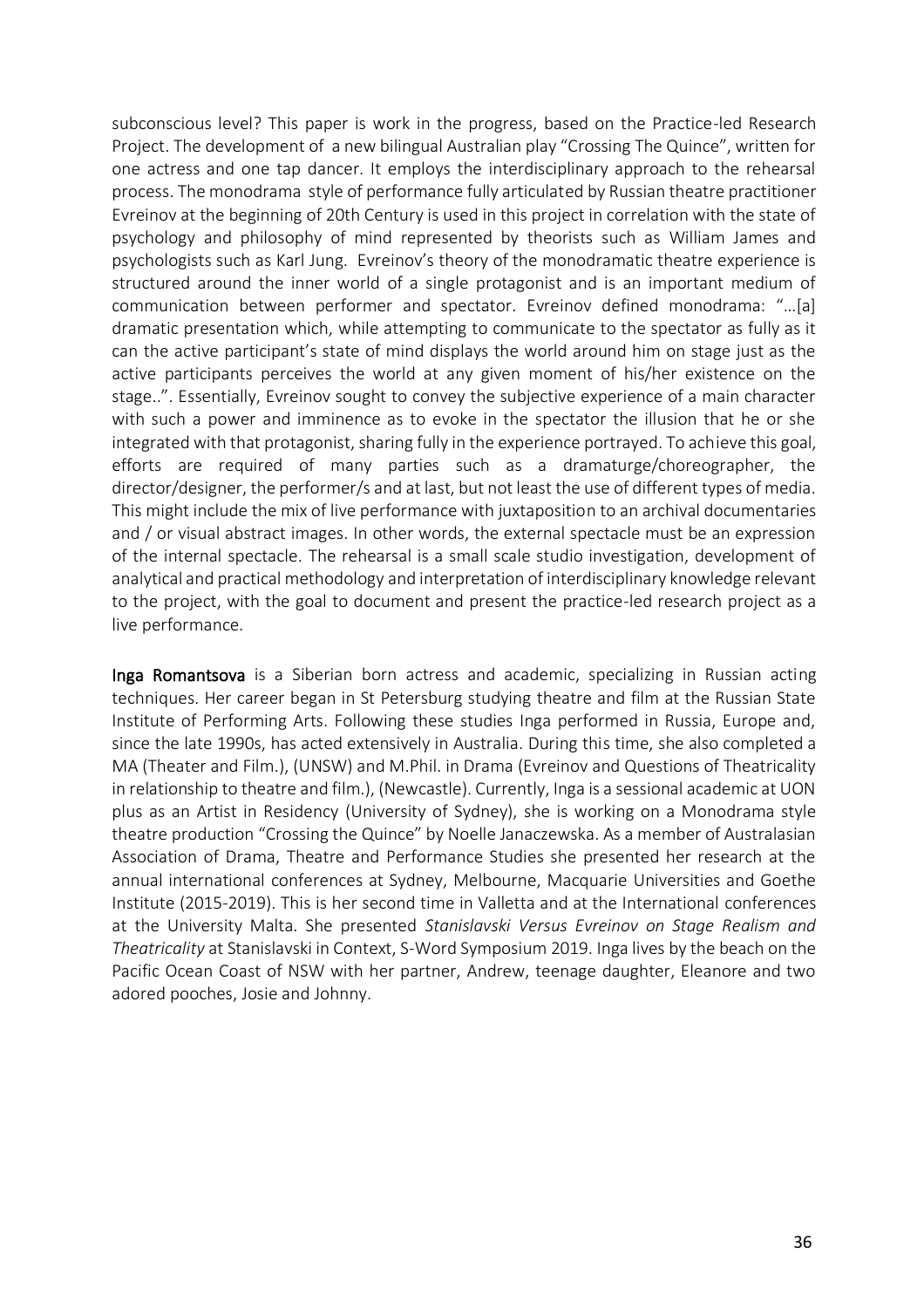## Panel 10: Physical Thinking (Venue: Ground Floor Meeting Room 6)

#### Carla Fernandes

#### *Documenting and visualizing contemporary dance in virtual reality*

The BlackBox LAB, based in Lisbon, at NOVA University, has been developing hybrid and cutting-edge models for the documentation of compositional processes by contemporary choreographers. As an Arts&Cognition Lab, this interdisciplinary research team attempts to create distinct representations of the tacit knowledge in performing practices, while applying novel visualization technologies to support it. We cross the empirical insights of contemporary choreographers with theories from Multimodal Communication (Human Interaction, Gesture Studies, Cognitive Science), Performance Studies and Computer Vision. From the times where traditional dances were taught by direct illustration or by following written scores on paper, to the present, where watching videos of previous performances or rehearsals is part of the learning process to memorize a repertoire piece, for instance, a lot has changed... A 2D video, though, is definitely not sufficient to transmit what is envisioned by a choreographer and respective dancers. Video annotation systems, motion capture in 3D, and the extension of flat annotations to an augmented space (Ribeiro, Kuffner & Fernandes 2018) present further potentialities, even if still facing several limitations. In this talk we would like to discuss a Virtual Reality dance installation we have developed based on the work of choreographer Sylvia Rijmer. We have analyzed her choreographic approach and underlying patterns of creative decision-making by focusing on the Body Logic Method (BLM), as developed by her. Rijmer and her dancers have explored 4D visual elements derived from composer Cornelius Cardew's graphic score Treatise by means of a VR headset. These 4D visuals - or scalable animated graphics in a 3D environment - were explored in movement through the use of the BLM improvisational and compositional tools. We will describe how new visualization techniques can be used to help dance researchers augment their mental spaces, and therefore better understand the concepts underlying a specific choreographer's work. We have documented this creative process while planning ahead for the VR dance installation, by resorting to stereoscopic photography, point cloud renderings, high speed burst photography and slow motion video recording. We would like to further examine important aspects in developing mixed reality ecologies such as this installation. Further materials are available at: http://blackbox.fcsh.unl.pt

Carla Fernandes is currently Principal Investigator and Invited Professor at Universidade Nova de Lisboa, FCSH, where she is Head of the 'BlackBox – Arts&Cognition Lab', funded by the European Research Council since 2014. She co- directs the Performance & Cognition group at ICNOVA since 2018. Her research focus is in the intersection of multimodal communication, social cognition, new media and the performing arts, from cognitive and ethnographic perspectives. She has been designing and leading interdisciplinary research projects for over 12 years in the areas of cognitive linguistics, creativity, video annotation, human non-verbal behaviour, and the creation of digitalplatformsto document intangible cultural heritage, such as contemporary dance and performance. She directs the 'TKB project' (A Transmedia Knowledge-Base for performing arts) since 2010, funded by FCT Portugal. http://blackbox.fcsh.unl.pt/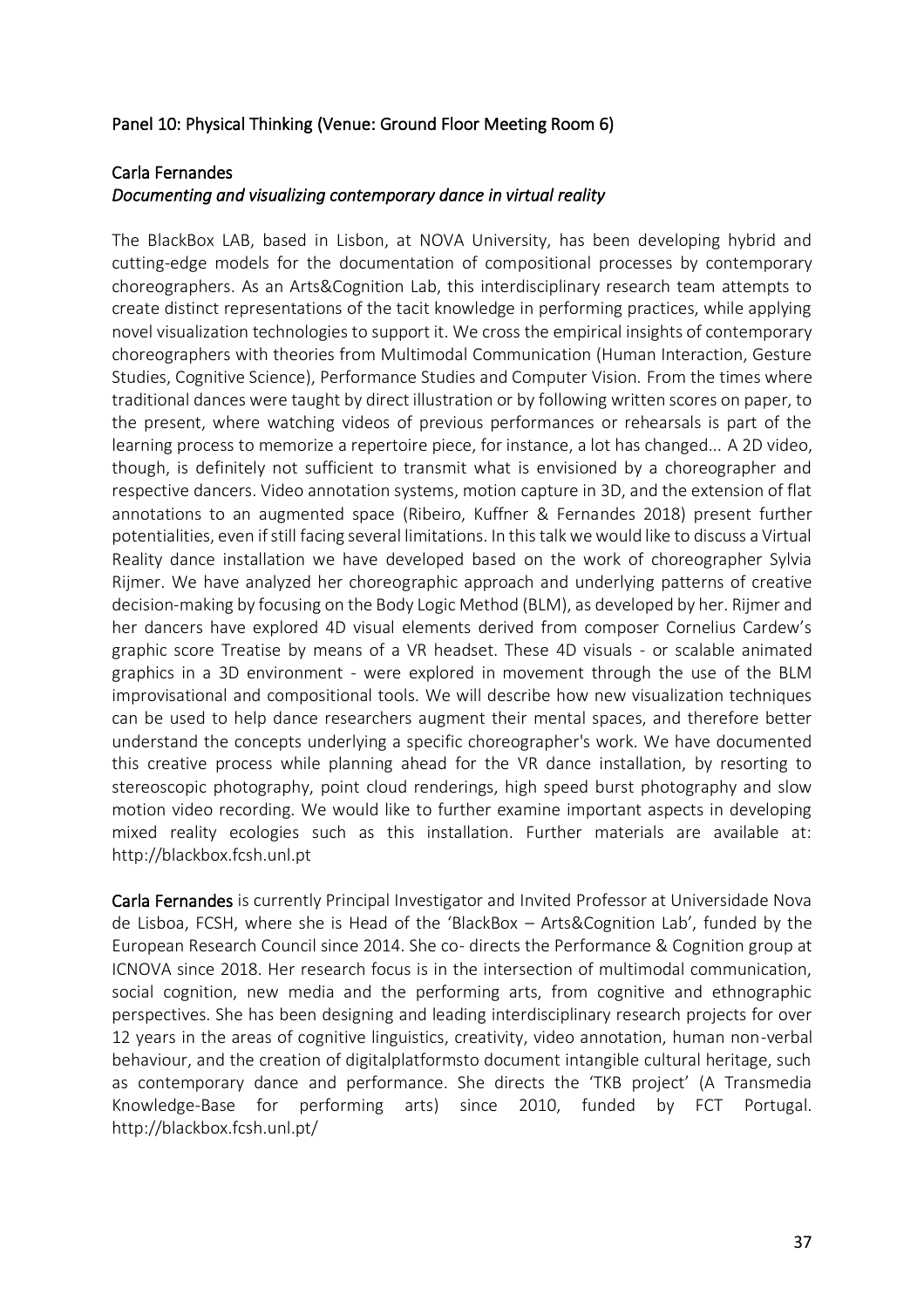## Letizia Gioia Monda *Videodance: an Object for the Transmission of Choreographic Practices. A Study from the Archive of Coreografo Elettronico International Videodance Festival*

This paper aims at presenting a research carried within the archive of Coreografo Elettronico, International Videodance Festival founded in Naples in 1990 by Marilena Riccio, which ran for 23 editions providing an important platform for sharing and recognizing videodance culture in Italy. Today, its archive is stored at Fondazione Donnaregina per le Arti Contemporanee/Madre museum in Naples directed by Laura Valente and represents an important tool to explore the intangible heritage and the memory of contemporary performing arts. This is curated thanks to a partnership with the Chair in Dance Studies of Sapienza University of Rome. As part of Sapienza team, my work consists in investigating videodance as form of digital choreography, thus as a result of a creative process that is aimed at the cross pollination between dance, cinema, and digital graphic design. Those works represent important subjects to understand how, through the years, videodance language developed and which methodologies we should adopt in order to properly analyze them, making available and readable the tacit knowledge coming from this performative practice. This is made evident by how today an urgent question seems to be: what kind of approach can we use in order to support an interdisciplinary theoretical research on videodance practices? According to that, my speech will explore the concept of "choreographic object" (William Forsythe, 2008) as an interesting method to analyse from a choreological perspective that videodance works as a highly sensorial art form. Indeed, talking about videodance means to investigate a hybrid practice (Kappenberg, 2015) established on the poetic counterpoint between two forms of movement expression: on the one hand, the cinematographic poetic; and on the other, the choreographic thinking. In these terms, I will draw the attention on how videodance performances can provide important subject matters to study the physical thinking enacting process and its transmission through choreographic ideas embodied in choreographic objects. The analysis of videodance will focus in particular on the plural authoriality, or rather on the relation among the director and the choreographer in videodance creative process. Some questions will be: what does the video reveal of the choreographic idea-logic that is "hidden" in the live performance? how the director elaborates the process of embodiment which leads to the transformation/transposition of the choreographic counterpoint in the film editing?

Letizia Gioia Monda is Adjunct Professor of Digital Choreography at the Department of History Anthropology Religions Art Performance of Sapienza University of Rome, where in 2014, she got a Ph.D. in *Digital Technology and Methodology for Research in Performing Arts*. Actually, as part of Sapienza University of Rome Team directed by Professor Vito Di Bernardi, a partner in the project *Clash! When classic and contemporary dance collide and new forms emerge* (cofunded by Creative Europe, Grant Agreement 2018 – 2032/001 001), she is coordinating the 5 dance companies involved in the initiative for the development of a Professional Empowerment Strategy on Dancer's Training, Audience Development, Marketing and Communication. Her works and publications are about: body knowledge in dance and choreography, the development of cognitive abilities in dance and choreographic practices, human communication in live performances, choreology and choreographic thought, dance scores, choreography as a boundary object, digitization process of choreographic thinking, videodance as a form of digital choreography. Since 2017, she is a member of CUT (Consulta Universitaria del Teatro).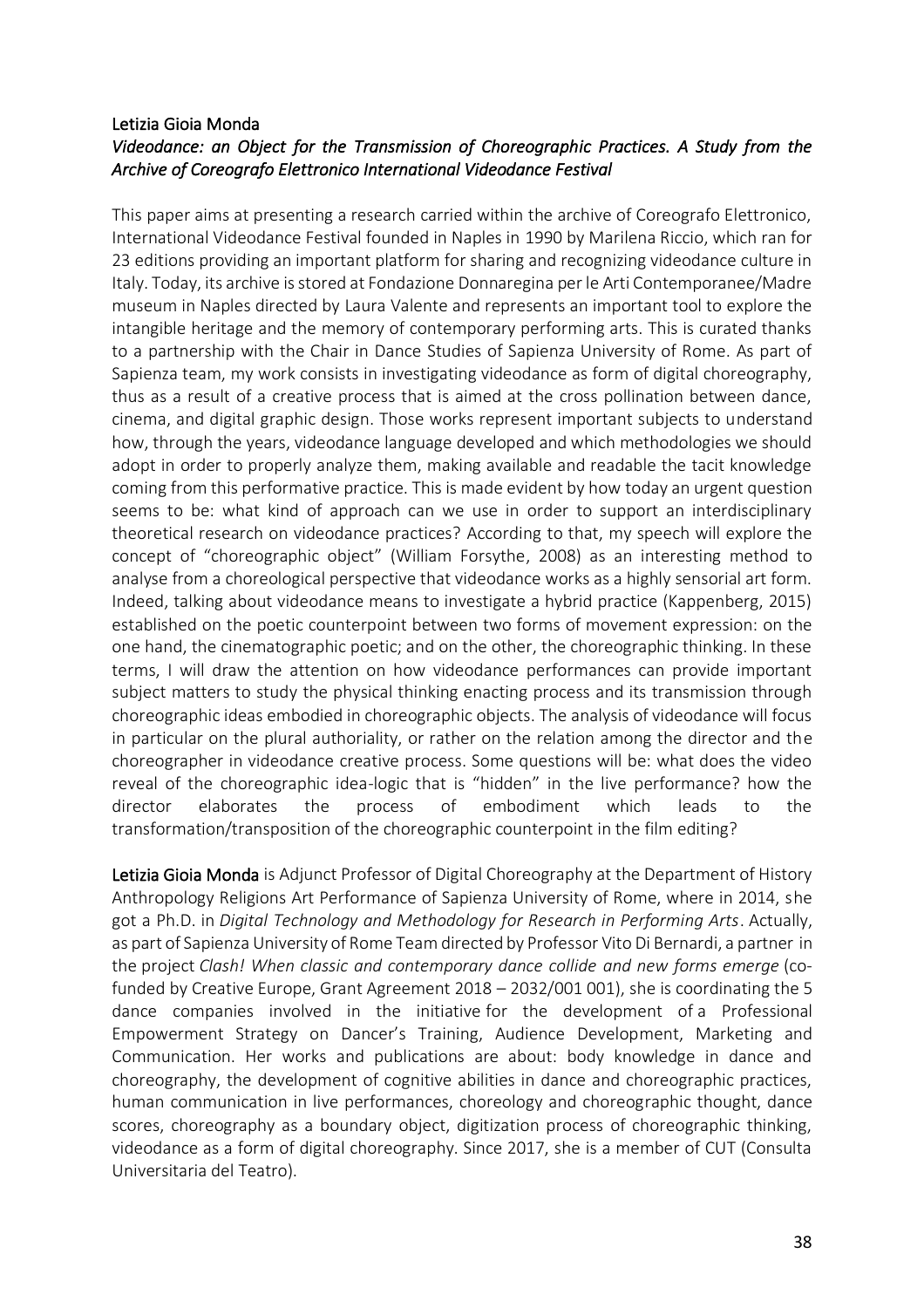# Zhi Xu *Cultural Identity and Intangible Cultural Heritage of Yangge in Techno-Choreography*

The engagement of dancing bodies and digital technology such as software, sensor, sonic equipment, camera and projection, raises questions about new forms of choreography and the issues of cultural identity, when such dancing bodies are mediated by computer programming. In the context of techno-choreography, I look into the existences of digital dancing bodies and Chinese folk dance Yangge which constitute multisensory and multimodal performative entities in a performative living space. Following the study of Revolutionary Bodies (2019) by dance scholar Emily Wilcox and the notion of the extended choreography by digital performance scholar Johannes Birringer, I utilise movement idioms and props Gaoqiao (stilts) of Yangge to engage with software and interactive technology from the perspective of a choreographer/practitioner trained in Chinese dance traditions. Embracing a transdisciplinary perspective, this paper thus seeks to re-examine the configurations of dancing bodies associated with technology considering hybrid identities and the intangible cultural heritage of Yangge in digital technology. This paper aims to provide a solid foundation for choreographic praxis to explore the concept of dancing bodies working as sensors and the transmission of Yangge in immersive environments. It is less relevant to the history of dance technology and involves little concerns of Yangge as propaganda in the wartime. The model of technochoreography suggested here, will be presented through the examination of the author's recent dance project X-Body, a full-length digital dance work. The emphasis is placed on the intervened dancing bodies that draws attention to how Chinese dancing bodies generate knowledge in digital performance and how to perceive Yangge in the technological era. Therefore, I suggest an inquiry into the field where cultural heritage and computer-mediated dancing bodies co-exist and provide an insight into a chorographical method in performing arts.

Zhi Xu is a Chinese artist, choreographer, dancer and researcher. He is currently working towards a PhD with a focus on dance technology and cultural identity at Brunel University London. As a choreographer, he has created more than 20 works touring world-wide in China, the United Kingdom, the United States of America, Canada, Russia, Belgium, Malaysia and Israel. He joined one of China's most prestigious events as an independent director at the 2014 Summer Youth Olympic Games Opening Ceremony. His latest creation X-Body has been chosen to be performed at The Place in Resolution 2019. He has been awarded the Vice-Chancellor's Prize at Brunel University London in 2019, the Prize for Most Promising Researcher at the University of Roehampton in 2017 and the Excellent Director by the 2nd Summer Olympic Games Committee in 2014. Zhixu.org

12:30-13:30 Lunch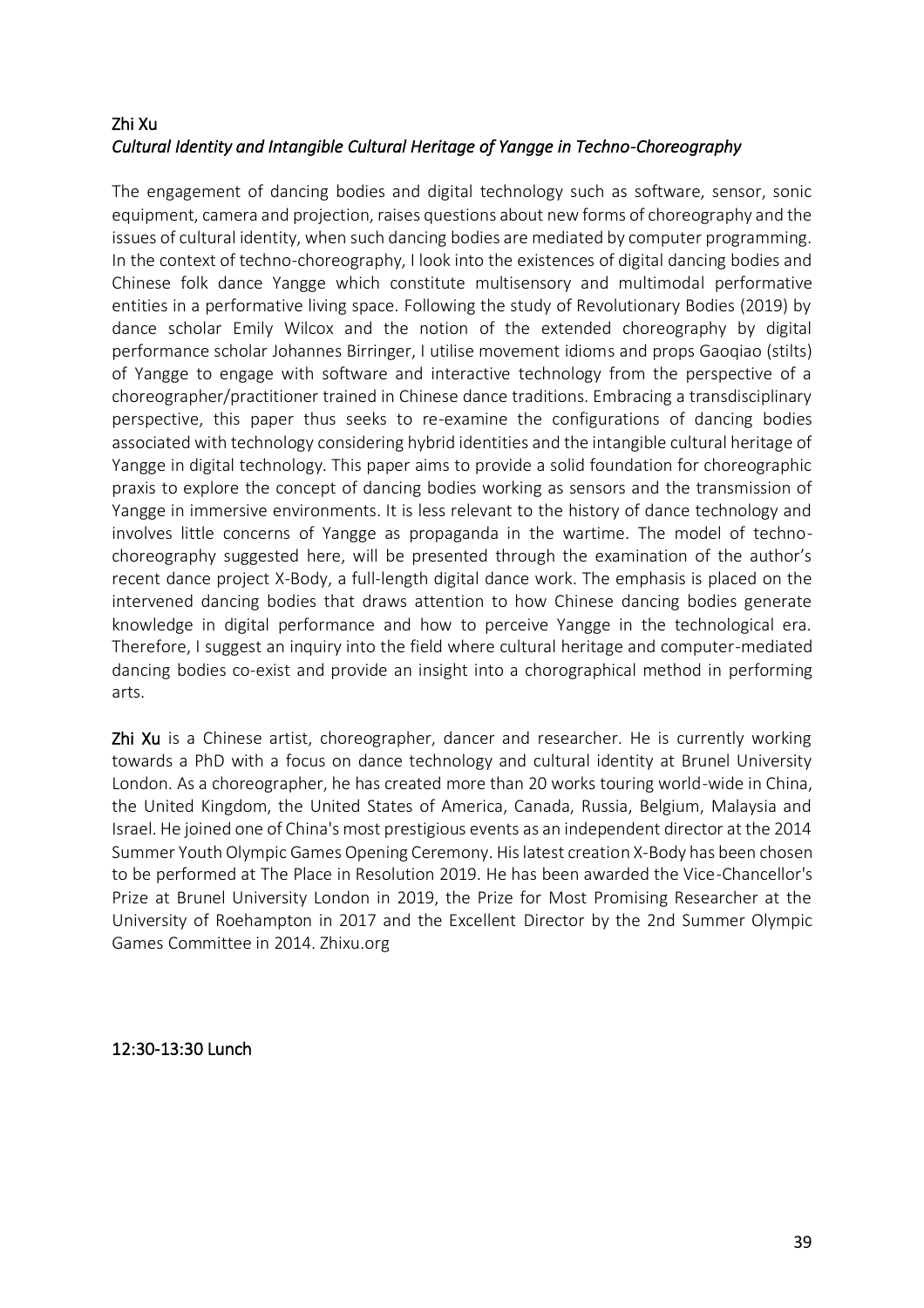#### 13:30-15:00 Parallel Panels 11-13

#### Panel 11: Transformation(s) (Venue: Ground Floor Meeting Room 3)

#### Gaia Blandina

#### *Collages; composing archives, composing percepts*

Collages is a collaborative project developed by the duo qb (Lynette Quek and Gaia Blandina) which includes a series of performative multimedia pieces based on visual and aural patterns, forming non-linear narratives. Despite their simple structure, these pieces allowed a wide array of questions deeply linked with concepts created and developed by philosophers and with the practice of contemporary artists. Such questions included the implications of different epistemological approaches for the development of creative work and its performative aspects, as well as the natural inclination spectators had in the process of perceiving, imagining and finding underling narratives, and in finding patterns and relationships between sound and images. The epistemological questions are related to the concepts found in Foucault, Hume and Bergson; to these philosophers, it is because of our human nature of wanting to know and wanting to reason events and behaviours that we are driven to relate things together and to connect them in a linear, simplified way. It is because of our drive and desire to order, structure, and systematise that we connect elements together. In order to make relations and associations, apart from experience, we need extra-rational elements, our drives, that, by having an objective and an aim, link an element with another. This process would not happen without these drives as they offer a push towards a meaning, a curiosity to find a sense between elements. In this presentation I will investigate and map out the links in the discourse between philosophy, theory and practice, and show how this project has been both a process of practice-generating knowledge, as well as a process of knowledge-generating practice.

Gaia Blandina is a sound artist and cellist from Sicily. Her work is approached from different perspectives and methodologies across multiple areas of artistic and academic enquiry. Each work emerges either from a concept or from practice; each work is explored and developed into a unified piece through the combination of various art practices, media, and research areas. The concepts that emerge from her practice are never treated as a fixed entity, or a transcendental idea, but rather as a variable imminent notion that is flexible, open-ended and contingent upon various special, social and historical contexts. Gaia is currently working on a portfolio from an interdisciplinary perspective for her practice-based PhD in Composition at the Department of Music at the University of York.

# Paula Guzzanti *Collaborative Improvisation: a process of doing and engaging with the doing of others*

In this performance-lecture, I will consider collaborative improvisional methodologies in interdisciplinary contexts from the perspective of affect studies. My presentation will draw on the performance knowledge articulated in my practice-as-research PhD (Queen's University Belfast, 2019). What continues to interest me about improvising with others is how do we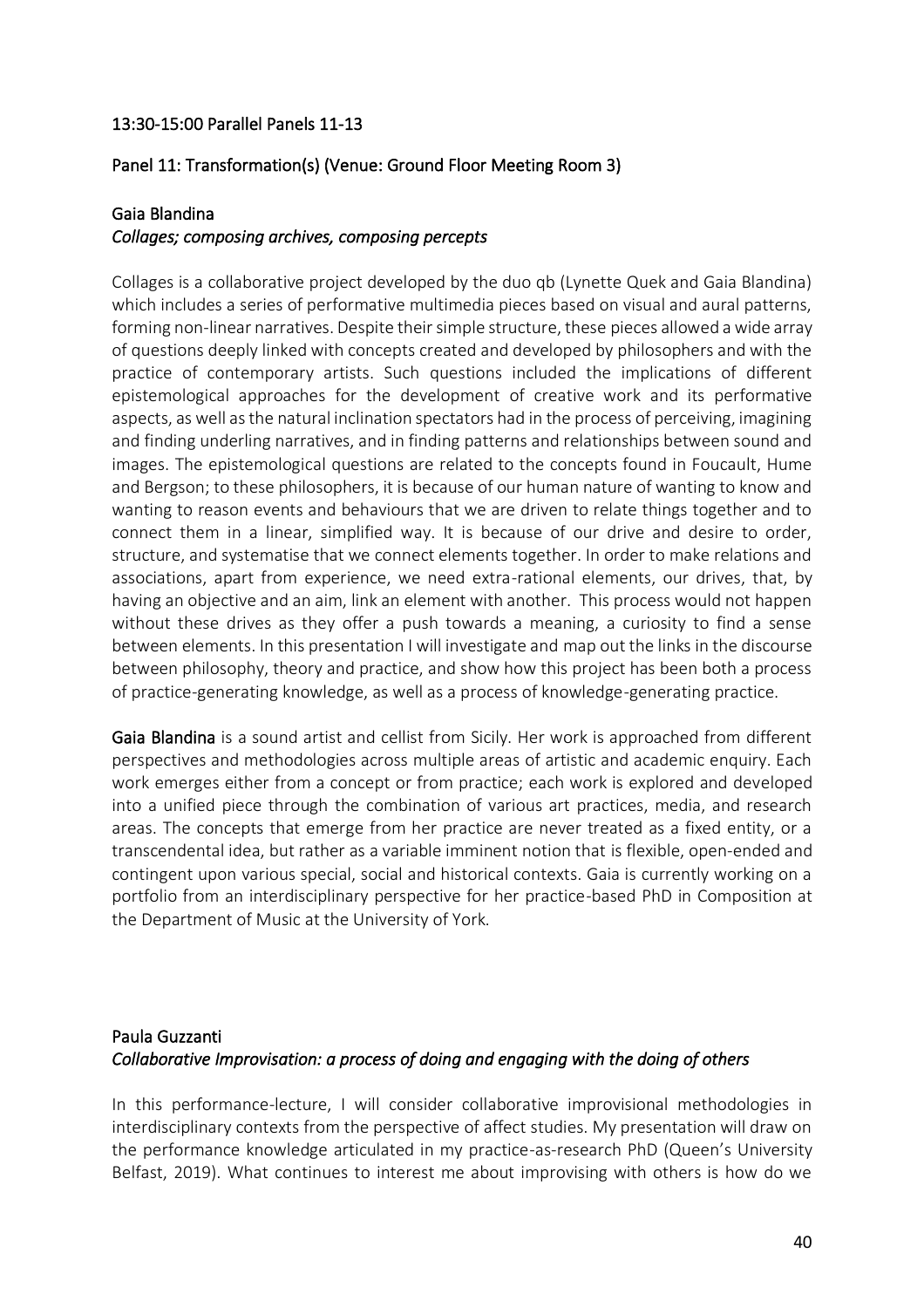create artistic work drawing from a shared improvisational experience? What are the dynamics at play when we create with others? What are the excess of the improvisational experience that provoke the next iteration of improvising together? For addressing these questions, I will discuss, perform and share multimedia material of my process-based performance piece Noose (2017, Brian Friel Theatre), co-created with Irish poet Olive Broderick and Argentinean composer Martin Devek. This collaboration offered me a platform to examine the forces that bring the writing of poetry and the making of choreographic work into a performance piece. Collaborative performance-making offers a platform to create opportunities for experimentation where the forces that stimulate the work are multiple. Collaborative improvisation involves a process of doing and engaging with the doing of others. In addition to becoming aware of my own experience of the dancing in real time, collaborating requires sensing and perceiving how the others are also creating and responding to the work. In this process we align doing to sensing in the improvisational moment in such a way that we can allow the affective forces of the work to move freely. It is not a sensing of the individualities in the making but, instead, a sensing of the collective in the work in which we are immersed. The improvised moment is the occasion in which we found ourselves. A such, the improvisation as an occasion of experience reveals the potential of the material for opening towards future development.

Paula Guzzanti is a dance lecturer at the School of Performing Arts, University of Malta. She completed a practice-as research PhD at Queen's University Belfast. Her research interests include improvisation, collaborative performance-making, affect theory, and conflict transformation studies. Recent publications include a book chapter on the language of affect, and papers on dance improvisation. In 2019, Paula won the Higginson Leadership Award to facilitate a dance project for Nicaraguan refugees in Costa Rica. She's currently working on a post-doc project investigating the corporeality of forced migration and political activism in the context of Latin America.

## Chinthaka Meddegoda *Hierachies of Drumming in Sri Lanka*

Sri Lanka is an island with prevalently drumming traditions. Each region has its own classified drums, drumming repertoires, and performance practices that are kept alive over many centuries. Although, there were significant changes in the social structure of these regions, drumming performances always played a major role in the cultural life of the people. It is, therefore, not surprising that in drumming ensembles prevail specific hierarchies among the drummers, as well as between regional drumming traditions and that these hierarchies reflect traditional social structures. This paper is to show these different hierarchies, to set them into the context of social and cultural changes, to define and explain wide-spread common views about drumming practices, and to let drummers articulate themselves through their performances. Personal observation and fieldwork over a longer period of time allow for some first results. One of the results is the remarkable conclusion that these hierarchies may contribute to the sustainability of drumming traditions. At the same time, these hierarchies also reveal the contradictions of sustaining traditions and recent drum performances. Another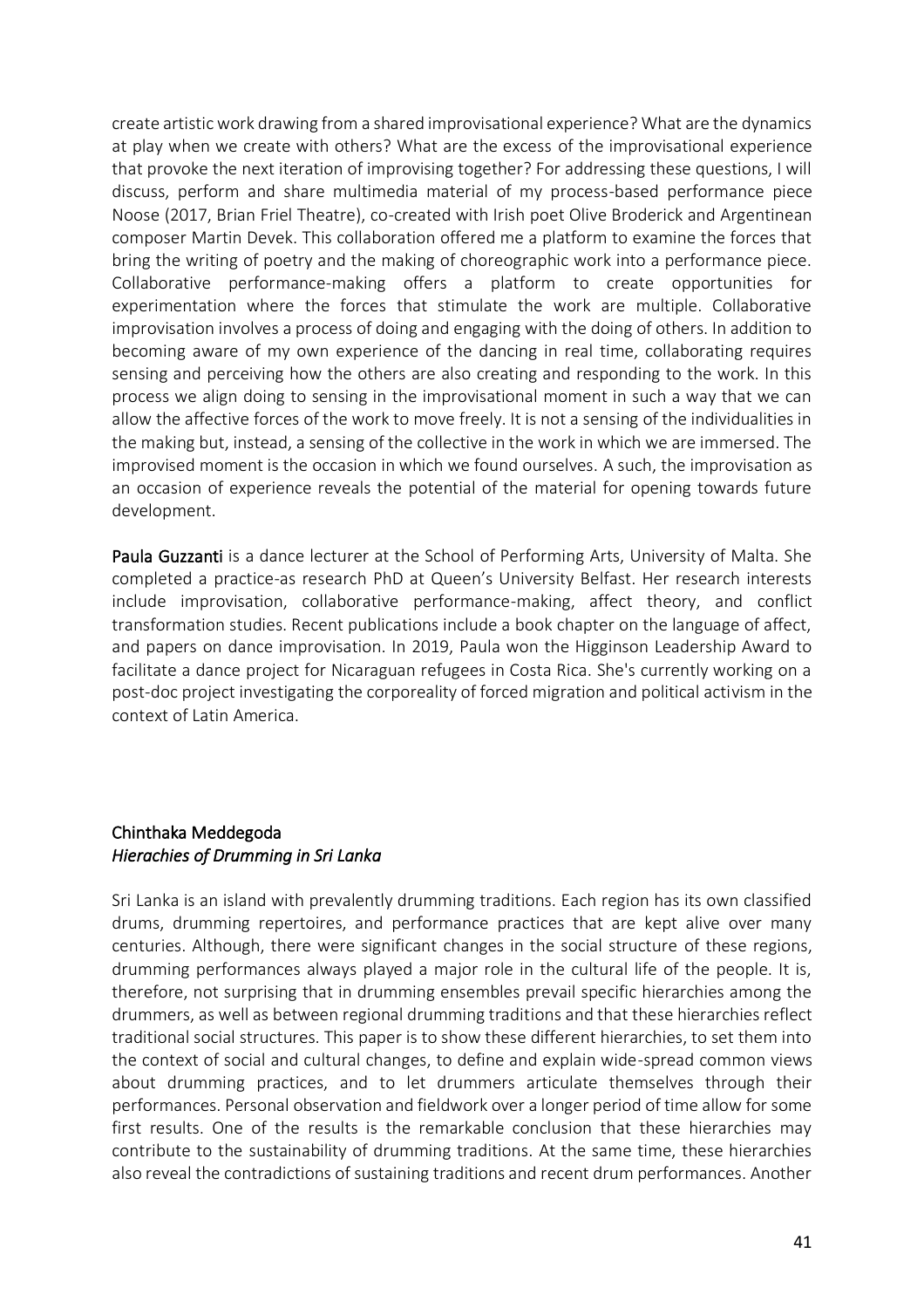result is the clear evidence that drumming traditions with their inherent hierarchies may connect to issues of religious belief systems, ritual practice, royal celebration standards, and practiced shamanism that still resonates in these performances. The paper will provide a number of actual examples of the Kandyan, Low Country, and Sabaragamuwa drumming traditions, which can be further differentiated.

Chinthaka Meddegoda has been senior lecturer on North Indian music (vocal) at the University of Visual and Performing Arts in Colombo since 2010 where he is teaching theory and practice of Hindustani vocal music, supervises student research projects, and is the research director of UVPA. He is interested in popular and traditional music of various Asian cultures as well as general issues of human society, philosophy and cultural studies. He obtained his PhD at Putra University, Malaysia, in 2015. During his studies, he was additionally trained as an audiovisual archivist and a conference assistant. He has published several academic papers in this field and has presented his research outcomes at international conferences. During his primary studies, he learned Hindustani music under several gurus from Lucknow and Banaras, among them Dr. K K Kapur, Dr. S S Awasti, Prof Ritwik Sanyal, Prof Sarayu Sonni, Dr. Kavimandan, Pandit Channulal Mishra, Pandit Surendra Mohan Mishra, and Dr. Wanamala Parwatkar.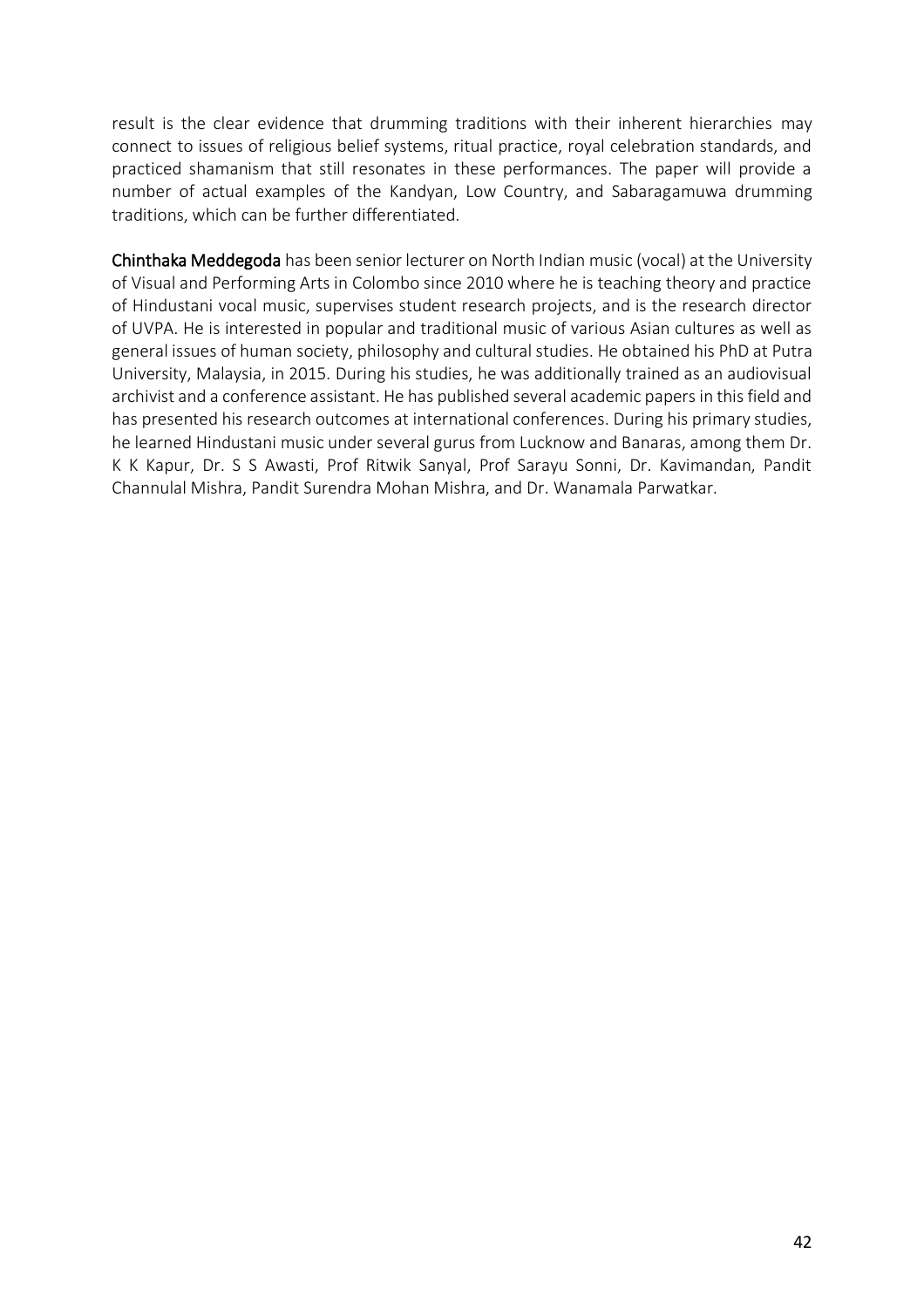#### Panel 12: Other knowledges (Venue: Ground Floor Meeting Room 4)

#### Henry Daniel *Movement as Thought Unfolding*

The feminist scholar Rosi Braidotti once wrote that the nomadism she defended as a theoretical option was also an existential condition that translated into a style of thinking and a mode of writing (Braidotti, 2011:24). As a choreographer/artist and scholar, my concept of nomadism is expressed as a multidirectional movement of the material body in space/time as that body seeks to fulfil its own becoming. In other words, I see choreography and the moving human body as thought unfolding, with the lived experience of that unfolding being crucial to the definition of an individual self. This paper and its accompanying audio/visual installation Nómadas II belong within a multi-year research project Contemporary Nomads (2017-2021), which engages with these ideas. The background claims of this research is that the framing and overt compartmentalization of knowledge that a Western European Enlightenment agenda imposed on the knowledge acquisition process marginalized large groups of 'others' (Dussel, 1995, 1996), with these institutional processes still presenting serious challenges to a redefinition of the roles that these 'others' play in contemporary neo-liberal societies (Nolan & Knowles, 2016). Thus, what began with the displacement and dislocation as a statement of position - where certain bodies have had to perform their way through a range of environmental, doctrinal, geo-political, socio-economic and psychological frameworks that 'colonising processes' have thrown at them -, is presented here as an attempt to claim the knowledge that is in those bodies and their experiences in the spaces that they currently occupy, or have occupied in the past.

Henry Daniel, PhD.<http://www.henrydaniel.ca/> Professor of Dance, Performance Studies and New Media Technologies, scholar, performer, choreographer, and Artistic Director of Full Performing Bodies, Daniel's research concentrates on strengthening notions of Practice-as-Research (PaR), Arts-based-Research, and Research/Creation in Canada. He has a professional background in dance, theatre, and new media with a career that started in his native Trinidad & Tobago and continued in the USA, Germany, the UK, and Canada. Daniel's current research project "Contemporary Nomads" takes it inspiration from what cultural theorist Stuart Hall once called "the prototype of the modern or postmodern New World nomad, continually moving between centre and periphery" (Hall in Rutherford, J. 234:1990).

## Gwendolin Lehnerer *The curator as an agent of knowledge - Curating the performance arts*

The question of a "different knowledge" through art has shaped the discourse on theatre and art studies (as well as those of praxis) over the last two decades. Artistic research produces a knowledge implicit in art that can be understood as an alternative to research and science. But not only the art itself, but also the forms of its presentation pose questions about the specific knowledge formations through transmission, composition and constellation: In my lecture I would like to present the topic of my dissertation "Curatorial Research" and talk about which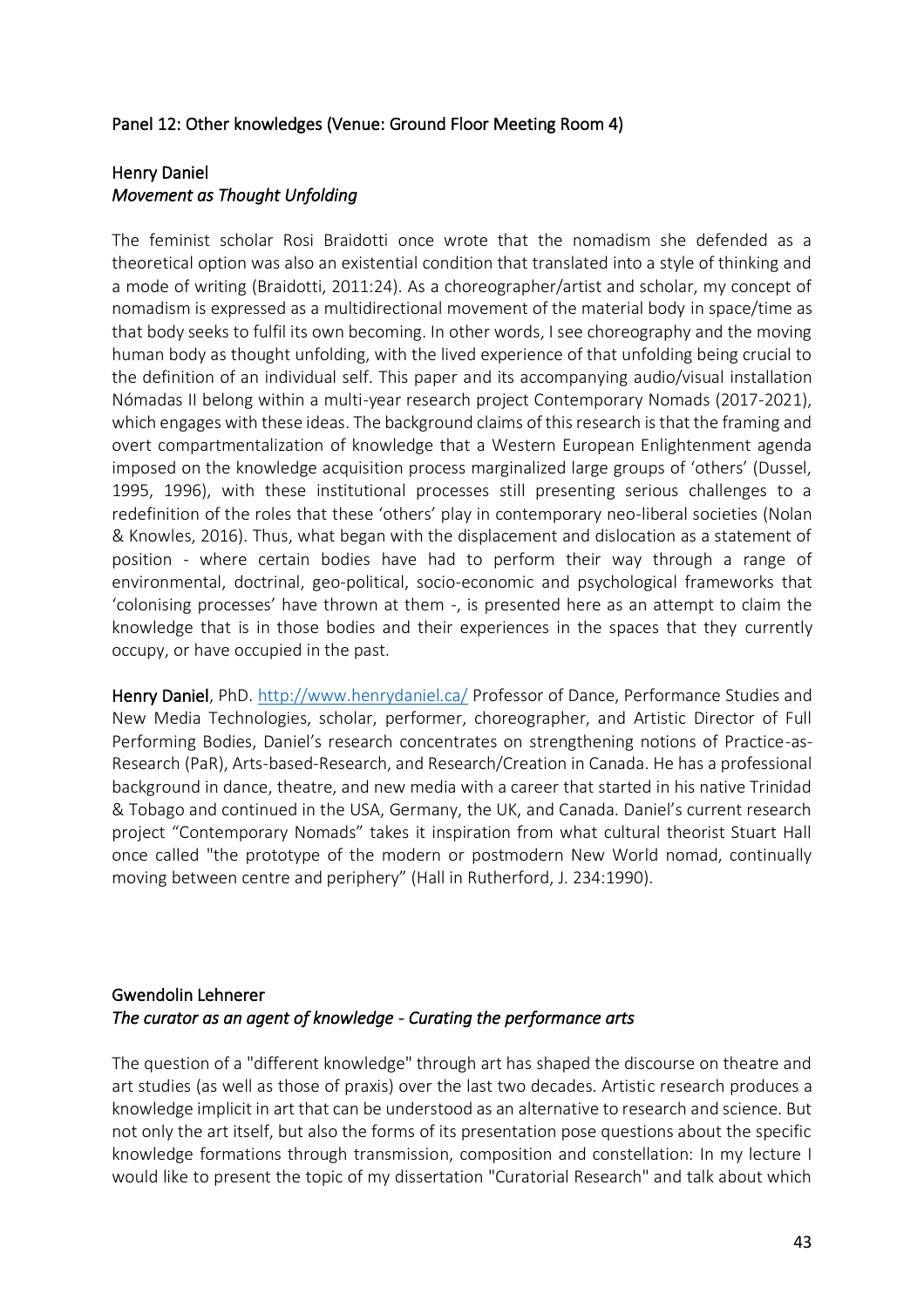forms of knowledge can arise through the exhibition of performance works that themselves exist as knowledge structures. From a neuroscientific and epistemological perspective, connectionism will be presented as a model to show the networks, interdependencies and nodes in the curating of performance art: This will be presented using the case study of the performance series "Montag-Modus", which is organized monthly in Berlin by the curator Lena Szirmay-Kalos. The lecture is based on a conversation with the curator and a detailed field research of her work.

Gwendolin Domenica Lehnerer, resident in Berlin, studied theatre studies, philosophy and media and culture studies in the Cluster of Excellence at the Ludwig-Maximilians-Universität in Munich. From 2017-2019 Gwendolin Lehnerer worked as a research assistant for the ERC project "Developing Theatre" and as an assistant for the "Centre for Global Theatre History". In 2018 she successfully participated in the university course "Curating in the Scenic Arts", where she received a partial scholarship from the cultural foundation Allianz. Since 2019-2022 she has been a doctoral student at the Inter-University Doctoral College "The Arts and their Public Impact: Dynamics of Change" at the University of Salzburg and the Mozarteum and works as a freelance dramaturg and curator.

# Sarah Whatley *Dance, Disability and Dichotomies of Normalisation: Candoco on 'Strictly'*

Dance artists with disabilities are frequently subject to media representations that transmit myriad 'messages' about the work that is being performed. Historic representations of performers with visible disabilities have tended to focus on the 'freakery' of difference, whereby disability is rendered spectacle and the subject of voyeurism. In recent years, international events have gone some way to create a less discriminatory environment, supported by legal instruments (such as the 2010 Equality Act in the UK) and events that focus on spectacle in a much broader sense, such as the Paralympics and related Cultural Olympiad events. The intended spectacle of these major international show pieces has gone some way to shifting perceptions of disability which is not always entirely positive; the disabled person as deviant, as outcast from society and to be pitied, has transformed into their reframing as superhero and supercrip (Longmore 1985), resulting in the individual seeking to be accepted in her own terms, without a label. In this context, this presentation will focus on one particular event; UK dance company Candoco's appearance on a televisual spectacle; Strictly Come Dancing on November 28 2018. It will explore how their appearance open questions about temporality, and specifically crip time (Kafer 2013), how disabled performers have been inserted into a predominantly non-disabled event, and how that event simultaneously reveals and masks the political, ethical and aesthetic dimensions of differing temporalities that shape disability performance. I explore how their performance is a reminder that diverse and atypical bodies should prevent us from essentialising particular ways of moving and being moved, thereby avoiding deterministic models of the body, both biological and social, which marginalise embodiments that are perceived as unpredictable and unbounded (Rice, 2014).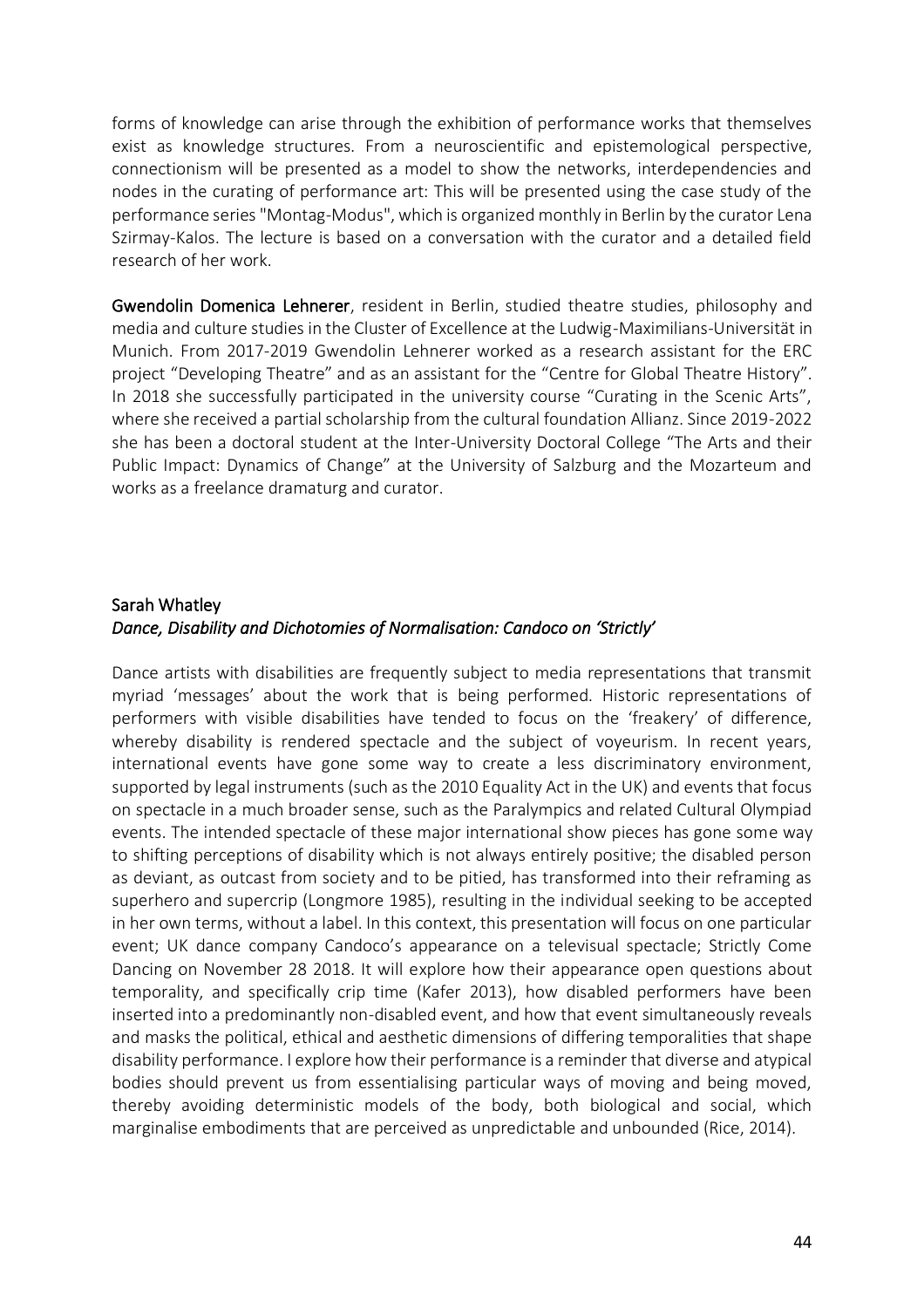Sarah Whatley is Director of the Centre for Dance Research (C-DaRE) at Coventry University. Her expertise spans dance theory and practice, and much of her research is conducted in collaboration with 'industry' partners, focusing on the discourses that emerge through the body as a site of knowledge and expressive communication, and how dance generates different textual strategies for transmitting and disseminating the physical intelligence of the moving body. Her projects and publications focus on creative reuse of digital cultural content, reimagining dance archives and dance documentation, intangible cultural heritage, somatic dance practice and pedagogy, and inclusive dance practice. She is founding Editor of the Journal of Dance and Somatic Practices and sits on the Editorial Boards of several other Journals.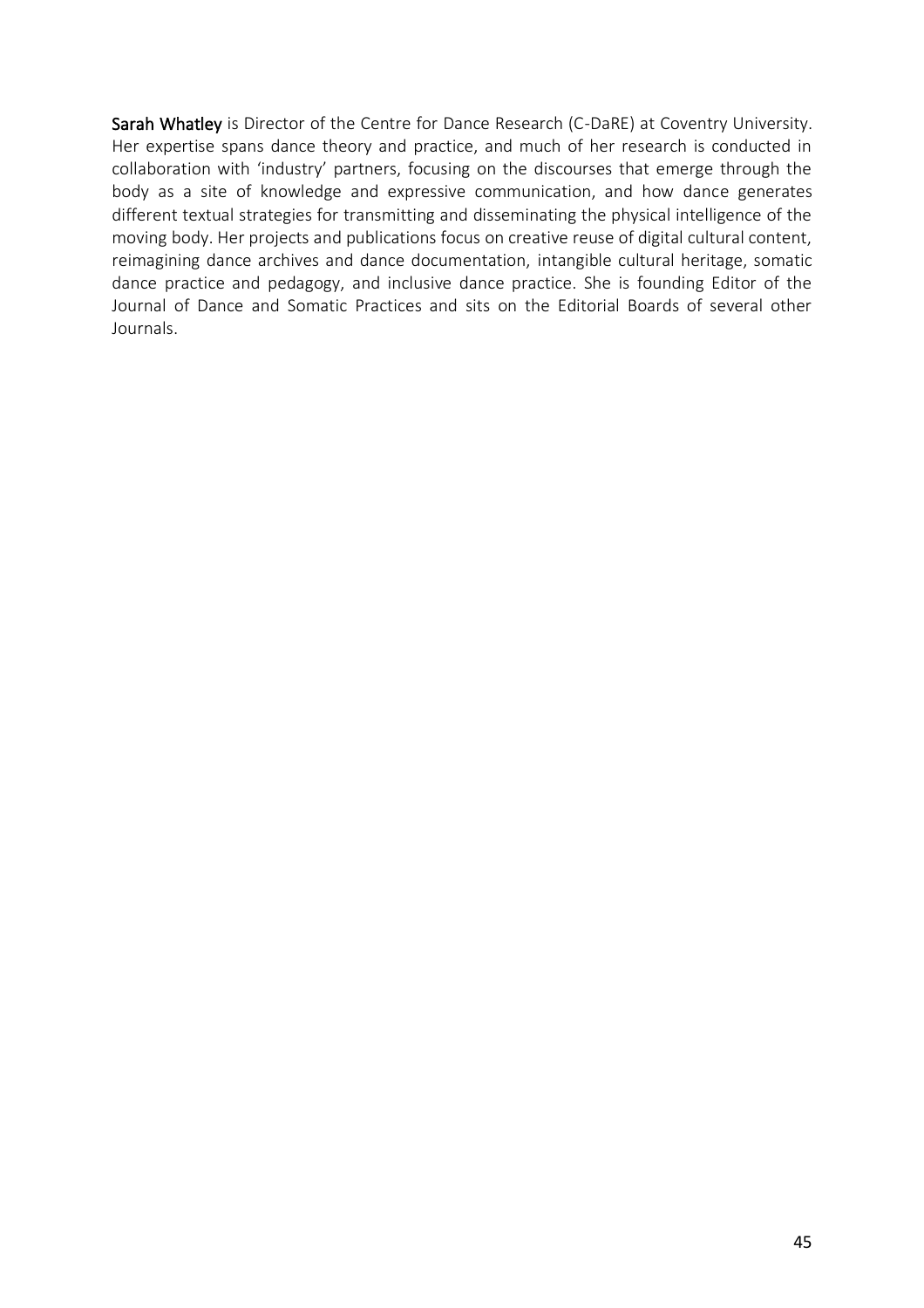## Panel 13: Practice Theory (Venue: Ground Floor Meeting Room 6)

#### Elia Moretti

## *The analogy between listening and understanding the relations between the subjects*

How could it be possible to do research on sounds that leaves more traditional logocentric approaches behind – and indeed proceed by thinking and researching sonically and not verbally, visually, diagrammatically? How could one imagine of thinking sonically? The sound of environments reveal territorial transformations that produce ideology and ecosystems which we belong. In my paper I analyse the project Symposium Musicum, that I've curated in the frame of the community festival of contemporary theatre and art UM UM (August 2019). I believe sound is able to achieve formerly removed cultural elements and to highlights how can sound itself be an ontological tool. During this edition, focused on the relationship of Roma population and nowadays Slovak society, we walked from Stará Ľubovňa to three symbolic places where we temporarily settled a mobile camp, an installation that hosted the life of the community in a sonic forum. The analogy between listening and understanding the relations between subjects let the sound itself enter the mechanisms of power, to become a device and to narrate truths which carry their own firm point of view. Sound has been meant to be an ontological tool through which we could traverse borders, challenging marginality and periphery. Performative sounds are facilitating opportunities of augmented listening, through which imagination, sensorial immersion, critic reconfiguration and affective relationship are overlapping. The camp directed intuitively on practices of de-territorialization, desubjectification and decolonization, a critical and resistant common environment in which to experiment strategies of adaptation to the transforming world, train a nomadic sensibility and incorporate differences. An ecological perception of sound allowed the possibility of reelaborate the present and to challenge the modernist paradigm of rural territories perceived as simulacra of the past.

Elia Moretti (Milano, 19th June 1986). His research activities focus on contemporary music and cultural anthropology through an ecological perception of sound. Elia got his degree in percussion at the academy of music Nicolini in Piacenza (Italy) and a master in social science at the university of Pavia (Italy). At the moment he's involved in several theatre projects and he's a PhD student at Charles University in Prague (CZ), Faculty of arts – department of musicology. He's collaborating with Marika Smreková on a practice-based artistic research on the Carpathian mountains. He regularly plays in national and international festivals and he published for the labels A Simple Lunch, Floating Forest, Kohlhaas, Setola di maiale, Poli5, Dinzu Artefacts.

## Jonas Rutgeerts *Dance-theory: staging the encounter*

Historically, dance entertains a difficult relationship with theory. Defined in terms of intuition and pure bodily movement, dance was often considered as non-discursive, something theory can only get in the way of. Towards the end of twentieth century however, we can witness a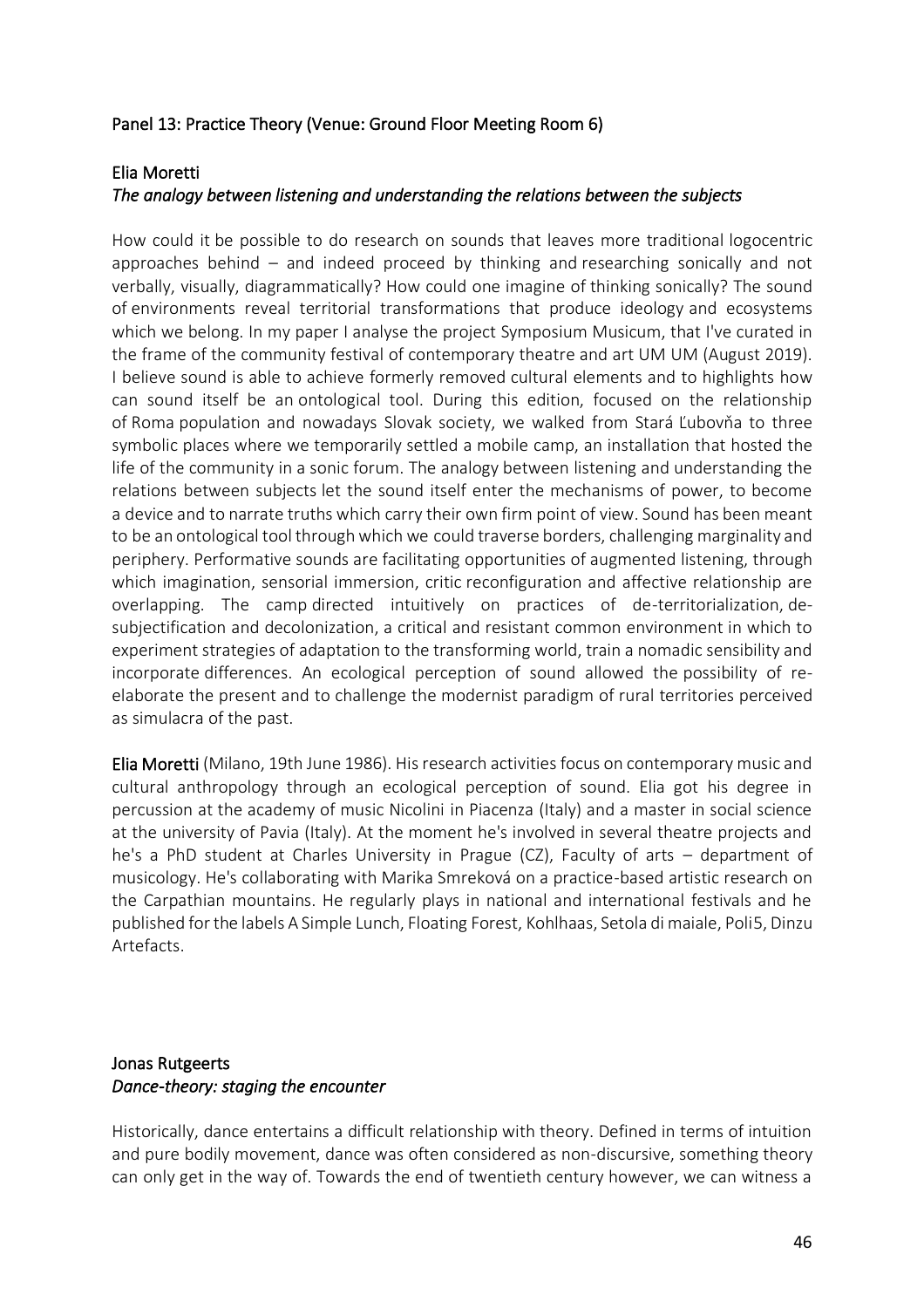rapprochement between choreography and theory. On the one hand, 'conceptual' dancers and choreographers increasingly turned to theory in order to fuel their practice. Discursive texts and theoretical models by theorists like Derrida, Bergson, Deleuze and Guattari became important resources for the creation of performances. On the other hand, the development of performance studies as an academic discipline in the 1990s and the more recent emergence of performance philosophy paved the path for a more in-depth study of dance as an alternative mode of knowledge production. As a consequence, the division between the choreographer (the one who produces the work) and the theorist (the one who provide the discursive context for the work) has been eroded. Encouraged by the academisation of artistic research, choreographers explicitly frame themselves as researchers or theorists, actively intervening in the interpretation of the oeuvre and of the field in general, through the development of discursive material, which is often created through teaming up with scholars/theorists. In Dance-theory: staging the encounter I will explore the potential of this reconciliation between choreography and theory – and the choreographer and the theorist. Building on the work of i.a. Gilles Deleuze, Bojana Cvejić and Mette Edvardsen, I will propose a model that does not merge theory and choreography, but understands the relation as a dialogue between two autonomous systems of knowledge production. As such, the aim is not to think theory through choreography or vice versa, but to analyse both the resonances and dissonances between the two autonomous epistemic systems.

Jonas Rutgeerts (1986, Belgium) is a dramaturge and performance theorist based in Belgium. He obtained his PHD in Philosophy from the Institute of Philosophy (Ku Leuven) and is currently affiliated with the Centre for Cultural Studies (Ku Leuven). In 2017 he was visiting research fellow at the Inter-University Centre for Dance Berlin. As a dramaturge and researcher, he collaborated with Needcompany, Ivana Müller, David Weber-Krebs, Clément Layes and Arkadi Zaides, among others. He is the author of Re-act: Over re-enactment in de hedendaagse dans (Tectum, 2015).

# Clio Unger *Contemporary Lecture Performances as Intellectual Agitation*

The format of the lecture performance points to the elastic negotiations in the performances of and for academic and artistic publics. It highlights an artistic attempt to interrupt academic logocentrism and points to the desire to formulate an embodied mode of critique. This presentation starts from the assumption that the contemporary lecture performance is directly invested in the question: 'How does performance resist systems of mastery and subjectivisation that perpetrate the dominance of normative cultures and knowledges?' Interrogating the lecture as a normative performance of knowledge, the lecture performance as a genre is interested in critiquing its investment in mastery and the performance of intellectual labour by contrasting them with questions around artistic agency, non-dominant epistemologies and lecture's investment in the theatricality of knowledge. I draw on my experiments with 'collective lectures', which perform a withdrawal of the lecturer, to examine the modes of relations between lecturer and audience as well as the lecture's institutional and theatrical contexts. I argue for the lecture performance as a space where known dramaturgies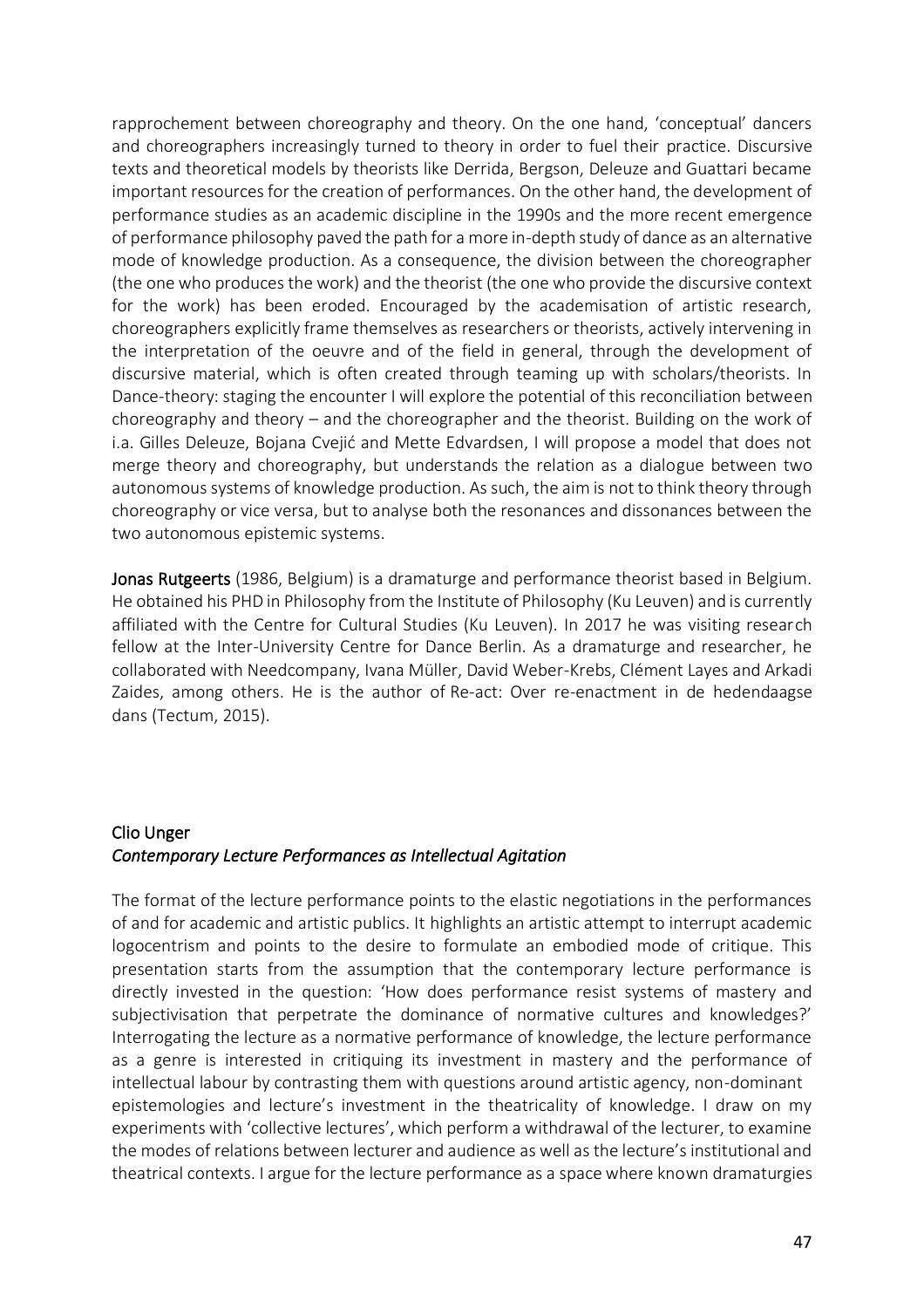of knowledge are questioned and reshaped. My presentation aims to answer the question whether lecture performances can encourage an affective and imaginative negotiation of the theatrical conventions of the lecture.

Clio Unger is a PhD candidate at The Royal Central School of Speech and Drama, London, where she works on lecture performances, the performance of knowledge and forms of embodied criticism. She holds an MA in theatre and performance from The Graduate Center (CUNY) and an MA in dramaturgy from the University of Munich. She was the recipient of IFTR's New Scholars Prize (2015), and her essay was published in the International Journal of Performance Arts and Digital Media. Clio is the co-editor for Platform: Journal of Theatre and Performing Arts and the editorial assistant for Contemporary Theatre Review. She also works as a freelance dramaturg and translator.

15:00-15:30 Coffee Break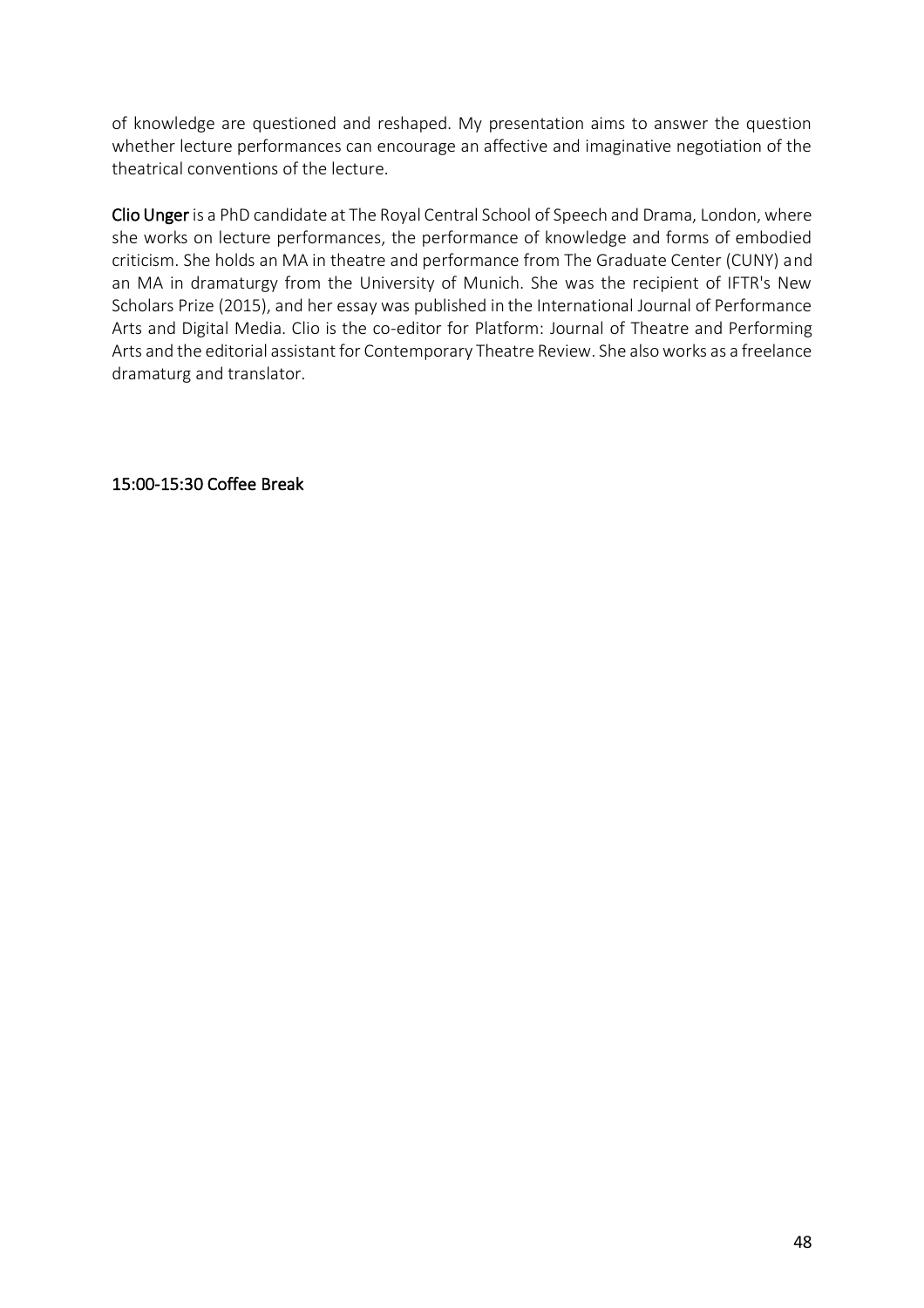#### 15:30-17:00 Parallel Panels 14 - 16

#### Panel 14: Case Studies Nr. 2 (Venue: Ground Floor Meeting Room 3)

#### Martin Devek

#### *Improviser's kinds of knowing: Generating and sharing knowledge*

To what extend the improviser's kinds of knowing can be made explicit in order to generate and share knowledge? What role can auto-ethnography play in this process? In this presentation, I will analyse the process of creating new collaborative work within the context of PANIC Music Ensemble. Using an autoethnography approach I will examine whether the ensemble's approach to music creation fits with current trends in music making. In doing so, I will analyse whether this process holds a particular significance for the field of music composition. PANIC music ensemble has a holistic approach to music creation, where improvisation, spontaneity, and alternative approaches in the use of voices and instruments, shape the way new work is conceived and developed. Ideas for new pieces emerge and develop within the act of improvising, interacting and collaborating. In this context, imperfections and spontaneity (as a departure from a preconceived framework) are welcomed, both in rehearsal and in live performances. These are usually integrated within the work, either as they first occurred or as a starting point for further development. This paradox, imperfection aiding to the refinement of a work, also shapes all aspects of the ensemble's music making, as its members engage in a reflective process, to find connections between the 'happy accidents' and the original idea and aesthetic of the work. These imperfections are therefore seen as moments of aesthetic significance: imperfection, improvisation and corporeal aspects of music and music-making embraced in the creation of new work. What we do when we improvise is difficult to explain. Music improvisation seems to be partially consciously directed as it mainly relies on embodied knowledge. In order to investigate the practice and processes involved in music improvisation, I will address the role of autoethnography in this process.

Martin Devek. Having a holistic approach for artistic creation, my output expands to the fields of Music, the written word, and the Visual Arts. My music was performed at the National Concert Hall, the MAC Theatre, Ulster Museum, Dance Ireland, Belfast Children's Festival 2015, 2016, and 2018 and my music was broadcasted in BBC Radio 5 and BBC Radio Ulster. I hold a BA in Music, from CONSUDEC (Argentina), a Master Certificate in Composing music for Film and TV from Berklee College of Music (USA), and an MA in Computer Music from Maynooth University (Ireland). In 2018 I won a four-year scholarship to pursue a PhD in Music Composition at Dublin City University.

## Len McCaffer *What is the Gaiety Theatre to the People of Ayr: Collecting, Curating and Performing Intangible Cultural Heritage*

For over one hundred years the Gaiety Theatre has been central to the cultural and recreational aspects of the town of Ayr (a regional costal town in Scotland). This Practice as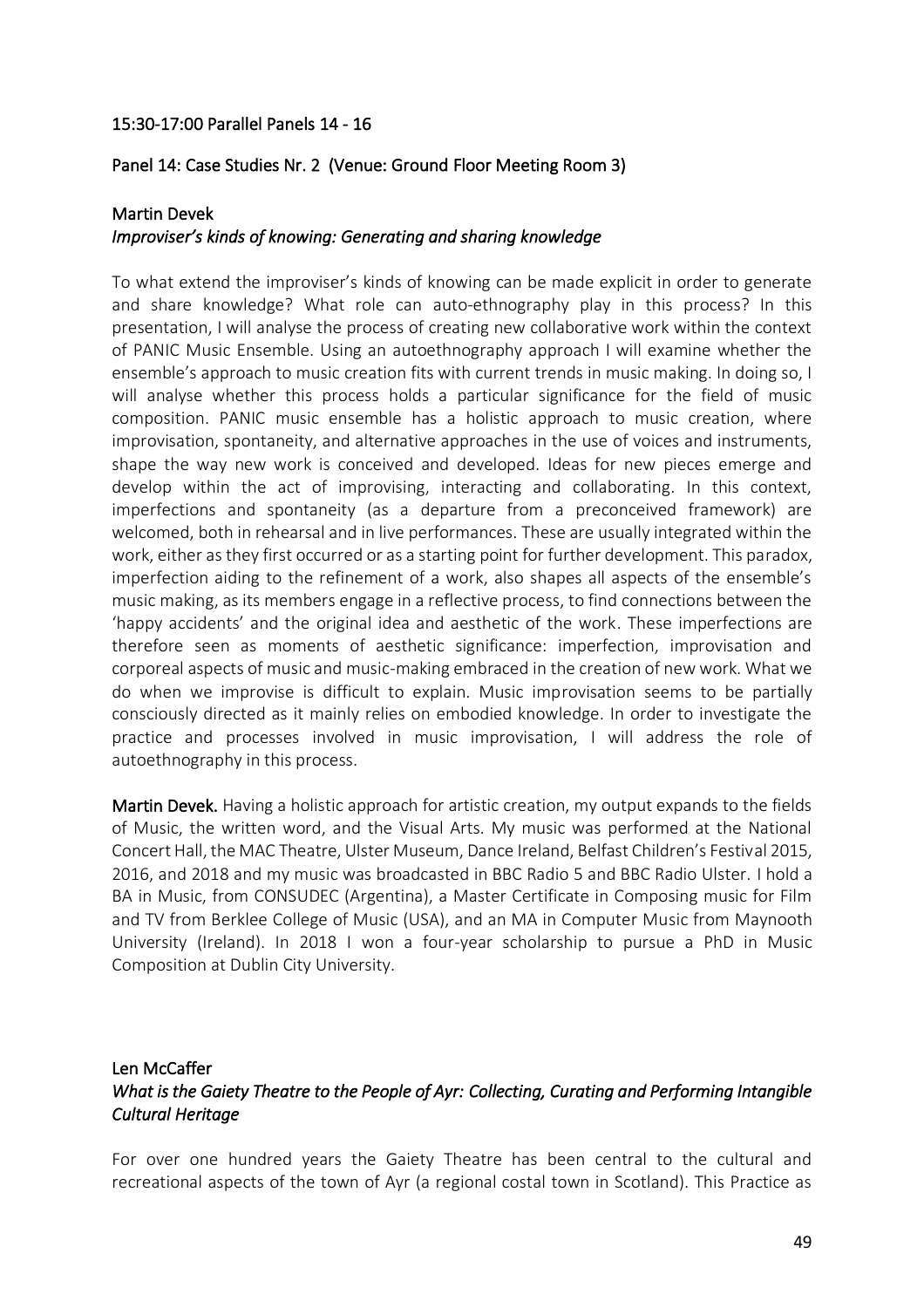Research aims to capture the Intangible Cultural Heritage, people's informal associations and attachments with the theatre. What is the impact and importance of such a venue? What can the stories and memories of the Gaiety inform on the relevance of art and culture to our society? Built in 1902 the Gaiety has a rich heritage in the history of Scottish theatre, in particular for its Variety and Pantomime shows, providing a platform for many performers who would go on to gain nationwide and international recognition. On several occasions has been saved from closure and demolition by community activism. Using the Gaiety as a centre point the research looked at the history and relevance of Scottish theatre from the impact of the Scottish Reformation in the 16th Century, when the newly formed Presbyterian Church of Scotland sought to repress theatre for 200 years, to the current social and economic challenges facing modern regional theatres. A mixed methodology was employed and data for this study was collected through community engagement, oral histories interviews, heritage theatre tours, development of an interactive sensory memory box and drama workshops. This informed an immersive promenade theatre performance, engaging new audiences and utilising the building in a radical way. The dynamic performance, used a Variety techniques to tell the story of Scottish Theatre, its trials, characters, successes, exploring Scottish cultural identity, weaving the unearthed stories and exploring how the building has sustained its audience through wars, closures and many successes. The research aims to discover how the theatre can have continued relevance and sustainability into the twenty first century.

Len McCaffer has worked as an actor, writer and producer in theatre, film and television for over 25 years, initially training at Manchester Metropolitan University. He set up his own theatre company White Rabbit Cowboys who had several sell-out Edinburgh fringe shows winning Perrier Best Newcomer, Levi Bursary Award and short-listed for Best Production – Dublin Fringe. As a producer he ran Firefly Arts film and media department for five years and for the last eight has worked as Arts Officer with West Lothian Council, managing several concurrent Community Arts projects. He has a MA in film production from Edinburgh Napier University and is currently studying a practice as Research PhD at the University of West of Scotland.

## Per Roar *Stumbling Matters*

Stumbling Matters comes out of an artistic research enquiry into the politics of remembrance and representation and expands on concerns that emerged in Docudancing Griefscapes, the doctoral project in Artistic Research that Per Roar defended at the University of the Arts Helsinki in 2015. The proposal Stumbling Matters is a case study presenting a choreographerresearcher's perspective on what documenting practices and embodied cognition might entail when drawing on and performing habits, skills and contexts for tacit knowledge acquisition and transmission. In Stumbling Matters Per Roar is questioning what the act of remembering might perform (Davis 2010). Through engaging with the "stumbling blocks" or "stolpersteine", the art project instigated by the visual artist Günther Demnig in remembrance of the Holocaust (cf. Demnig 2003), Per Roar probes into the affective and social choreography embedded in their manifestation. In his neighbourhood in Oslo, he is literally stumbling upon these blocks in the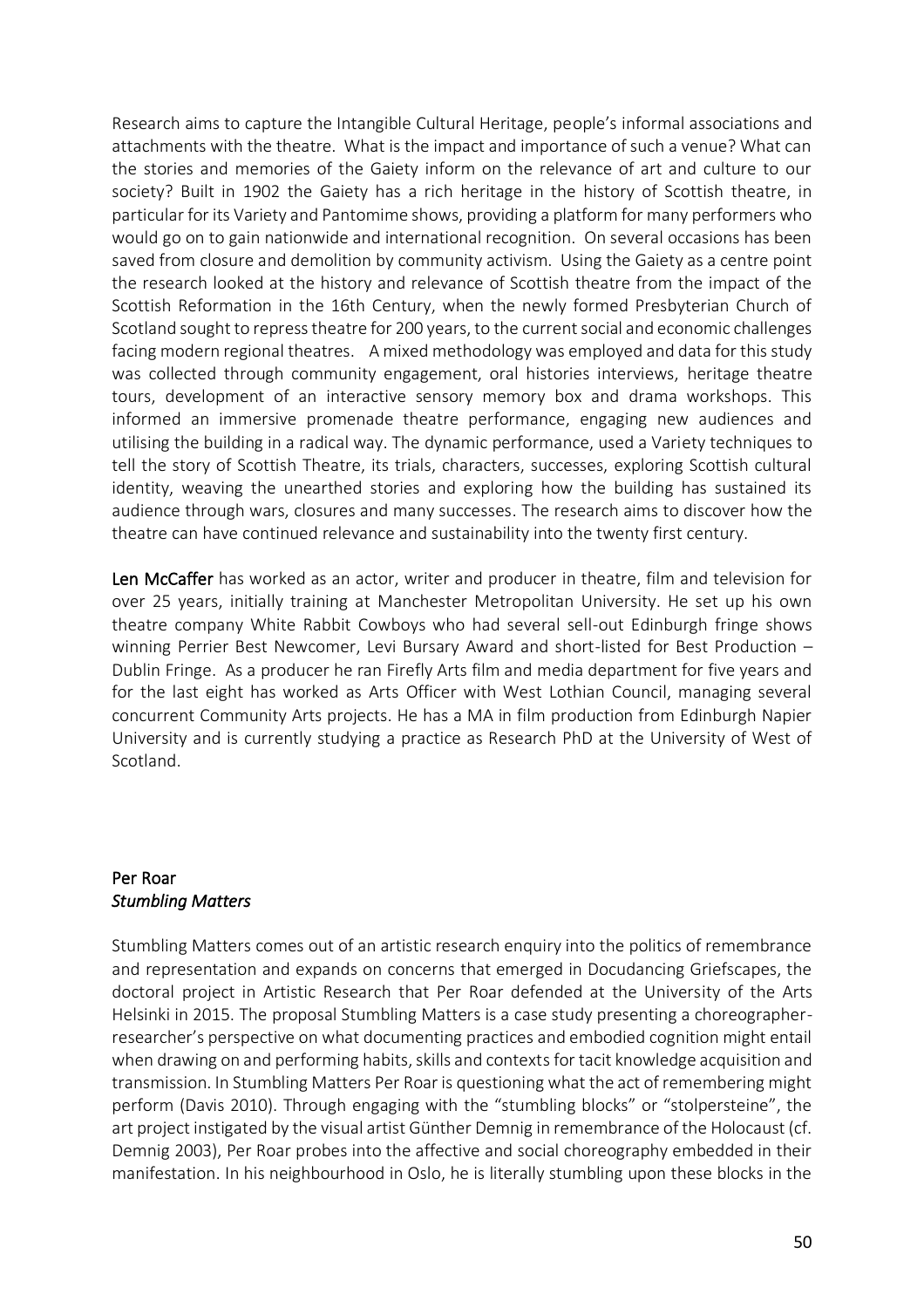midst of his everyday life. He questions what they are producing and what the encounters with them perform. In the void between his everyday life, the committed atrocities, and the individuals that would have remained unknown and forgotten if not for being named on the stolpersteine, the material objects perform. By the gesture of stumbling, structures too big to be contained by the realm of the everyday are revealed and fracture the temporality of the everyday and make stumbling a matter that matters. In this encounter with the past, through negotiating both collective and personal identities, the understanding of history in the present, as cultural memory, is shaped and projected into the future. With Stumbling Matters, Per Roar wants to probe into the performative potential and challenge that this act of remembrance offer – as a performance of knowledges: transmitted, composed, and practiced.

Per Roar, Professor and Head of the MA Programme in Choreography at Oslo National Academy of the Arts (KHIO), Norway, is as a choreographer and artist-researcher who merges a socio-political interest and contextual enquiries with a somatic approach to movement. His work draws on his mixed background, which includes a conservatory-based BA in choreography (KHIO), professional dance & performance training (New York Dance Intensive and Klein School of Dance, NYC), a MA in Performance Studies (New York University), a Cand. Mag. in history and social sciences (University of Oslo) and further post-graduate studies in social science (Karl Marx University, Budapest; and Oxford University). The last years he has been engaged in various forms of collective artistic works. Currently, he is engaged in an artistic enquiry into the politics of remembrance and representation that expands on his doctoral work Docudancing Griefscapes (University of the Arts Helsinki, 2015).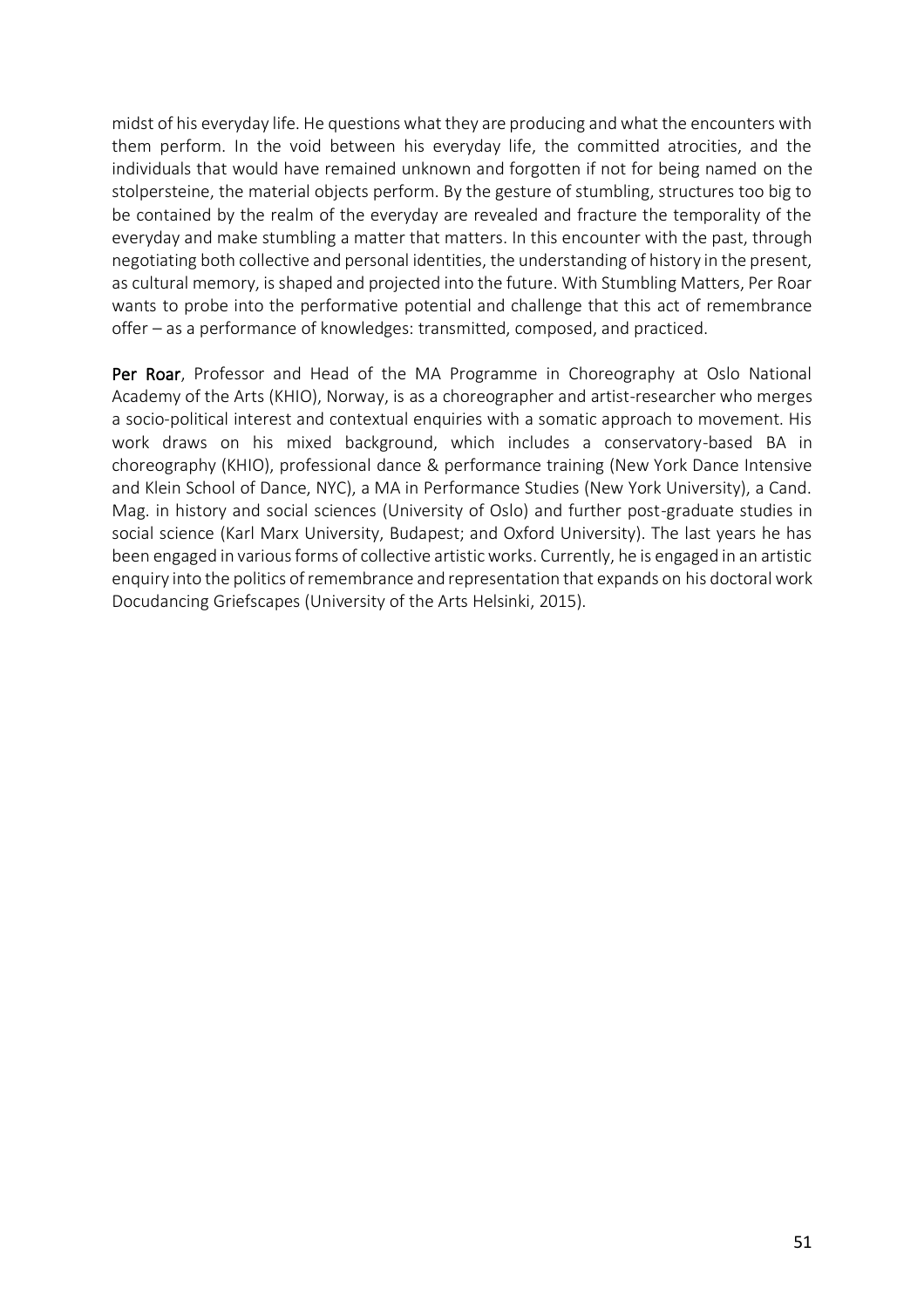#### Panel 15: Revise/ Reimagine (Venue: Ground Floor Meeting Room 4)

## Marie-Louise Crawley *Radical Archaeology: What can Dance Practice offer Classical Scholarship?*

This presentation examines from an artist-researcher perspective the durational solo dance work, Likely Terpsichore? (Fragments), created for and performed at the Ashmolean Museum of Art and Archaeology (UK) in 2018. Situating itself at the intersection of dance studies and classics, this work emerged as a key part of a wider practice-as-research project probing shifting experiences of temporality when choreography 'performs' as museum exhibit. Through its re-imagining of an ancient Roman dance-theatre form, tragoedia saltata, this practice asks how dance might function as a site of counter-memory, and how the female dancer's presence in the arguably patrilineal space of the archaeological museum might allow for a surfacing of 'buried' female histories, and an alternative visibility, a hyper-visibility, for those ancient female bodies previously rendered invisible - or, indeed, only partially visible by history. As such, the project directly addresses classical scholar Helen Slaney (2017)'s acknowledgement of the gap at the centre of current discursive scrutiny around this ancient dance form – notably the dancer's absent body. Through the multi-sensory and kinaesthetic mode of its historical enquiry, the project itself begins to mark an epistemological and linguistic shift in the critical discourse on the ancient form, moving away from a visual paradigm of 'regarding' theatre from a spectator's point of view to relating to it through a corporeal experience (cf. Foster 2008). Recognizing how vital choreographic practice is to historical enquiry, whilst aware that this practice is not so much a process of reconstructing but reimagining, I ask what such dance re-imaginings might offer classical scholarship. Finally, I make a claim for dance in the archaeological museum itself as a potentially subversive act of radical archaeology, both in terms of how it plays on notions of dismembering and remembering histories, and how it seeks to disrupt received notions of how we view and understand ancient history and culture.

Marie-Louise Crawley is a choreographer, dancer and researcher. Her research interests include dance and museums, and areas of intersection between Classics and Dance Studies, such as ancient dance and the performance of epic through a practice-as-research lens. Educated at the University of Oxford and then vocationally trained at the Ecole Marceau in Paris, she began her professional performance career with Ariane Mnouchkine's Théâtre du Soleil (2003–09). Having worked in the UK since 2010 as an independent choreographer and dancer, she completed her PhD in 2018 at C-DaRE (Centre for Dance Research), Coventry University (UK). She is currently a research assistant at C-DaRE. She is also an Early Career Associate of the Archive of Performance of Greek and Roman Drama, University of Oxford.

## Mario Frendo *Nietzsche and His Concept of The Dithyrambic Dramatist*

The concept of the dithyrambic dramatist – introduced by Friedrich Nietzsche in the fourth essay of his Untimely Meditations of 1873–76 – is one of the most performance-oriented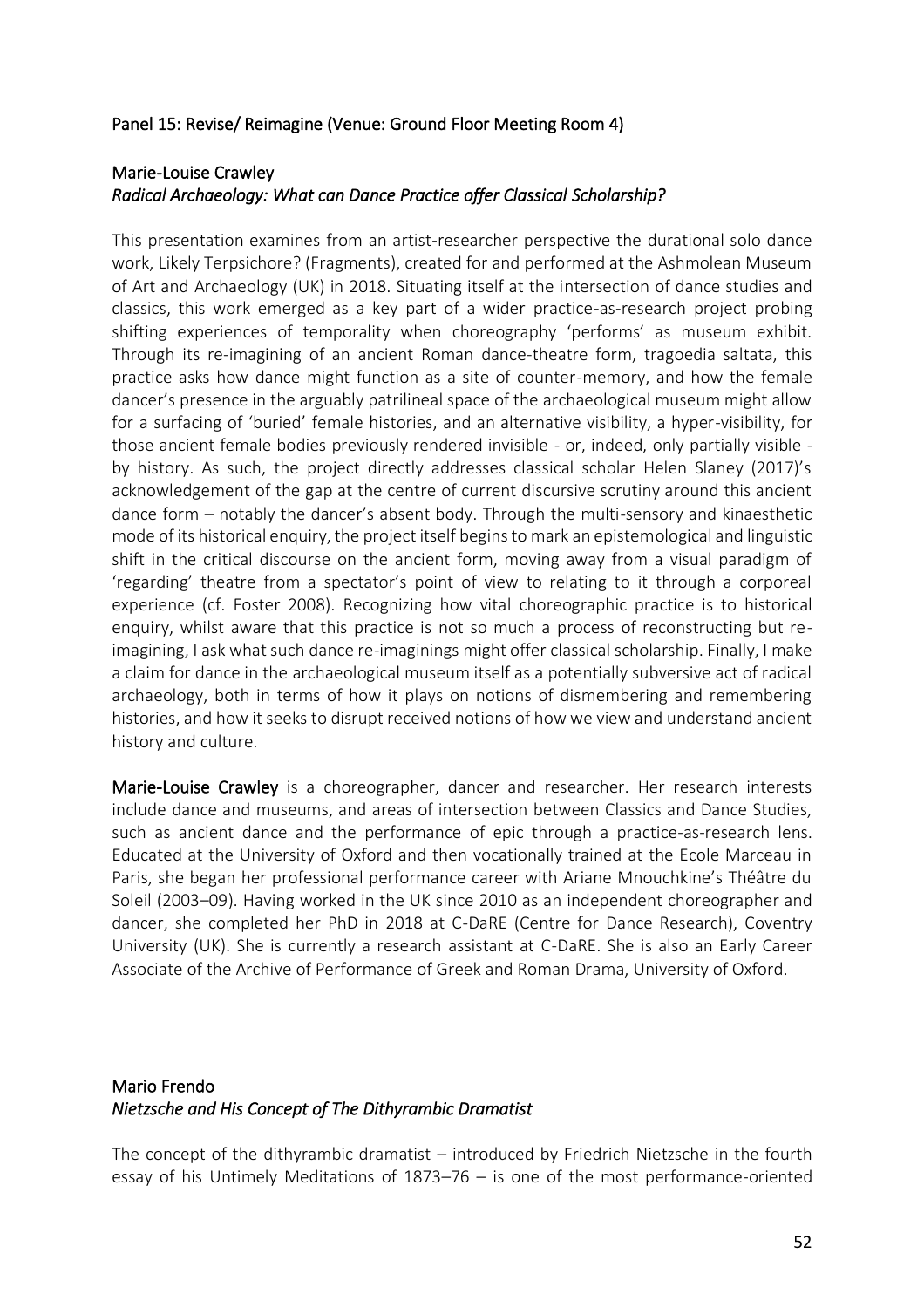concepts to emerge out of a nineteenth century where theatre was often associated to dramatic literature. It is precisely because of its strong performative underpinnings that the concept of the dithyrambic dramatist deserves critical attention. Further investigations of the concept may aid contemporary performance scholarship to delve deeper into the meandering thoughts through which Nietzsche generates his performance-oriented critique of the tragic phenomenon which he starts to address in The Birth of Tragedy of 1872. In terms of performance knowledges the concept is of relevance because of how with it Nietzsche i. reformulates an idea of the tragic framed around relationalities between musical and embodied practices, and ii. articulates ancient tragedy as the offspring of an ensemble of dancers-singers-composers engaged in interdisciplinary physical dialogues. The paper investigates the nature of the dithyrambic dramatist by outlining what may be considered as its key conditions, namely the visible–audible and individual–collective relationalities. In view of the arguments brought forward, it will be proposed that rather than a metaphor to philological tropes, the dithyrambic dramatist is a concrete manifestation of interdisciplinary and performative foundations that inform Nietzsche's conception of the tragic as a performance phenomenon.

Mario Frendo is Senior Lecturer of theatre and performance and Head of the Department of Theatre Studies at the School of Performing Arts, University of Malta, where he is director of CaP, a research group focusing on links between culture and performance. His research interests include musicality in theatre, opera and music theatre, ancient Greek tragedy, and relations between philosophical thought and performance.

## Heike Salzer, Deborah Williams, Ingi Jensson, Zakarías Gunnarsson *From Physical Sensation to Digital Presentation: Exploring Interdisciplinary World Building*

This presentation is a sharing of the working process towards the development of a method for the creation of dances and dance events for fictional futuristic digital societies within an MMO gaming community. Establishing it as the new field of Ludochoreology the investigators explore the movement and dances created for, and found within, online digital games. From a practice-as–research perspective the presenters share their experiences of this collaboration of the production of Ludochoreography which explores aspects related to physical and digital dance and movement creation and interaction for fictional dance cultures, kinaesthetic empathy, and choreographic representation. In this interdisciplinary collaboration dance artist and choreographer Dr Heike Salzer (University of Roehampton, UK), dance anthropologist Dr Deborah Williams (University of

Malta, MT) in partnership with Chief Creative Officer Ingi Jensson and Composer Zakarías Gunnarsson from NARC computer game studio (MT), explore how the iterative dialogue of "making" informs, transforms and directs each of their creative processes (Ingold, 2013). Outcomes include the development of a range of dance activities such as "traditional" rituals, social dance activities, and performative events that will take place in both the digital and physical worlds. These physical products will materialise the concept art and musical compositions, allowing for the kinaesthetic experience to feed back into the "world building" process, where the tacit knowledge is informing the 'details and nuance in(to) the fictional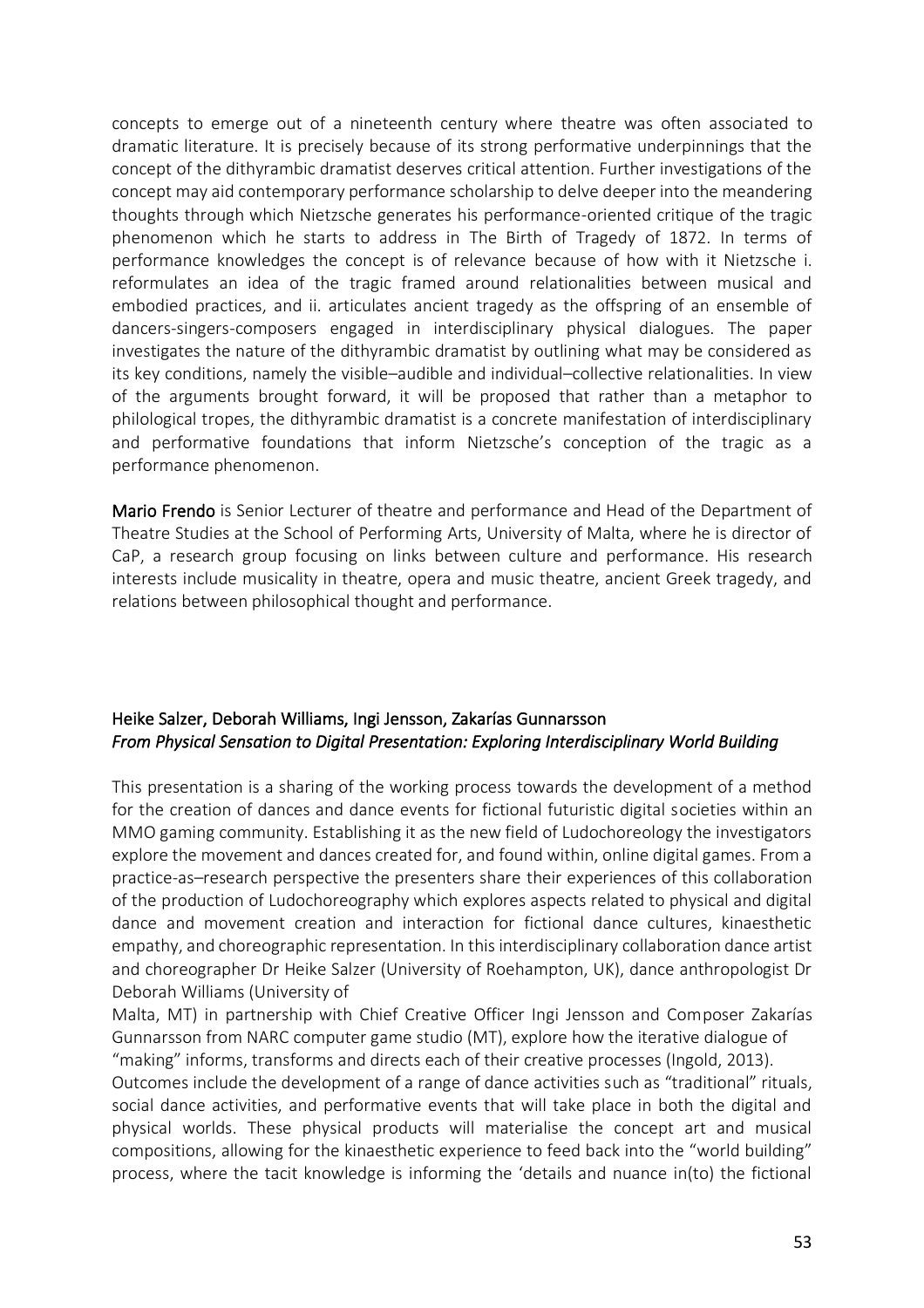world' (Hergenrader 2011:104). The project therefore will be a symbiosis of both practice and product that will influence the future of physical representation and interactions within game design.

Heike Salzer is a choreographer, performer and artist-scholar with a focus on screendance, site-specific performance and embodied practice. Her work has been invited to numerous international festivals and venues. She has a background in somatic practice as a Anna Herrmann Gymnastik Teacher (DE), trained at ArtEZ Dance Academy (NL), holds a MA Choreography from the University of Leeds (GB) / Fontys Dance Academy, (NL) and received a PhD by Published Works from the University of Roehampton (UK). Heike is a Senior Lecturer in Dance Professional Practice at the Dance Department at Roehampton, where she convenes the MFA Dance and Embodied Practice.

Deborah Williams holds a BA in Dance with a focus on education and community partnerships from Smith College (Five College Dance Department). From the University of Roehampton in London, Deborah received both an MA in Dance Anthropology and a PhD Dance. Her research is rooted in the fields of dance anthropology, ethnography, and oral history, and centres around highlighting the voices of non-professional dancers. Her current research areas include investigating dance and social value, and dance/movement within digital game design. She is a lecturer in Dance Studies at the University of Malta.

Ingi Jensson is Chief Creative Officer at NARC computer game studio based in Malta. He has worked as a freelance comic artist and illustrator internationally for 20 years before joining NARC where he is responsible for the overall look and feel of the game world. Ingi holds a MA in Future Design from Teesside University (UK), where he has also been a Lecturer in Concept Art teaching on undergraduate and postgraduate degrees. Ingi spent some time studying dance at the ArtEZ Dance Academy (NL) and has been a performer/singer in the Icelandic experimental band INRI.

Zakarías Herman Gunnarsson is an Icelandic musician who for the past year has dealt with Ludomusicology at NARC ltd. He has a B.Mus. degree in Composition from the Icelandic Academy of the Arts. His is a punk, DIY background. Having played in various bands in Iceland in his 20's, a twist of faith sees him moving to Malta to work at NARC ltd., world building and composing music. This is his first endeavour into the discipline of Ludomusicology.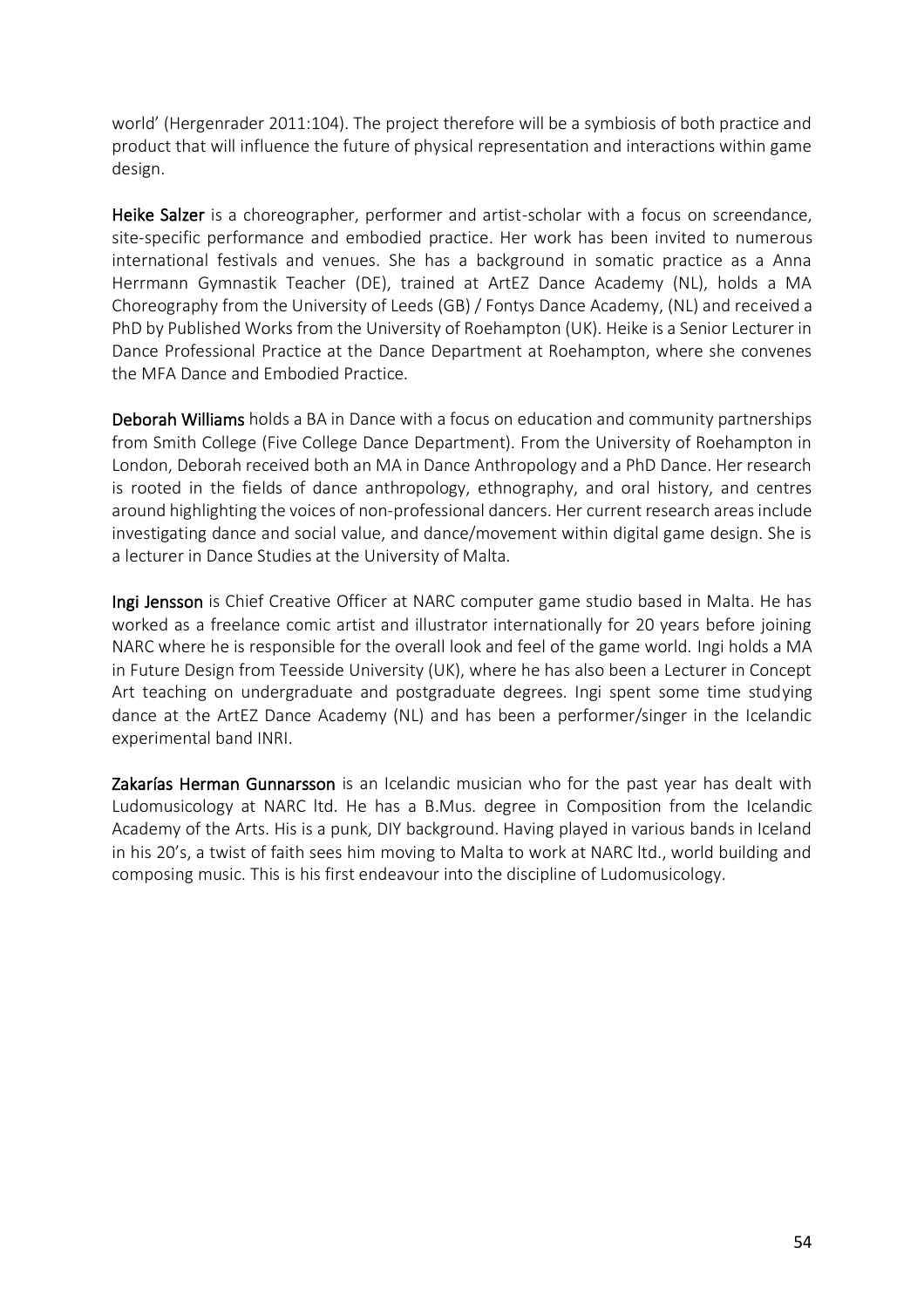## Panel 16: Vocalisation(s) (Venue: Ground Floor Meeting Room 6)

## Ardian Ahmedaja *Tacit knowledge of long-time singing partners*

It is well known that long-time singing partners behave as parts of the same sounding body, knowing each other's performance skills and the potential of their interaction in music making. This is also the case with two singers in North Macedonia who have been making music together for over more than four decades. As a rule, Jashar Sejdiu takes the leading role, performing the main melody. His brother, Idajet Sejdiu, supports him with a drone-like musical part. The singers also change their musical roles, although rarely. In such cases they say that they have to make an effort to do so, because: "when... two oxen till the soil, the one which is used to staying on the furrow stays there." In a few other performances they even challenge the two-partite musical texture which is at the core of their singing style. This also happened once during one of the recordings we made together. The singers were performing the leading melody in each stanza either together or alternately. Only in the closing sections (cadenzas) did they differentiate their musical roles. This was an enormous break with the usual practice. The interesting thing is that the reason for this was a practical one. The singer who was supposed to lead the song fell ill and had problems with his vocal cords. On the other hand both singers wanted to make sure the performance went well, which they succeeded in doing. A collaborative encounter of this kind was made possible only by their musical skills and their great experience in making music together, through which they have gained rich practicegenerated knowledge. These important features of the creative process during the performing act will be the focus of the presentation.

Ardian Ahmedaja is Senior Postdoctoral Researcher at the Institute for Folk Music and Ethnomusicology of the University of Music and Performing Arts Vienna, Austria. In 2003 he initiated the establishment of the Research Centre for European Multipart Music (EMM) at the same institution and in 2009 that of the ICTM Study Group on Multipart Music. He has conducted fieldwork in several Balkan and Mediterranean countries, in the European Alpine region, Latvia, Belarus and in the USA. Among his recent publications are Jashar and Idajet Sejdiu: Our songs are indulged (2019, IVE/JVLMA: Vienna/Riga) and the entry "Multipart music" in J. Sturman (Ed.), The SAGE international encyclopedia of music and culture (2019, Thousand Oaks, CA: SAGE Publications, Inc.).

## Francesco Venturi *Performing Subjectivity with Extreme Vocal Techniques*

My recent work is explicitly concerned with issues of vocal dysphoria. I aim at developing a theory of Extreme Vocal Techniques (EVTs) that speculates the existence of a queer voice-body at the intersection of performance practice, composition, and vocal-existential document. This paper borrows the Barthesian notion of "grain of the voice" to bring together EVTs, queer theory, and Lacanian psychoanalysis. It is argued that the extra-normal voice is a powerful tool to problematize the gap between what one says, and what is said in one's voice, especially in relation to a body to-be-looked-at (the performer's body). The paper then puts forward the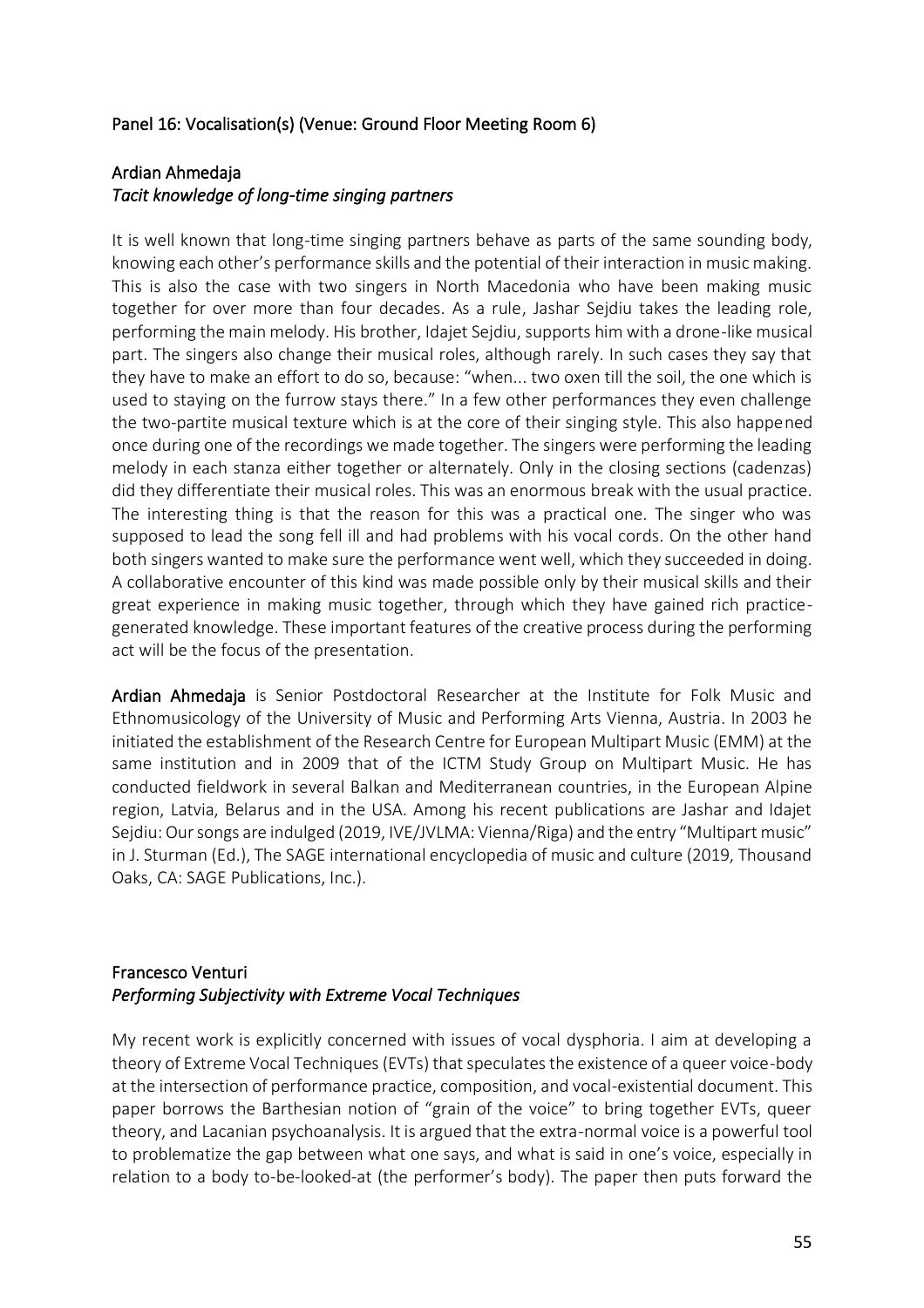argument that EVTs allow to perform non-conforming identities by disrupting the presupposed "materiality of the body speaking its mother tongue" (Barthes).

Francesco Venturi is an Italian musician-researcher, doctoral candidate at Kingston University of London. Composer, experimental singer and voice scholar, he carries out interdisciplinary research into the extended and extreme vocal techniques. He is the vocalist of duo Interlingua and works with high-profile symphonic and operatic choirs. In 2018, he created with others the concert venue Spettro, in Brescia, Italy.

17:30-18:30: ŻfinMalta Studio visit (sign up at the registration desk)

19:00 UM SPA Collective Performance. Valletta Campus Theatre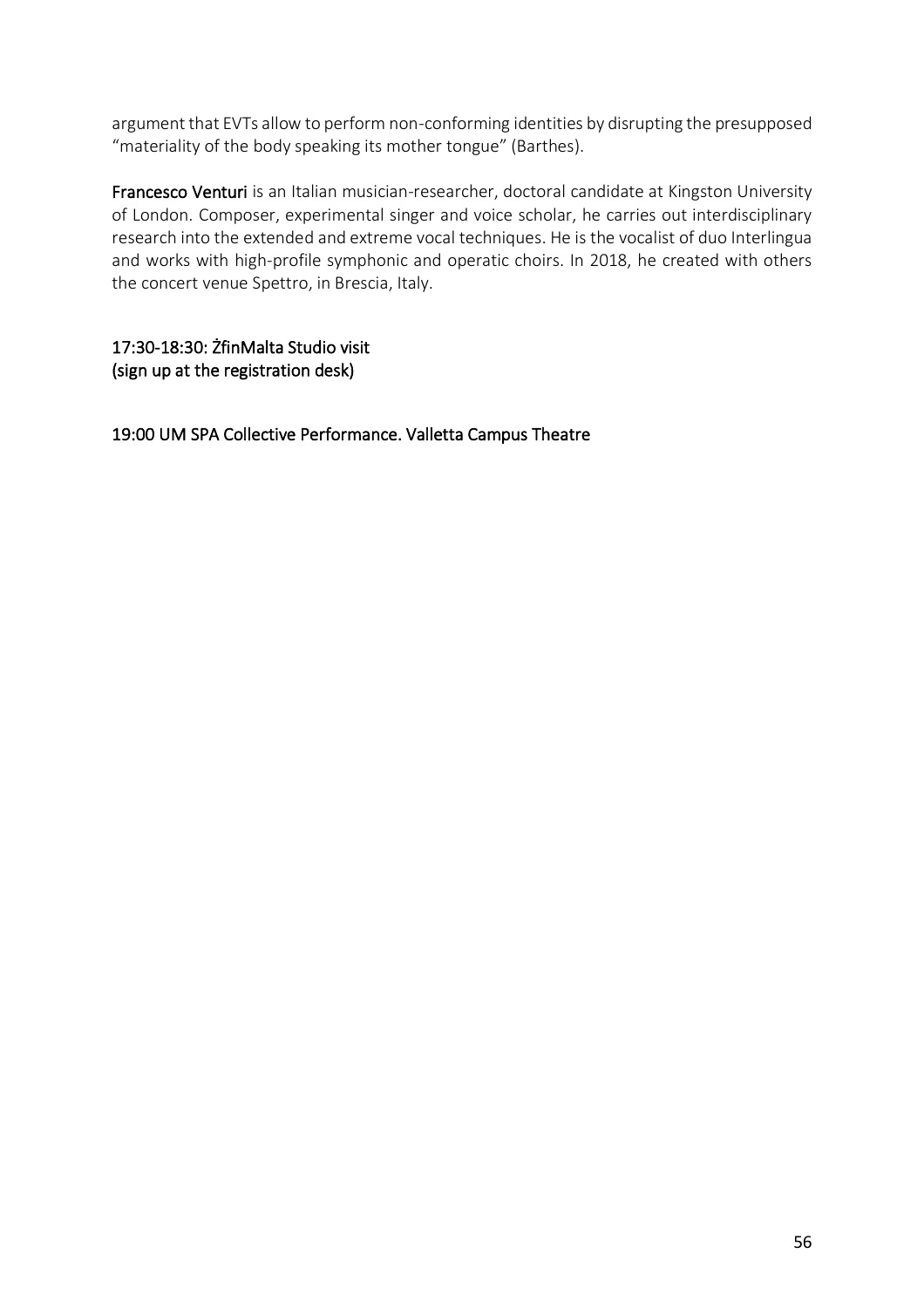# Friday 13 March

## 8:30 – 9:00 Registration

## 9:00 – 10:15 Keynote Speech (Venue: Aula Magna Level 1)

## Professor Maaike Bleeker *Transmission, Technogenesis and Techniques of Abstraction*

During the past decades, many dance makers and dance companies have invested considerable amounts of time, effort and money to create tools to make, capture, archive, disseminate and study dance. In the volume Transmission in Motion (Routledge 2017), we showed how their explorations are informative not only with regard to the possible usage of technologies in dance practice and research, but also for how they draw attention to the ways in which more generally modes of perceiving, sense making and thinking are intertwined with technology. We think through, with, and alongside the media we use, observes Katherine Hayles (2012). This is what she and other media theorists call technogenesis: the co-evolution of humans and technology. From the first attempts at noting down information, to high-tech digital information storage and retrieval systems, technologies have mediated our psychic organization and reshaped our consciousness. What we know and how, therefore, cannot be understood separately from the technologies we use to process, store, and transmit information. A major step in this co-evolution with technologies of various kinds occurred with the invention of writing and print. The impact of these inventions, Walter Ong (1989) famously observes, is not merely a matter of having a means to store spoken language by writing it down, but manifests itself in major transformation in modes of understanding, thinking, and imagining, including the emergence of new ways of knowing and new conceptions of what knowledge is. Dramatic theatre in Ancient Greece, Derrick de Kerckhove (1980) argues, has to be understood as a place of exploration of implications of this invention of writing and how this invention brought about what Ong has termed the "mind-set of literacy". My presentation will explore the possibility of understanding transformations in 20th and 21st century dance as indicators of emergence of new corporeal literacies brought about by more recent innovations like cinema, television and digital media. These innovations foreground the fundamental role played by movement in how we come to know the world, as well as the deep connection between movement, abstraction and embodiment.

Maaike Bleeker is a professor in the department of Media & Culture Studies at Utrecht University. She received her training in Art History, Philosophy and Theatre Studies from the University of Amsterdam, where she also obtained her PhD from the Amsterdam School for Cultural Analysis (ASCA). Bleeker's research focuses on processes of perception and meaning making in performance, dance, theatre and the arts, as well as in science and in public life. She combines approaches from the arts and performance with insights from philosophy, media theory and cognitive science. She is partner in the project Performative Body Mapping (funded by the ARC) and project leader of Acting Like a Robot: Theatre as Testbed for the Robot Revolution (funded by the Dutch Organization for Scientific Research NWO). She served as President of Performance Studies international (PSi, 2011-16). Her monograph Visuality in the Theatre was published by Palgrave (2008). She (co) edited several volumes including Anatomy Live. Performance and the Operating Theatre (2008) Performance & Phenomenology.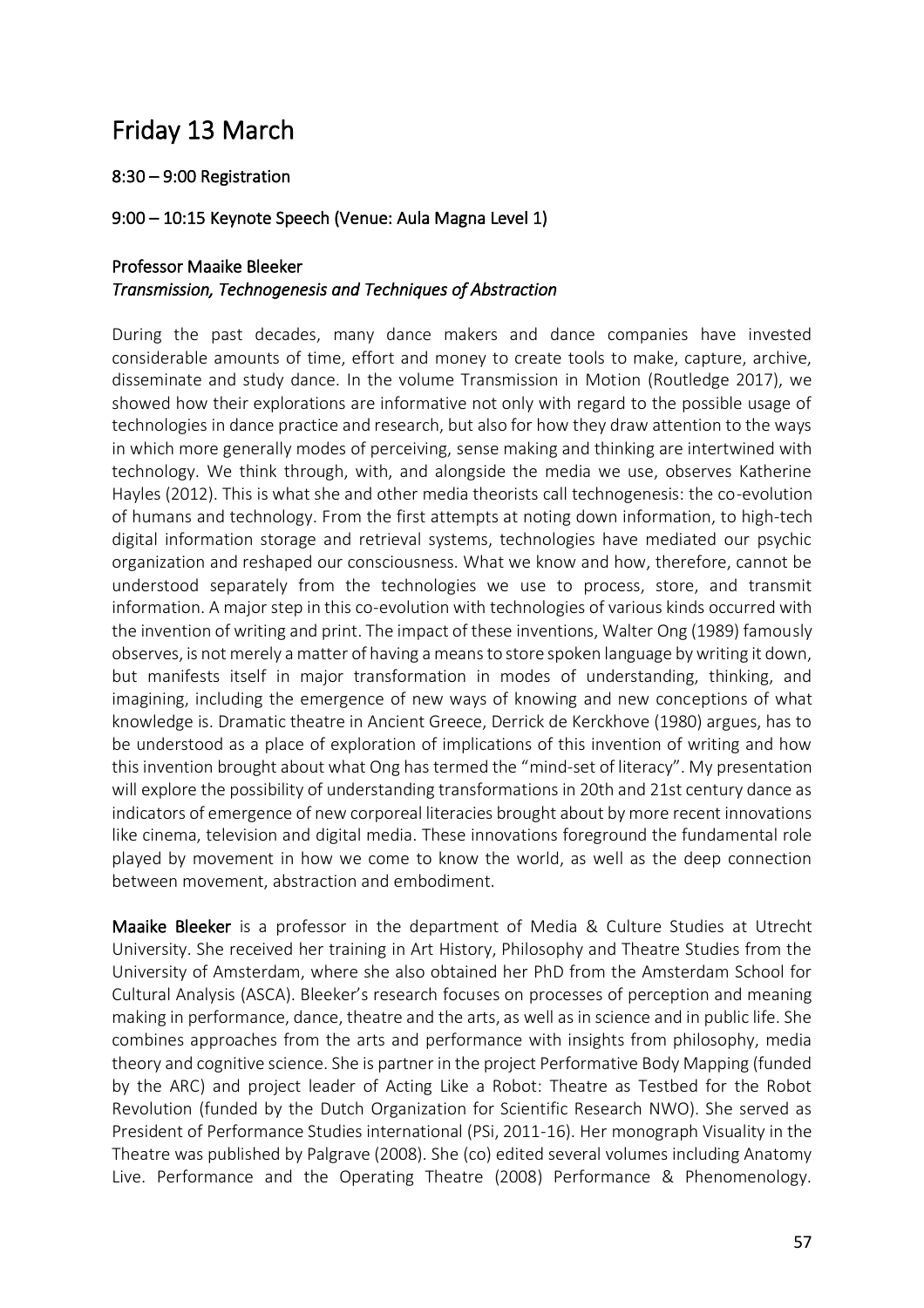(Routledge 2015), Transmission in Motion. The Technologizing of Dance (Routledge, 2017) and Thinking Through Theatre and Performance (Bloomsbury 2019).

10:30-11:00 Coffee Break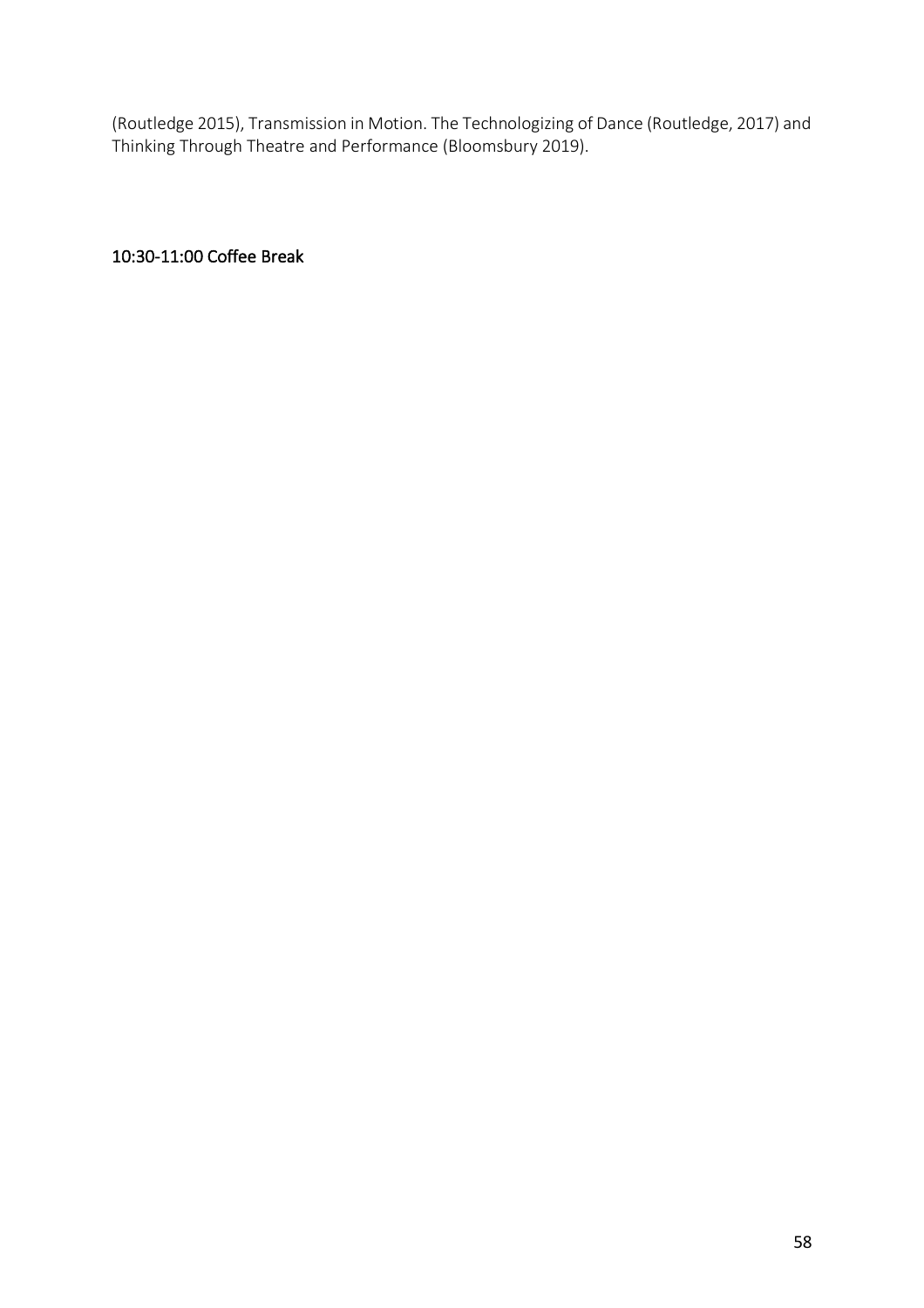#### 11:00-12:30 Parallel Panels 17-18

#### Panel 17: Transmission (Venue: Ground Floor Meeting Room 3)

## Joséphine A. Garibaldi & Paul Zmolek *Dialogic Devising: Strategies of Playful Interrogation*

In the format of lecture demonstration, we will present the theoretical underpinnings, methodology, and ongoing results of our artistic practice dialogic devising. Dialogic devising is an artistic strategy of playful interrogation and negotiation to collaboratively develop embodied, multimodal, polyvocal content which is then offered as intervention, installation and/or performance. Theme-related words are generated through free-association to be utilized within rubrics created by chance operations to generate interconnected, multimodal bricolages of content. Content exists on its own terms: movement doesn't 'act out' the text, the text does not explain the image, the image does not inspire the sound, the sound does not accompany the movement, rather each is a symbiotic simultaneously independent signifier that works on its own while achieving deeper meaning in relation to each other through the sensorial experience of each participant. The process of dialogic devising and its performative manifestation elicit a transdisciplinary awareness; a tacit knowledge that can only be accessed through the lived experience of each collaborator during process and in performance. Those that happen upon the work, as intentional audience or serendipitous passers-by, share, at some level, in the communal reception of the work. Through the embodied and playful interactions of content with body(ies), space, and site, and the feedback loops of process and performance, working and doing the work produces knowledge about what the work is. The pedagogical roots of dialogic devising ensure that the process is inclusive of all ages, abilities and experience; one needn't have specific training (e.g. dance) to be an active collaborator. We continue to explore this evolving, dynamic and efficacious process in site-based projects in Latvia, Finland, Italy, Portugal, Australia and the U.S. as well as multi-sited collaborations via the internet, in virtual space across nations and continents.

Making work together as Callous Physical Theatre, Joséphine A. Garibaldi and Paul Zmolek are guided by the slogan, "We go where the work takes us". Dedicated to fostering collaborations across communities and disciplines through a dialogic practice of art-making, research and pedagogy, CPT is a collaborative, project-based endeavor. From environmental and performance installations, movement and text based visual poetry, Garibaldi and Zmolek have devised original performance, installation and digital works nationally and internationally together for three decades. Their work has been supported by grants and awards from the Fulbright organization and foundations based in Australia, Latvia, Finland, Portugal, Italy, and across the US. Garibaldi is on faculty at Florida State University School of Dance; Zmolek teaches at the inclusive performing arts academy, Making Light Productions.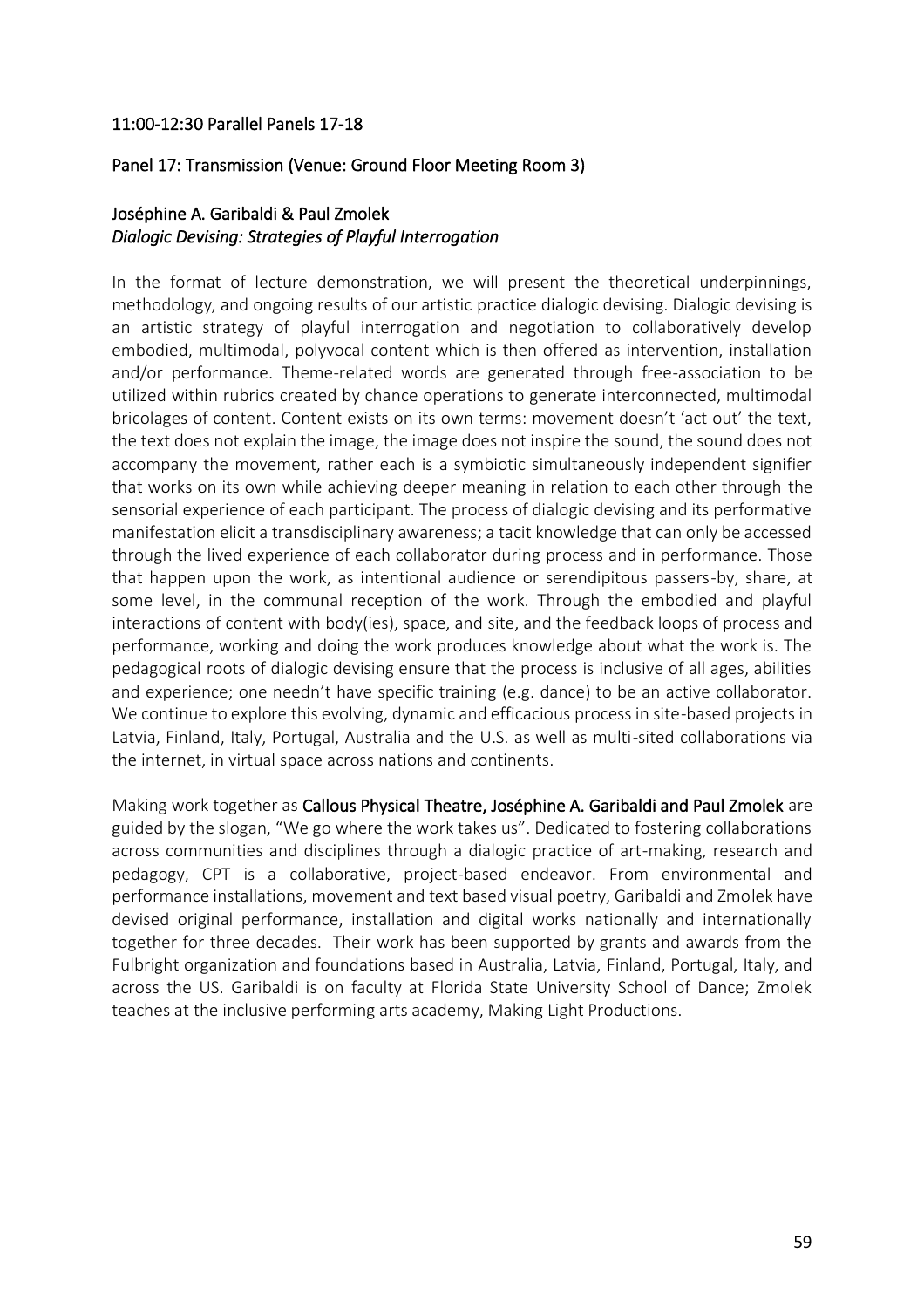## Rosemary Lee & Scott deLahunta *Threaded Fine Documentation Project*

Threaded Fine was a new durational work created by the choreographer Rosemary Lee and commissioned by ŻfinMalta, Malta's National Dance Company, under the artistic direction of Paolo Mangiola. It involved the creation of 24 separate solos for both members of the dance company, as well an intergenerational cast of other performers. The public performance is one of the main outcomes of this process, but it is not the only possible outcome. Since the early 2000s, the professional artistic and academic research sectors have invested in the documentation, study and dissemination of creative processes in dance. The aim has been to reach audiences in innovative ways, give researchers from other disciplines new forms of access to dance knowledge, and contribute to an overall increased understanding and valuing of this special art form. The result is a collection of unique resources both online and in print. For the Threaded Fine Documentation Project, Rosemary and Scott designed and implement a process for the documentation and sharing of the creation of Threaded Fine using methods and tools developed at C-DaRE such as PACT (performance and concept tracking) and the video annotation and on-line publication systems built by Motion Bank. In this presentation, they will share the documentation process and some of newly edited materials being prepared for online publication.

Known for working in a variety of contexts and media, Rosemary Lee creates large-scale sitespecific works with cross-generational casts, solos for herself and other performers, video installations and short films. Her work is characterised by an interest in creating a moving portraiture of the performing communities she brings together, whilst also highlighting our relationship with our environment, be it urban or rural. Her recent work includes Passage for Par (Groundwork, Cornwall) a two hour work for 30 women crossing tidal sands, Circadian (First Light Festival, Suffolk) a 24 hour work and Threaded Fine ( Zfin Malta, Malta) a 5 hour work, both involving 24 soloists of all ages. She is an Artsadmin Artist, Senior Research Fellow at C-DaRE Coventry University, holds an Honorary Doctorate from Roehampton University, and an Honorary Fellowship from Trinity Laban.

Scott deLahunta has worked as writer, researcher and organiser on a range of international projects bringing performing arts with a focus on choreography into conjunction with other disciplines and practices. In this capacity, he has worked closely with a number of choreographers on dance documentation and digitisation projects including Emio Greco|PC, Wayne McGregor, Deborah Hay, Jonathan Burrows, Siobhan Davies and William Forsythe. He is currently Professor of Dance at the Centre for Dance Research, Coventry University (UK)and co-directing (with Florian Jenett) Motion Bank hosted by Hochschule Mainz University of Applied Sciences. [http://www.sdela.dds.nl](http://www.sdela.dds.nl/)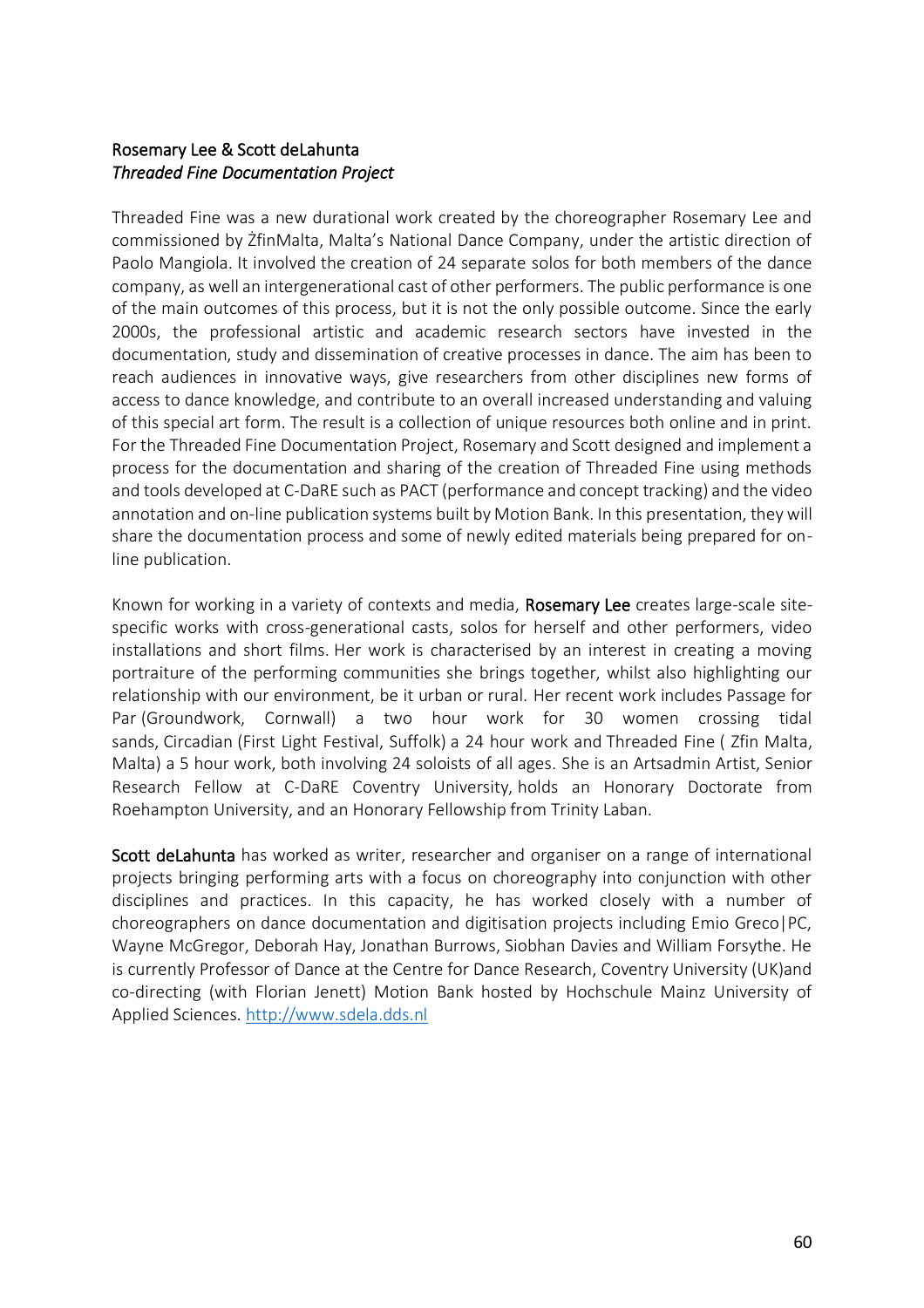## Cross Pollination: Marije Nie, Adriana La Selva & Patrick Campbell *Expanded Laboratory: a Praxis In-Between Practices*

Many contemporary practitioner-researchers have built up a unique constellation of experience, practice, questions, techniques and knowledge regarding the art of the performer and its relation to society at large, with different perspectives that challenge, inform and complement each other. Cross Pollination is an international platform of performers, theatre makers and researchers from diverse backgrounds, supported by Nordisk Teaterlaboratorium / Odin Teatret in Holstebro, Denmark. We explore an expanded laboratory for the dialogue inbetween practices, both academic and practice-based, as an integral and essential part of a politics of embodied research in theatre and performance. In this shared environment, we are growing a communal ecology of personal constellations of practice and research, where we share and extrapolate what we are personally working on, in order to let ideas and thoughts unfold by passing them through our minds, bodies and practices. This opens up topics like bodies and knowledge in transit, building conversation in diversity, compositionist alignments and practices of companionship (Haraway, 2016). We are looking at what exists in-between the ethos of our practices, to create new assemblages, new modes of thinking performance. Through this dialogue, we are examining the transmission, transformation and generation of knowledge by reterritorializing specialized techniques and considering their impact and broader ramifications. How can we respond to the genealogies of personal practices we carry whilst engaging with broader social concerns, such as diversity, intersectionality and democratic participation? Can new epistemologies, praxes and even an ethos emerge from a dialogue between different practitioner-researchers grounded in diverse traditions of techné? Through this lecture-demonstration, four members of the platform propose to share strategies we have been developing to open up a discussion regarding the potential of examining what lies in-between performance techniques, contributing to a broader, contemporary understanding of the laboratory tradition in performance.

Cross Pollination (CP) was established in 2017 at Nordisk Teaterlaboratorium (NTL) in Holstebro (DK) and has been a resident group since then. The core group consists of artists and practitioner-researchers with different nationalities, meeting at least once a year at the NTL. CP is developing partnerships with various institutions including the Department of Culture and Communication – Dramaturgy, Aarhus University (DK), Department of Contemporary Arts, MMU (UK), Ghent University, Faculty of Arts and Philosophy, Research centre S:PAM (Studies in Performing Arts & Media), BA World Performance, East15 – University of Essex (UK) and Intercultural Roots (UK). For more info see www.crosspollination.space

Adriana La Selva is a theatre-maker, a performer, a networker and a researcher. Adriana is working on a practice-based Ph.D. at the University of Ghent in Belgium, in association with the School of Arts (KASK), where she is investigating contemporary performer training processes in relation to politics of embodied research. She has been a member of the international theatre group The Bridge of Winds since 2015, led by Odin Teatret actress Iben Nagel Rasmussen. Adriana co-founded Cross Pollination together with Marije Nie, an international network of performers and researchers, which focuses on the dialogue inbetween practices of art, community building and academic research. Projects in this field range from interactive performances to lectures, workshops and sessions in which professionals from in- and outside of the arts work together on a shared theme.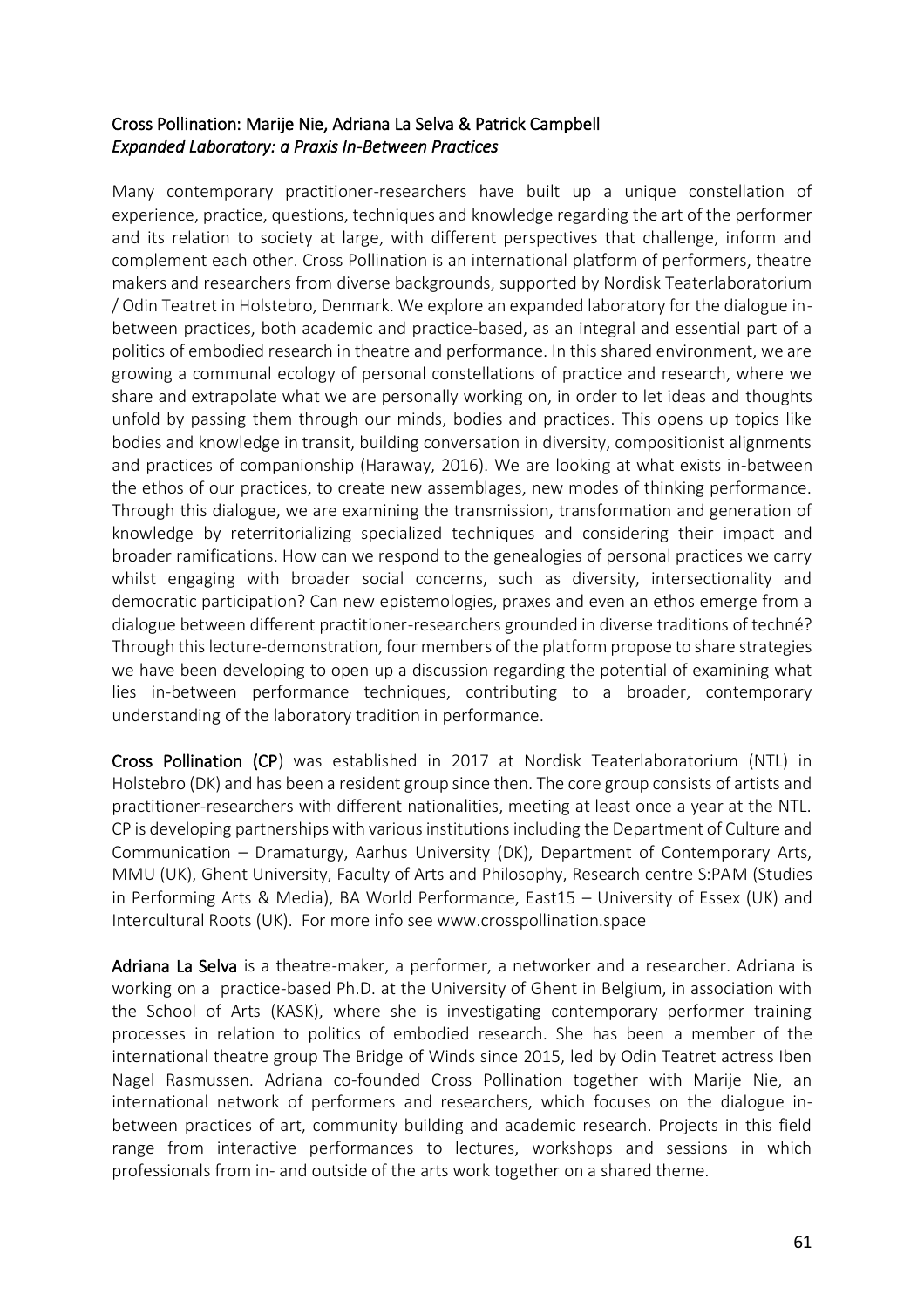Patrick Campbell is an academic and theatre-maker based in Manchester (UK). He has worked with a number of theatre groups and organizations, including Triangle Theatre (UK), COSmino (Berlin), Contact Theatre (UK) and Teatro Vila Velha (Brazil). His solo performance Black Rivers premiered at the MansWork Festival in 2018, and has subsequently toured the UK, Denmark and Brazil. He is a member of Cross Pollination, a transnational theatre and performance collective founded by Marije Nie and Adriana la Selva. His co-authored monograph, A Poetics of Third Theatre: Performer Training, Dramaturgy, Participation, written alongside Dr. Jane Turner, will be published by Routledge in 2020.

Professional tap dancer Marije Nie takes tap-dance into a contemporary direction, stripping the traditional aesthetics and expectations. She builds bridges between different artistic disciplines, traditions and cultures. Sharing knowledge and working methods of artists between disciplines, with communities and with professionals from outside the arts is a main topic in her work. In 2017 Ms Nie was invited by director Eugenio Barba to become long-term artist in residence at Nordisk Teaterlaboratorium in Holstebro (DK), where she works as performer and project developer. As part of her residency at NTL she co-founded the interdisciplinary collective Cross Pollination together with Adriana La Selva. Ms Nie works in classical music, jazz, film and theater, creates interdisciplinary theater pieces, community art projects, interventions and workshops. In 2007 Marije received the Dutch Jur Naessens prize for innovation in music. She is part of Splendor, a musician-led concert space in Amsterdam. Her multi-award winning dance documentary One Million Steps places dance as a catalyst in the public space in the midst of the Istanbul protests of 2013. She co-founded the artist-driven research lab Radio Kootwijk Live, which operated from 2009 until 2015 in The Netherlands. www.marijenie.com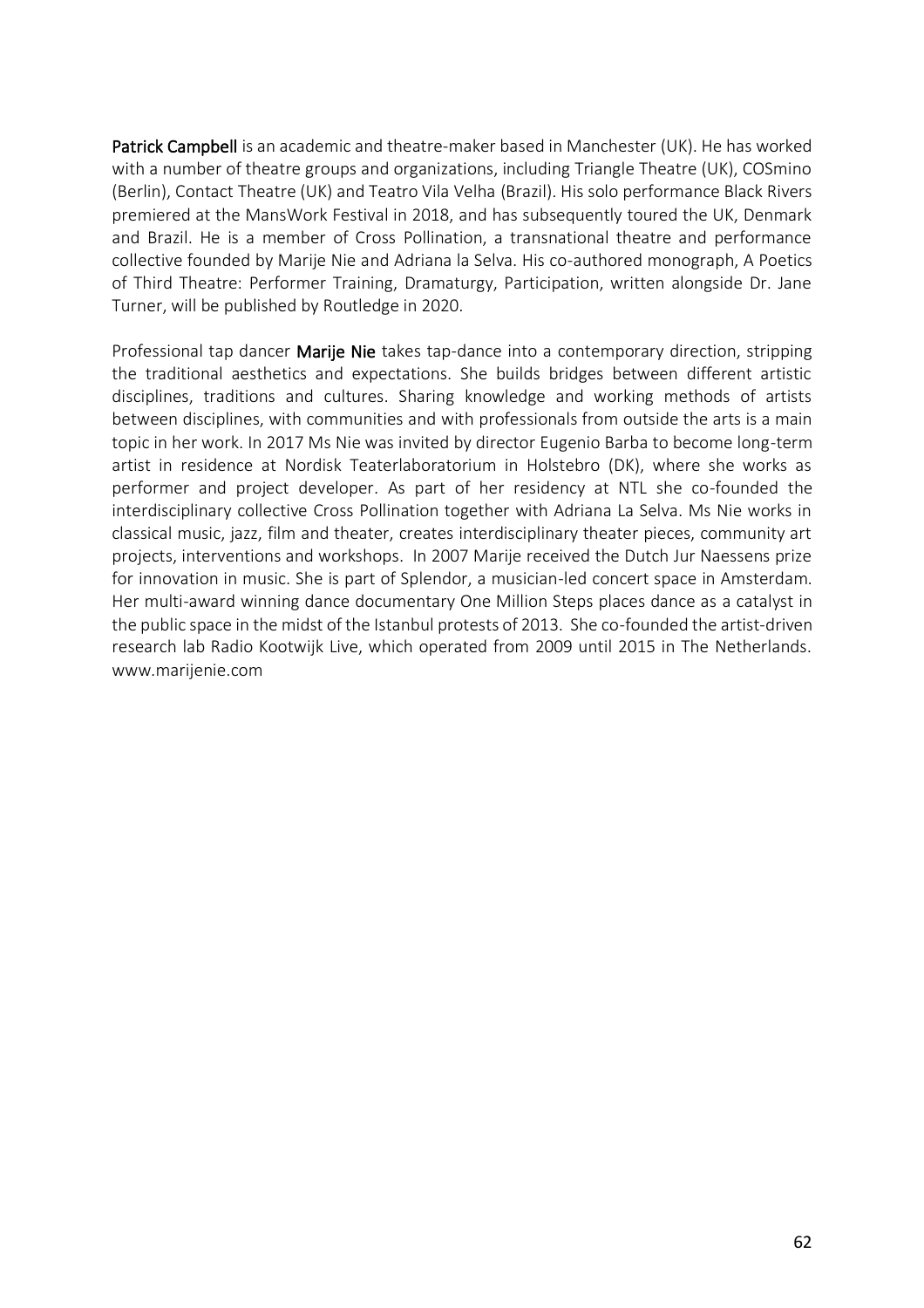#### Panel 18: Impact (Venue: Ground Floor Meeting Room 4)

#### Sirko Knüpfer *Lost in Formation*

In this presentation I will trace the extent to which orchestrated performative action pervades contemporary life. Protests, parades, or processions occupy streets and places generating images that echo in broadcasts, online-streams and many minds. Images that draw from performance knowledge, in the sense of knowing how to amplify individual behaviour, how to generate memorable patterns, and how to instil a sense of familiarity through repetition and redefinition. In all this the participating individual is lost. It is lost in formations, which erase individuality but give in return a somewhat special form of knowledge, a kind of collectively induced certitude. Information transmitted by shared experience rather than discourse. Lost in Formation is the title of a recent dance production by the German company KOMBINAT, run by choreographer Paula E. Paul and me. I will use extracts from the video documentation in order to comment on a culture of heightened performative sensitivity. With image capturing technology ever more readily at hand practically every moment bears the potential to flip into performance – especially with larger numbers of participants involved. I will touch on the relation of the individual and the collective body and speak about staging strategies that work against the inner logic of mediated imagery. In bringing recorded movement (film) and liveperformance in dialogue the dance-production Lost in Formation offers co-presence as an invitation to nuance rather than an appeal to choose. Redefinition by virtue of proximity expands the borders that define what belongs in the picture and what falls out. Arguably these performative strategies also ask for an adapted performance in the refection process. In this sense I like to touch on the knowledge to read change in action – especially when the speed of change too slow to be watched.

Sirko Knüpfer studied at the University of Art Burg Giebichenstein Halle, Glasgow School of Art (BA Fine Art) and Hochschule für Gestaltung Karlsruhe (Diplom Medienkunst & Film). With the artist collective Henry VIII's Wives he exhibited widely, including the Stedelijk, PS1, Slade etc. He worked for Sasha Waltz & Guests and collaborated with many Berlin artists. Since 2009 he collaborates with choreographer Paula E. Paul in the collective KOMBINAT. At the Filmuniversity Babelsberg Konrad Wolf he teaches film editing and researches narrative effects of expressions in time. He is also a member of the council of the Institute for Artistic Research IKF at the filmuniversity.

## Ielizaveta Oliinyk *The social Relevance of Ukrainian Documentary Theatre*

The genre of documentary theatre reaches peak popularity in times of sociopolitical crisis, precisely because the documentary format is so well suited to showcasing social phenomena and voices that are often repressed and censored. Several examples support this thesis: the famous Peter Weiss performances from the 1960s that sought to revise the history of National Socialism in Germany; the English verbatim plays of the same decade that highlighted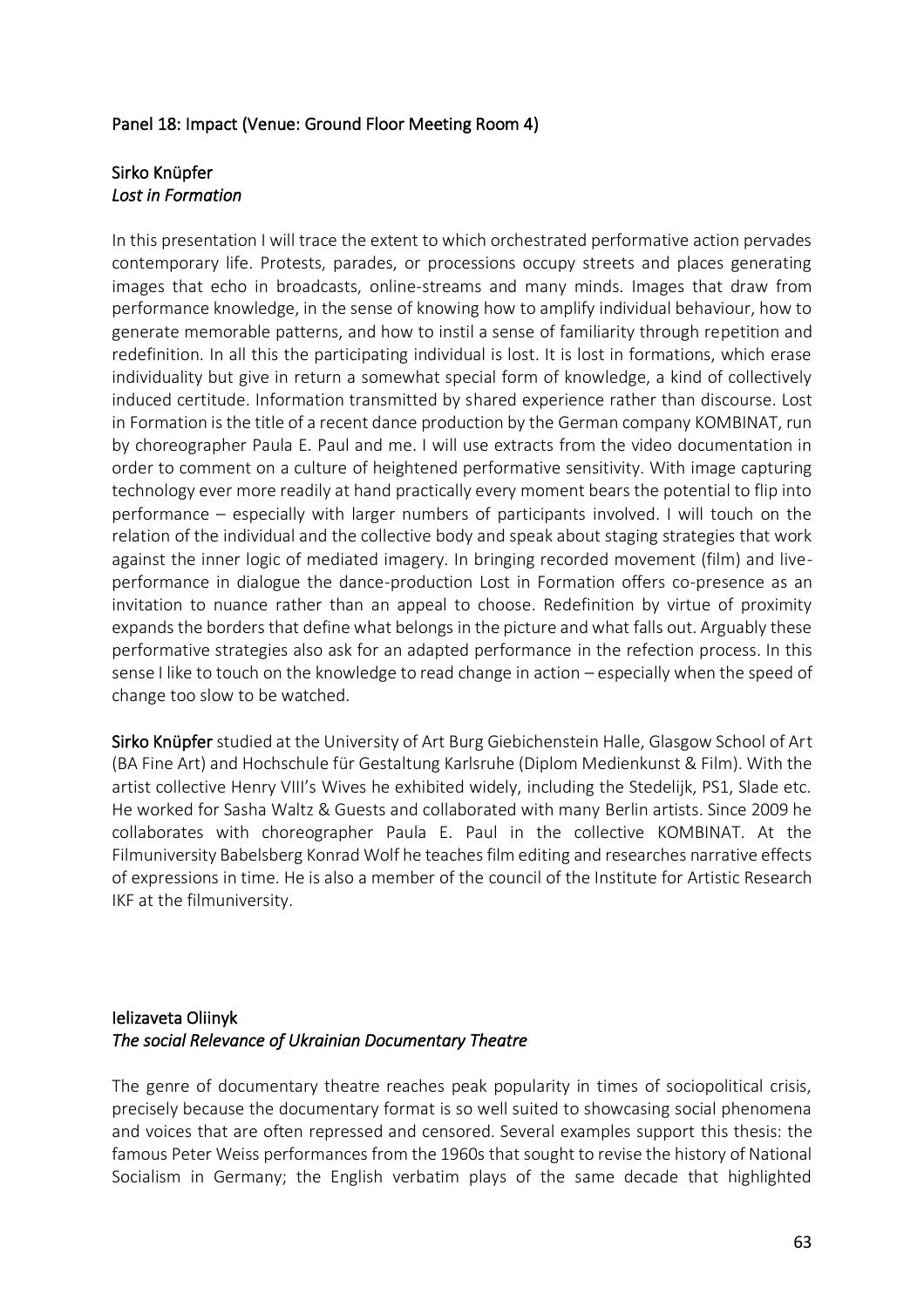marginalised communities; Augusto Boal's Theatre of the Oppressed; the dissident Teatr.doc in contemporary Russia; and numerous Ukrainian productions since the 2014 Revolution of Dignity and the beginning of the war in Eastern Ukraine that fall into documentary theater category. In times of political crisis, when the credibility of media coverage is in decline, documentary theatre performances produce new forms of knowledge about social and political agendas which are more authentic and polyphonic. In my presentation, I will analyse Ukrainian documentary theatre productions from the last six years that portray vulnerable groups, such as soldiers, or internally displaced people who are often victimised by the mass media. Staged private biographies are given political importance and the communities involved are represented as political subjects rather than victims. Participation in such projects can be seen as an emancipatory action that creates opportunities for social and political engagement.

Ielizaveta Oliinyk is a PhD student at the doctoral college of the Mozarteum University and University of Salzburg. She has studied journalism and theatre studies in Ukraine and Germany and worked as a journalist for Ukrainian media outlets and in the non-profit sector. She has worked as an intern at the Cologne Opera and an assistant to various directors at Ballhaus Ost, the Maxim Gorki Theatre and Badischen Staatstheater Karlsruhe. In Ukraine, she has directed documentary theatre productions, some of which involved collaboration with internally displaced people and a soldier who served as a paramedic in the war zone in Eastern Ukraine. She has also directed several cinema projects.

12:30-13:30 Lunch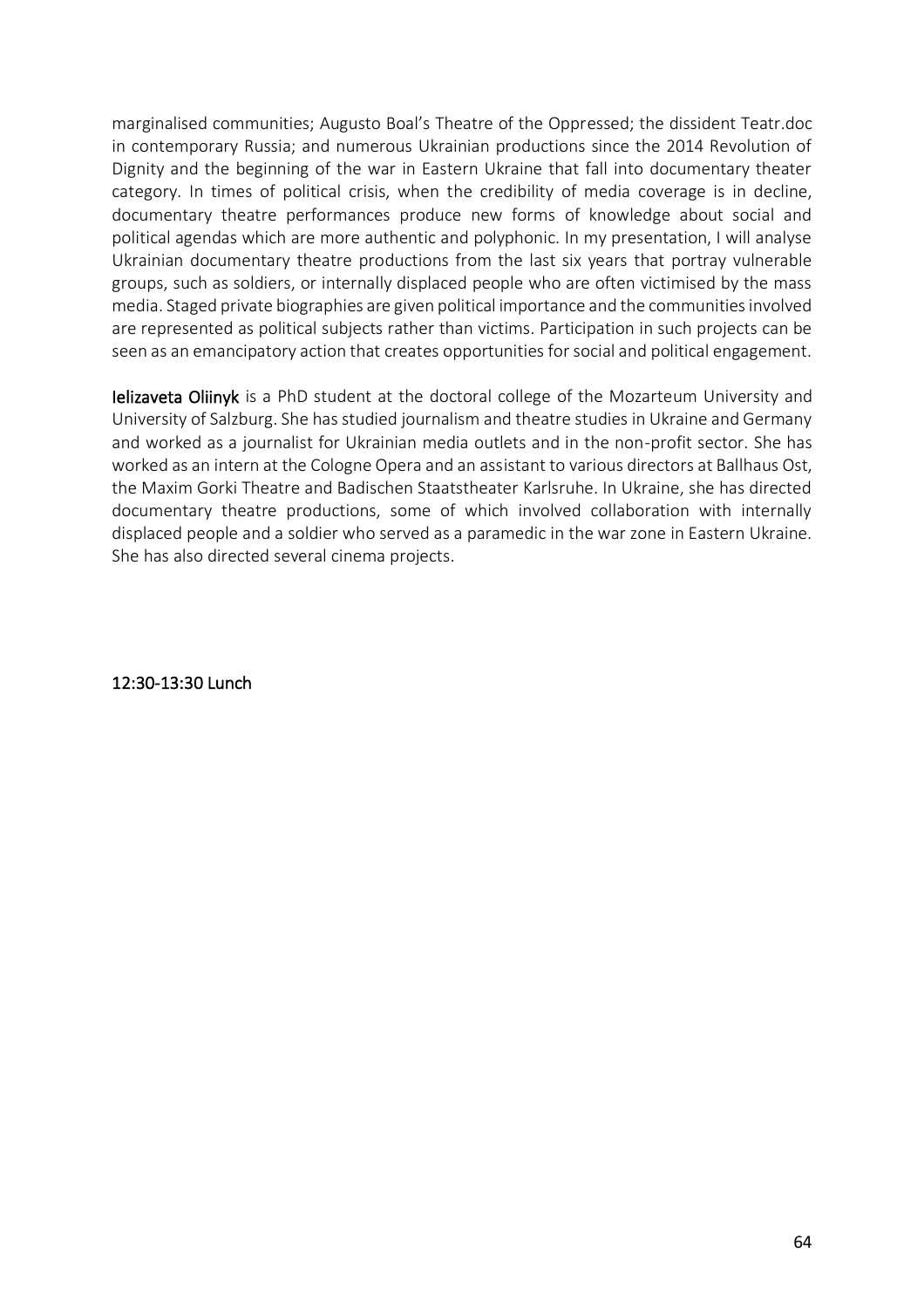## 13:30-15:00 Parallel Panels 20-21

#### Panel 19: Experience (Venue: Ground Floor Meeting Room 3)

#### Sergei Panov

## *Goethe and Stanislavsky: experiment, theatrical metaphor, supposed circumstances*

The artistic and philosophical experience of the Enlightenment has already shown Goethe the insufficiency and inferiority of this scheme of experimentation, because the knowledge limited only by the sensory perception or by the affective data of the inner sense of man inevitably comes to contradictory conclusions: egoism or altruism, the eternal skepticism of the unhappy consciousness or a positive program of generalization of cognitive results, the preservation and development of private existence or the pursuit of the common good. Goethe solves these contradictions in a theatrical metaphor of human coexistence, which is designed to become the main cultural form of life, where individual and collective maxims will be developed and applied to practice, created on the basis of filtered orientations of perception, of thought and action in accordance with the regulatory ideal, to which we can only be approaching. In the internal experience of the subjects of moral judgment it is necessary to supplant the trauma of uncertain moral and behavioral orientations by the idea of the regulatory ideal. Stanislavsky repeats the motif of Goethe's theatrical metaphor in 'The actor's work on himself' in the concept of a possible world and of supposed circumstances. The truth of life, the manifestation of essence as an identity in all changes of action, the fullness of experience, the persuasiveness of the presentation, the meta-psychological symbolism are the leading motives of the artistic system of Stanislavsky. Displacing the trauma of the unattainability of the ideal, which was shown by Russian culture of the XIXth century, Stanislavsky's artistic method introduces the actor's affective and reflective memory into theatrical scene in order to create an image of a living presence in the through action of coexisting consciousnesses for the evolutionary disclosure of the author's intention by the writer and by the director.

**Sergei Panov** (1972) is associate professor at the National university of technologies MISIS of Moscow (Russia). His main area of research is the philosophical anthropology of artistic culture and pragmatical deconstruction of the Russian and global theatre aesthetics, especially Stanislavsky and his heritage in the context of Russian and European cultural paradigm. Panov's publications include Writing, semiosis and discourse (Moscow, 2010), Replies of literature (Moscow, 2010), Stanislavsky language int theatre of Fomenko (Stanislavski Studies, 2018). He is a member of the International association of literary criticism (France) and of the Centre for superior studies in literature (France).

#### Mandy Rogerson

# *The phenomenology of choreography; exploring extra-semiotic modes of meaning making through the sensory / emotive feedback loop*

This presentation outlines first stage findings of a practice-as-research doctoral project which adopts a body-responsive, phenomenological investigation into the process of meaning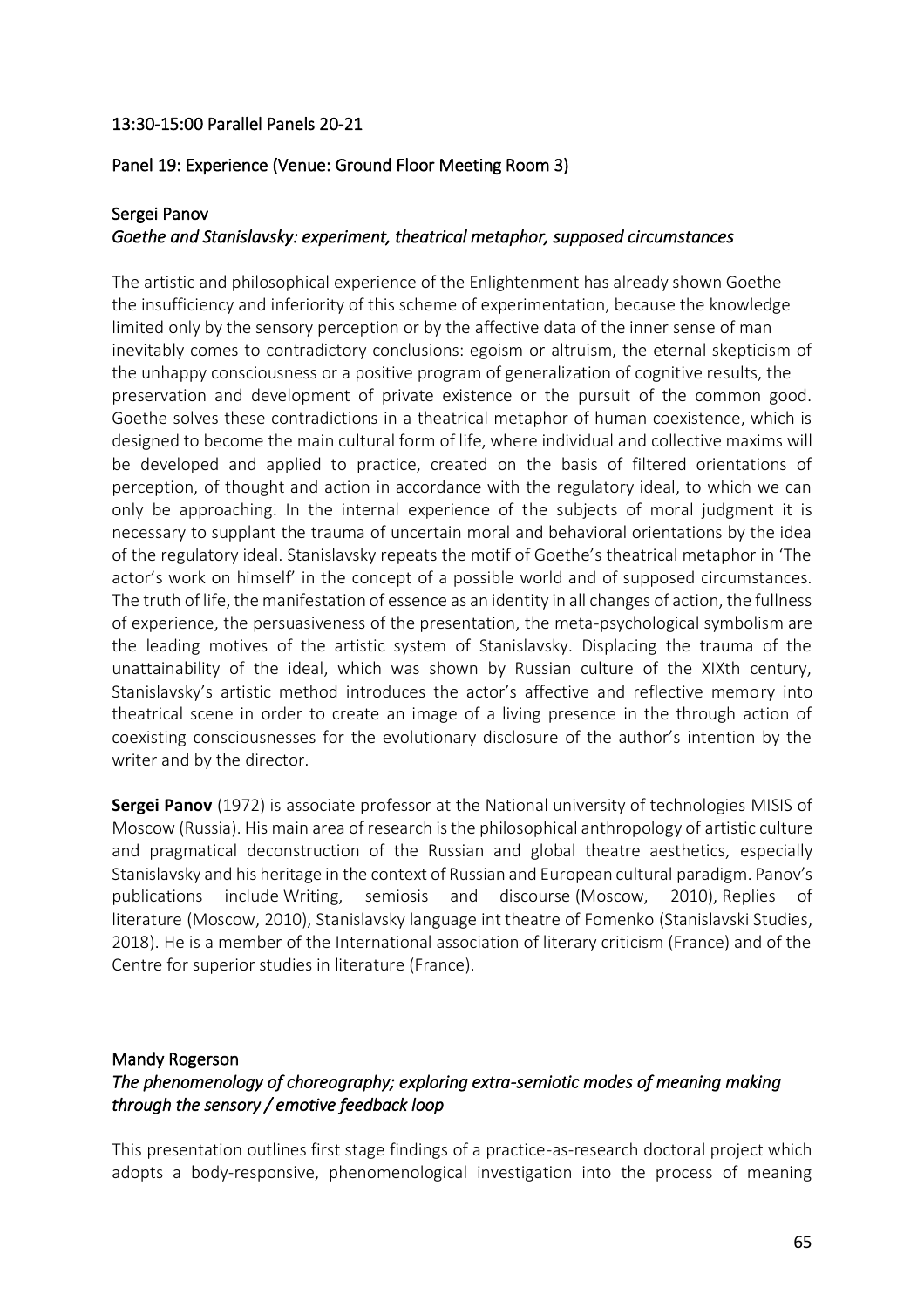making within choreography. Utilising the Descriptive Phenomenological Method of psychologist Amedeo Giorgi and working through a series of transformative writing stages, this research aims to access the pre-noetic elements of the lived experience, through an analysis of 'meaning units' in the choreographer's life world texts. From an ontological premise which places dance within a mutually conjunctive endosymbiotic relationship, existing within the bodies of those who create, perform and observe it, this study explores the perception of dance. In this it reveals the hidden profiles and perspectives evident to the choreographer who, as a liminal figure, shifts between these as they observe, dance and create meaning within the choreographic process. This research redefines the 'I/eye' of the choreographer by adopting the phenomenological attitude of attending 'to' and 'with' the body. Through the extended and affective notion of touch and synthesis of the visual eye, and the non-optic mind's eye and 'visceral eye', the multi-modal structures of imagery and sense impressions, experienced by the choreographer, are discussed. As an amalgamation of thematic imagery, visceral and affective impressions, and kinaesthetic sensation, the study of body states as a dialogical system between choreographer, dancer and dance is foregrounded. Through this affective intertwining of inner, inter and intra-connective 'visceral threads' within the 'Body' of the dancework access to the 'extra-semiotic' modes of significance as subliminal systems of meaning is gained. The application of neurologist Antonio Damasio's (1994;2000) 'states of emotion'; 'states of feeling' and 'states of feeling made conscious' supports the concluding proposal of a potential Phenomenological Choreographic Method which utilises the resonant body and 'somatic markers' as indicators of visceral and non-visceral sensations, as a choreographic feedback tool.

Mandy Rogerson is the programme leader of the BA (Hons) Dance course at Newcastle College University Centre, UK. She delivers a range of technical, creative, performance and theoretical modules and is an advocate for practice-as-research methods for undergraduate advancement. As a dancetheatre and physical theatre practitioner Mandy has produced live and screendance works, developing an interest in semiotic modes of meaning making within dance, and the notion of the extended sign. As a current PhD. student at the Centre for Dance Research (C-DaRe), Coventry University, Mandy is applying phenomenological research methods to further explore meaning making within the creative process.

## Chiara Minoccheri *Insights into the conceptualization of dance movements through a semantic analysis of choreographers' language practice*

Language is a key tool to convey complex motor actions such as dance movements, although its role seems seldom considered by researchers (Bläsing et al. 2018). Furthermore, the study of language can contribute to the observation of cognitive processes at the root of human perception of the physical world (Pütz & amp; Dirven 1996; Levinson & amp; Wilkins 2006). Thus, a thorough analysis of the utterances vocalised to explain dance movements during teaching and rehearsing sessions allows access to the artist's perception of the dancing body. For this study, two advanced level contemporary dance classes were video-recorded and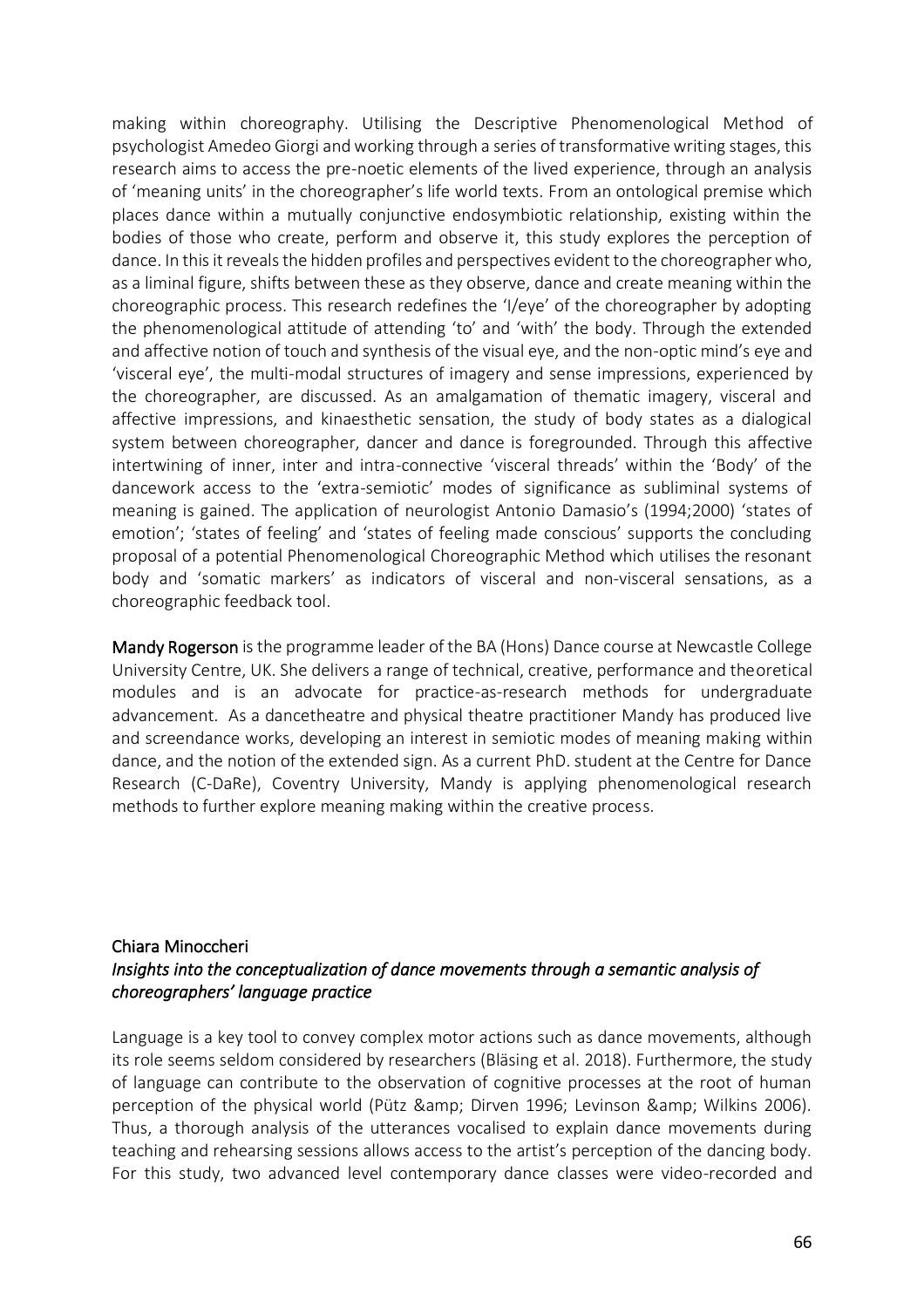transcribed. In this talk, I will present some of the results drawn from the analysis of the aforementioned corpus, corresponding to 500 motion instructions – 6429 words – uttered by two French choreographers. Following a referential semantic framework with particular attention to cognitive aspects (Vandeloise 1986; Talmy 1985), these utterances have been analyzed through a set of fine-grained semantic parameters regarding motion verbs, spatial prepositions, manner of motion and the nature of the entities involved (Aurnague 2004, 2011; Aurnague & Vieu 2013; Stosic 2019). From this study emerge four lexicalization patterns of motion, two of which focus on the motion of specific body parts. Each pattern corresponds to one underlying conceptualization of the relationship between the dancer and his/her body parts. The choreographer may conceive these movements as being controlled by the dancer (raise your arms) or as somehow instigated by body parts themselves (the arms go up). Studying the artist's linguistic practice for teaching dance movements thus allows to grasp the cognitive mechanisms involved in the choreographic creation. Based on the linguistic input, these insights also provide precious knowledge for choreographers, performing-art researchers and dance pedagogues, enabling them to rethink the artistic practice and refine its transmission.

Chiara Minoccheri is a PhD student at the CLLE Laboratory (Cognition, Langues, Langage, Ergonomie) based at the University of Toulouse 2 – Jean Jaurès. Alongside a regular dance training, she graduated in linguistics (Master's degree in Linguistics, Cognition, Communication) at the University of Toulouse 2 – Jean Jaurès with a dissertation focusing on the linguistic expression of motion in contemporary dance. Her PhD research, supervised by Professors Dejan Stosic and Michel Aurnague, carries on this topic blending together semantics, cognition and artistic practice.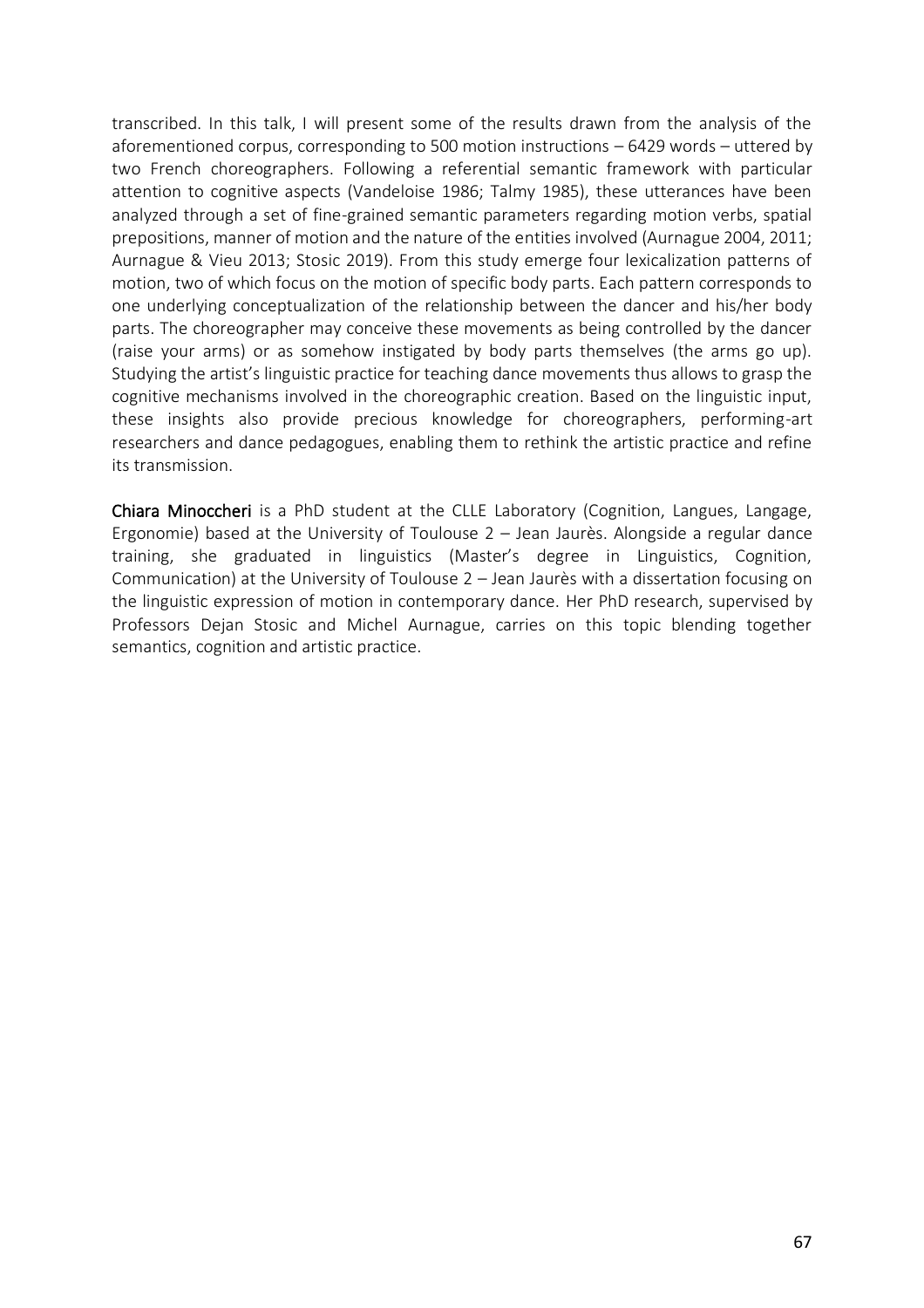#### Panel 20: Case Studies Nr. 3 (Venue: Ground Floor Meeting Room 4)

#### James Martin Charlton

## *Farms, Libraries and Adventure Playground visions of Orwell, Hardie and Carroll: process and performance knowledge created through James Martin Charlton's productions of James Kenworth's plays in Newham*

Since 2014 the paper's author, James Martin Charlton, has directed three plays by James Kenworth at site-specific venues in the borough of Newham in East London. Each of the productions, funded by the local charity The Royal Docks Trust, has been cast with a mix of professional actors and young people from the local community. The "mixed economy" casting of these productions has been supplemented by contributions from professional theatre makers – writer, directors, designers, etc. The productions have fulfilled three functions: (1) to give local youth living in a community usually considered a "cold spot" for arts performance and education opportunities for creative expression and Summer School-type coaching and training; (2) to put Newham and its public sites and spaces on the map for the wider public; and (3) to create new and original pieces of theatre which can be enjoyed by both the local community and London theatre goers. Each of the productions has presented its own opportunities and challenges. Revolution Farm (2014) was an Orwell adaptation performed on an inner city farm; A Splotch of Red: Keir Hardie in West Ham (2016) dealt with local political history and toured libraries and community halls; Alice in Canning Town brought a new, multicultural version of Carroll to an enormous accessible adventure playground. This paper offers a case study of Charlton's practice in staging these plays, in these environments, with these mixed economy casts. Referring to public and critical reactions, the experience of artists involved, and theories of site specific, community and immersive theatre performance, it aims to capture the knowledge created through the processes and performance styles developed by Charlton whilst pursuing his vision for these three productions.

James Martin Charlton is a dramatist, director and academic. His own plays include Fat Souls, Coming Up, ecstasy + Grace, Coward, Been on the Job Too Long and Reformation. He has directed a number of contemporary plays, including Gob, Bumps (King's Head), Plastic Zion (White Bear), Histrionics (Underbelly, Edinburgh). His productions of Revolution Farm, A Splotch of Red and Alice in Canning Town by James Kenworth played in Newham from 2014 to 2019. He has written and directed two short films, Apeth and Academic. He recently shot his short play Fellow Creature for 360° video, as part of ongoing research project into VR/AR and theatre. He submitted a PhD by Public Works in October 2019. He is Head of Department of Media at Middlesex University.

## Jörgen Dahlqvist and Fredrik Haller *What constitutes a meeting? – artistic meaning-making in theatre through documentary field work*

In this presentation we will present a video essay followed by a short presentation. The video essay departs from the on-going work with the performance *Brand* by Teatr Weimar.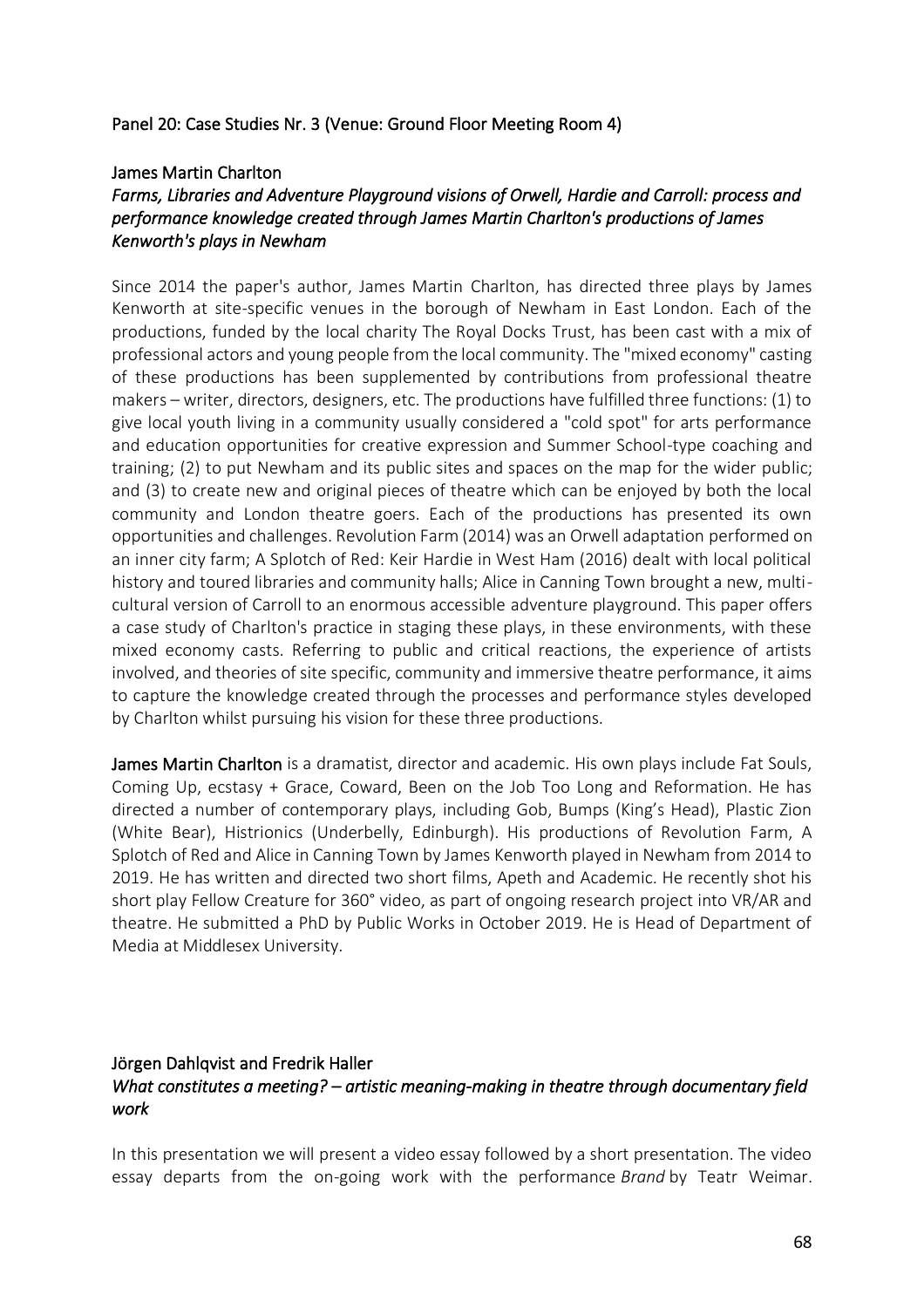The performance, when premiered, will be a poetic reflection on migration based on documentary material filmed during a visit to the Rio Grande river in Texas. In the presentation we are discussing how experience could be communicated through artistic meaning-making, as well as what constitutets a meeting the artistic process. Through process-based, collaborative and intercultural practice (Trencsényi & Cochrane 2014: xxii), we have changed the way we look upon artistic practice in theatre: from the creation of fictive dramatic situations to transmitters of lived experience.

Jörgen Dahlqvist is a Swedish theatre-maker. Since 2003 he has been the artistic director of Teatr Weimar. Between 2012-2014 has was the project coordinator for the research project Ögonblickets Anatomi at Malmö Theatre Academy, funded by the Swedish Research Council. He now works as a senior lecturer at Malmö Theatre Academy.

Fredrik Haller is a playwright and director and part of the performance arts collective Teatr Weimar. He works as a senior lecturer in dramaturgy at Malmö Theatre Academy. Brand is part of his research as a teacher at the school.

## Tero Hytönen *Performing Perception*

In this presentation I will share how I gained knowledge of perception via my artistic practice. I will trace how perception includes both political and existential aspects for me. I am interested in the wide spectrum of perception, and how this multiplicity is framed by different contexts and through conditioning. I like to think that perception is an action, it is something that we do, and from this stems the name for my latest choreographic work: Performing Perception (2019). In this presentation, I try to find connections between my own experiences, theoretical writings and artistic practices that come up in the process of making Performing Perception. In the first section I will open up my own experiences, existing choreographic practices and artistic references which were setting the frame for choreographic work. I relate my thinking to practices by Deborah Hay, Boris Charmatz and Esther Salomon. I will also share my other perception related artistic work. In the next section, I will open up to theory. I will explore how perception can be seen both as a political and existential question. The political aspects I discuss alongside a text by George Lakoff, Mark Johnson and Erin Manning. The existential aspects I try to articulate together with Martin Heidegger and Edmund Husserl. In the last section I go more into the details of the performance itself. As we were working with re-writing the perception, I will outline different practices and compositional tools that emerged from this process that were formulating the performance knowledge.

Tero Hytönen is a choreographer and visual artist from Helsinki Finland. He is both an Aalto University ARTS and University of Arts Helsinki graduate, and he works mostly as a choreographer researching the interface between choreography and visual arts. His work is often driven by the themes of art theory, existential philosophy or perception psychology. In the spring of 2019, he presented these art theoretical starting points as a speaker at the NOFOD (Nordic forum for dance research) conference in Helsinki. The latest choreographed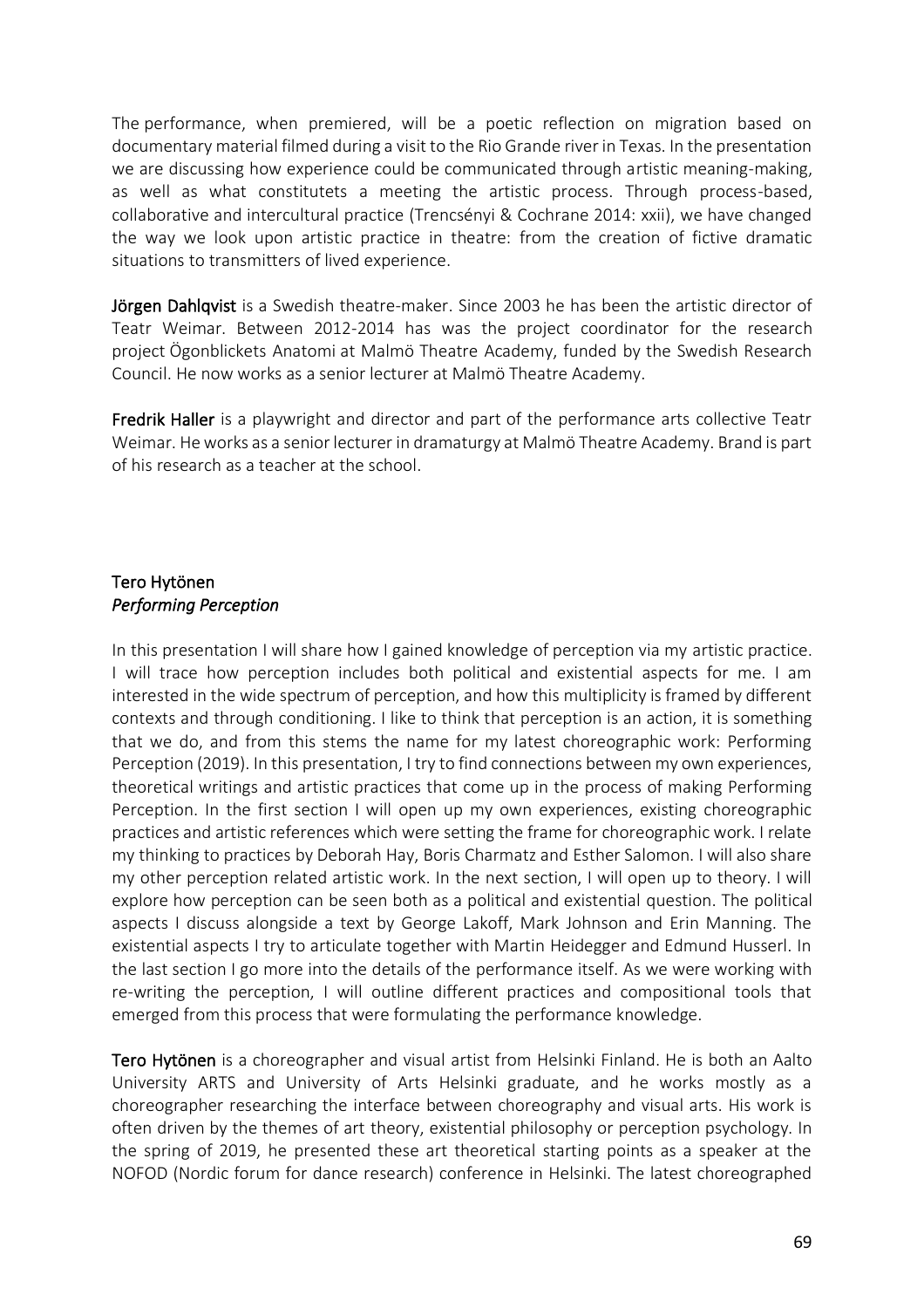work Performing Perception (2019) premiered in October in Helsinki Kallio Stage. The work deals with questions of perception in the context of choreographic work, and the piece works as one of the reference material in this conference paper proposal.

## 15:00-15:30 Coffee Break

## 15:30-17:00 Parallel Panels 21-22

## Panel 21: Tap Dance Epistemologies – Preformed Panel (Venue: Ground Floor Meeting Room 3)

This panel (Reports from Inside Current Tap Dance Practices in the United Kingdom) shares the current research of members of the Tap Dance Research Network UK. Formed in 2019, the Tap Dance Research Network brings together tap practitioners and academics to explore creative processes, performances and knowledges of tap dance. The Tap Dance Research Network seeks to expand the existing body of literature and documentation of the art form and produce a deeper understanding of tap dance through the application of interdisciplinary research methodologies. This panel discusses tap improvisation practices as knowledges in teaching, creative process and performance. An important part of skill acquisition, transmission and dissemination of information about the art form is from preservation of twentieth century American tap performance repertoire and understanding of improvisation practices from jazz music. We explore the concepts of legacy, tradition, innovation and authenticity, as well as reflecting on ways in which the rich and diverse global tap scene of today intersects with other disciplines, contexts, creative practices and fields of academic discourse. Applying a historical framework reveals how this initiated with the performances of American tap dancers being celebrated and presented as a form of legacy. Our questions are: How and where are these knowledges held? What role does legacy have in evolving performing knowledges? How do we, as UK situated researchers, acknowledge the history and legacy of American tap dancers and produce new knowledges in the twenty first century? The panel presents their findings on the historical and evolving interpretations of tap dance legacies, different methods of practice and performance that may evoke new knowledges, the importance of communities of practitioners in disseminating information, performer identities and embodying new knowledges. The panel will involve an interactive element in the form of a short tap performance and demonstration of improvisation practices.

Sally Crawford-Shepherd is a dance practitioner, choreographer, researcher, and lecturer. A Kansan by birth, she has choreographed and performed for theatre and dance companies in the Midwest and the United Kingdom, appearing in projects and performances in the Edinburgh Fringe Festival, the National Theatre, and Folly Theatre. She achieved a BFA in Dance at UMKC and a MA in Choreography at Trinity Laban in London. She completed her PhD in Dance Ethnography at De Montfort University in Leicester, England. She lectured in universities and colleges throughout the UK and was the Coordinator for Dance at the University of the West Indies, St Augustine Campus, in Trinidad from 2015-2018. She is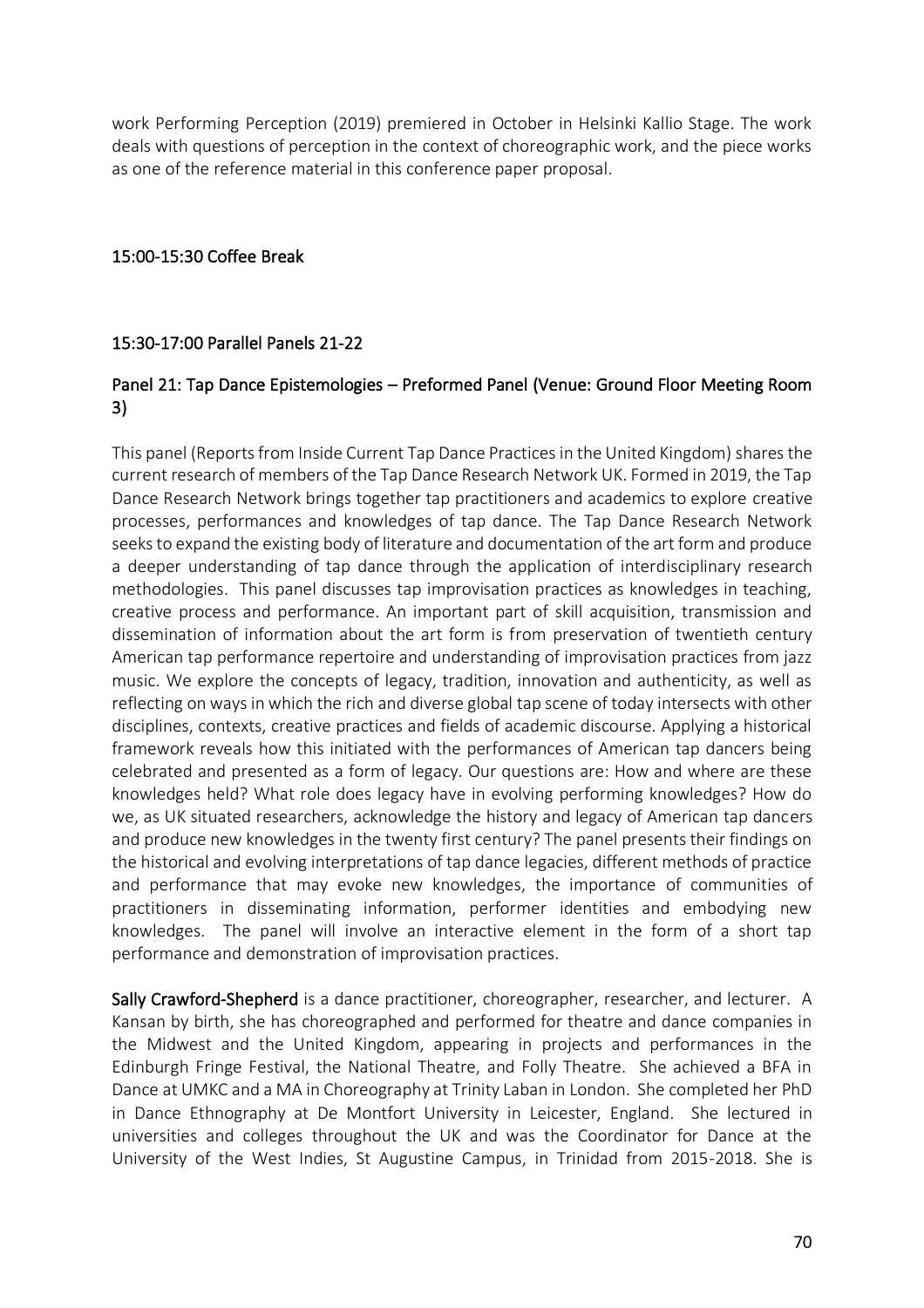currently the Programme Leader for the BA(Hons) Dance Performance at Addict Dance Academy, Leicester.

Jess Murray is a UK based professional rhythm tap performer, teacher and tap jam host (Tap Rhythm Jam Nottingham, London Tap Jam, Tap Dance Festival UK). She works collaboratively with musicians to create original performance work as a lead artist on Arts Council England funded projects SoundMoves and SoundCatchers. As a guest soloist improviser, Jess has appeared at numerous venues including the Purcell Rooms as part of London Jazz Festival, Ronnie Scotts in Soho and Band on the Wall in Manchester. She has also toured the UK and Europe with The Lock In Dance Show and Les Commandos Percu. Jess has coordinated Tap Rhythm Project since 2006, delivering sessions with community groups and producing tap jams and guest artist workshops in Manchester and Nottingham.

Karen Wood is as a dance practitioner/ producer/ researcher/ educator. She works for the Centre for Dance Research at Coventry University as Assistant Professor and her research explores embodiment and digital practices in both writing and practice. She has taught extensively and was recently Acting Programme Lead for the BA Dance Performance at Wolverhampton University. She is currently Associate Director of Birmingham Dance Network where she is heavily involved in artist development and strategic leadership. Karen creates and performs in dance pieces for traditional and non-traditional spaces and has shown work at Contact Theatre, Manchester; FACT, Liverpool; Vivid Gallery, Birmingham; and Lightmoves Festival of Screendance, Ireland. She is Chair of the Board for Vanhulle Dance Theatre and a board member for Wired Aerial Theatre.

Annette Walker is one of the leading exponents of a new generation of tap dancers taking the stage with grace, style, and above all, rhythm. She is a dynamic and multi-skilled performer and has appeared in a variety of shows, from theatre, circus and dance, to the concert stage, television and film. Annette is an alumni Trailblazer Fellow of Dance of the African Diaspora (One Dance UK), a freelance writer, researcher and consultant, and was the specialist in tap dance for the Royal Academy of Dance's pilot project of Dance for Lifelong Wellbeing. She teaches both music and dance and regularly leads the Renegade Stage, an improvisation workshop for tap dancers, at the bi-monthly London Tap Jam. In 2019 she featured as a tap soloist in the BBC Proms Duke Ellington's Sacred Music concert at the world famous Royal Albert Hall in London, UK. www.annettewalker.co.uk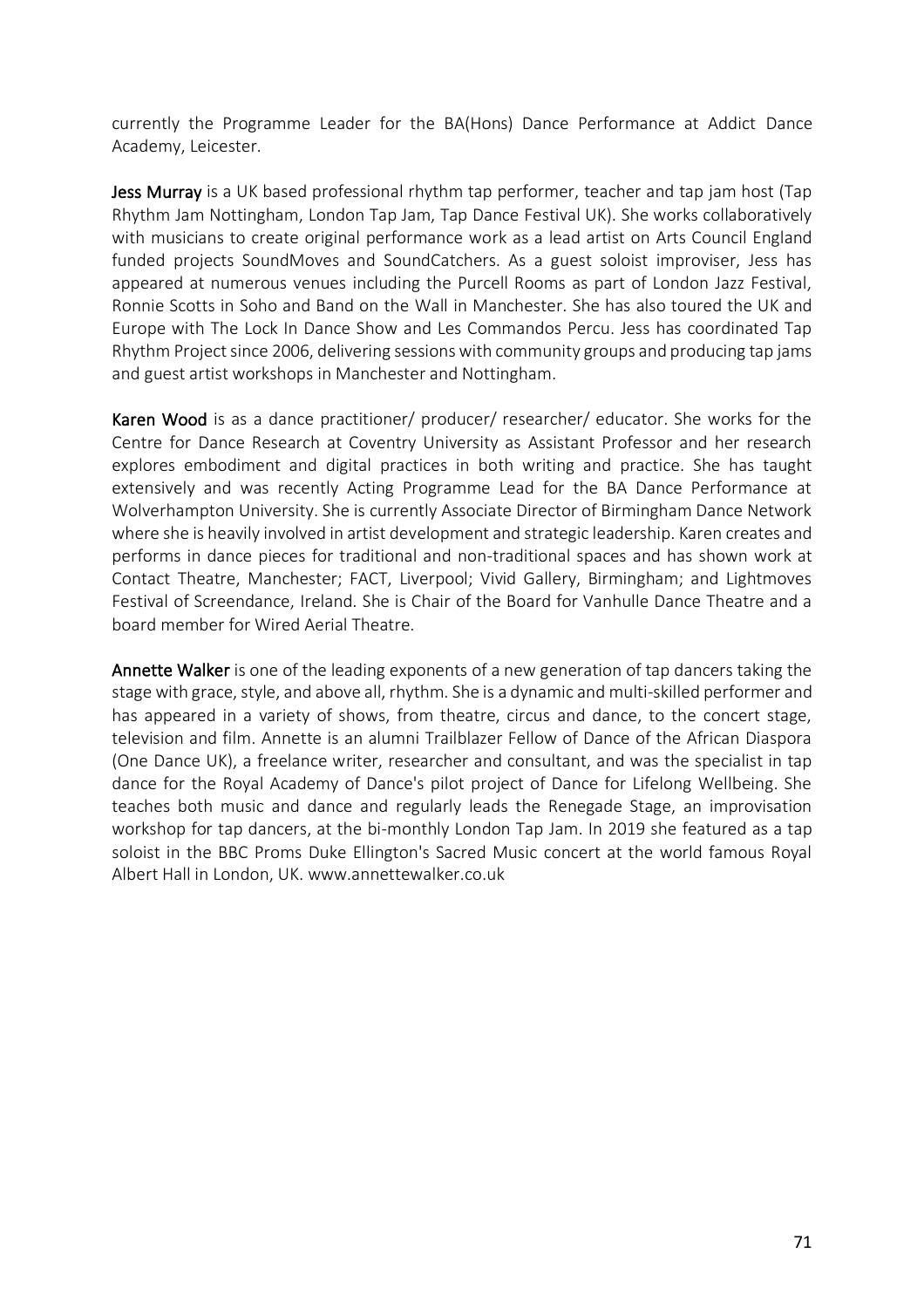## Panel 22: Teaching & Learning (Venue: Ground Floor Meeting Room 4)

#### Susie Crow

## *"We can know more than we can tell": transmitting knowledge in the ballet class*

Integral to learning to dance in the ballet class, copying, repeating and memorising are often grouped as rote learning, regarded as a passive surface approach unsuitable for deep transfer of knowledge and understanding. Yet the reality of ballet's embodied learning is a subtle and complex process. In class dancers select and synthesize multisensory information from a range of sources - visual, aural, somatic and kinaesthetic, tactile and spatial, as well as the verbal instructions of the teacher - to construct a personal interpretation of the dance task. As no inscribed materials are used, the teacher becomes not only instructor and coach but also learning resource, communicating ballet's practice, disciplinary knowledge, customs and history through living example. These unwritten embodied knowledges can be lost if not inscribed in the body through the repeated action of the class, where often, as Bourdieu describes, "practical mastery is transmitted through practice… without rising to the level of discourse". At a time when ballet's repertoire and performance is increasingly recorded there is still little detailed documentation and discussion of the vast and variable shared learning experience of ballet dancers in the studio, profoundly influencing their tacit knowledge and professional habitus. My field research has explored the nature of this transmission as it impacts on the development of dancers as creative artists. In this paper I share my experience of documenting the verbal and non-verbal communications of a particular class to enable analysis of its content and "text" in a critical reading. Such detailed conscious critique draws attention to accepted conventions of ballet's primary teaching environment, shedding light on what is conveyed or omitted, the taken for granted and embedded, as well as the ignored and forgotten.

Susie Crow danced with the Royal and Sadler's Wells Royal Ballet; her choreography has included ballets for SWRB, Dance Advance, National Youth Dance and Ballet companies. Based in Oxford as Ballet in Small Spaces (BiSS), she teaches students, teachers, dance professionals and adult learners, recently coaching Yorke Dance Project's revivals of ballets by MacMillan. BiSS choreographic projects have included The Solos Project, Dante in the Chapel, Inside Out and Commedia tour, and Two old instruments. Susie also runs the Oxford Dance Writers website and collaborates with musicians, visual artists and other dancers in creative research. She holds an MA in Dance Studies from University of Surrey, a Cert. TLHPE from the Institute of Education, and has recently successfully completed her PhD at University of Roehampton researching the ballet class.

# Awelani Moyo *Towards an embodied approach to teaching African Theatre in schools*

This paper explores some of the challenges involved in teaching 'African Theatre' as part of a broader curriculum of Theatre/Drama studies, with a particular focus on the International Baccalaureate (IB) Diploma programme. My direct experience as a workshop facilitator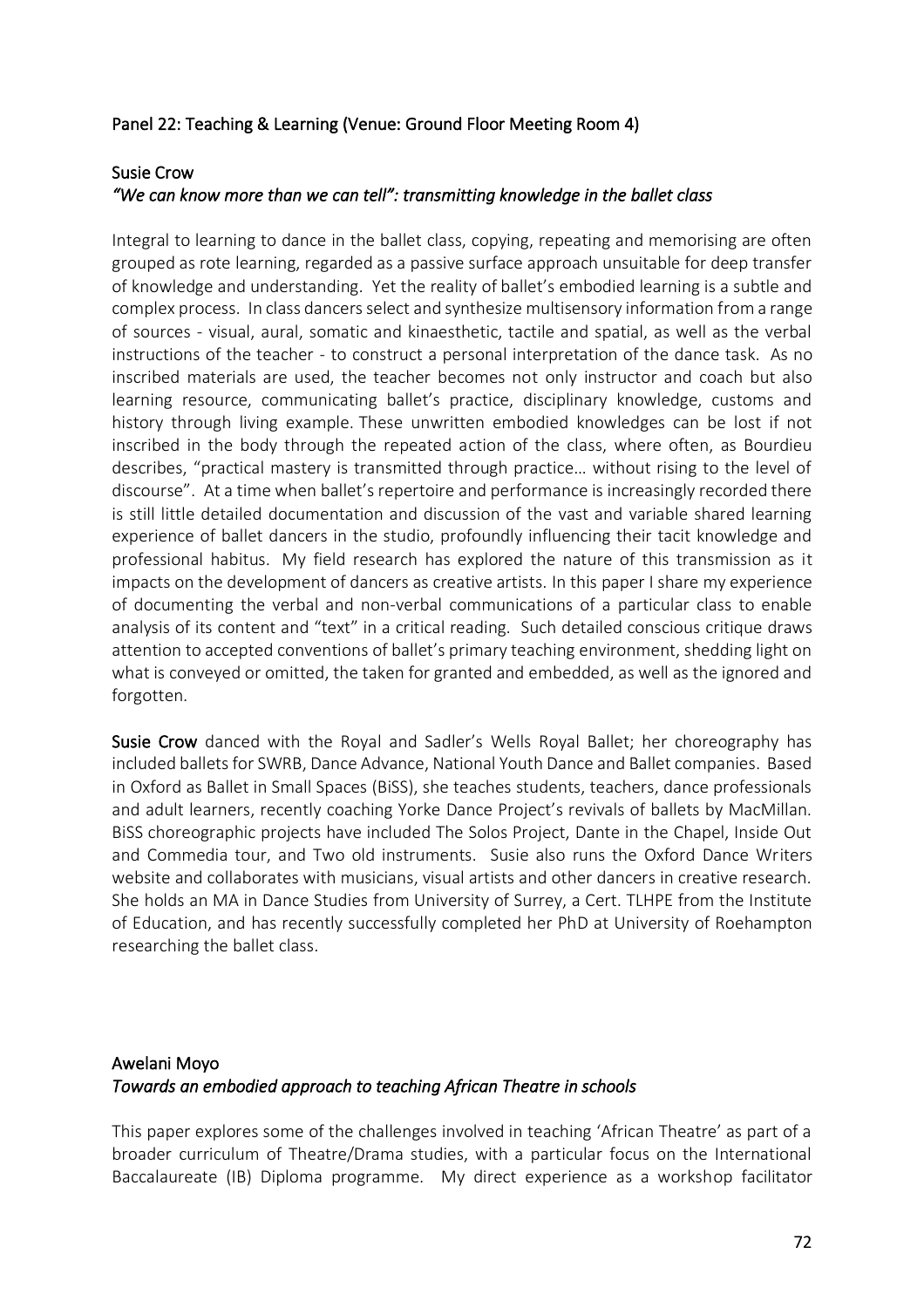suggests that the subject of 'African Theatre' remains largely obscure in educational settings, with drama teachers and students both curious to learn about the topic but often unsure of where to start. The problem is not simply a scarcity of information and resources, it is fundamentally one of unfamiliarity and a lack of contextual understanding and knowledge of how to engage with the subject of 'African Theatre.' Consequently, there is limited appreciation of how learning about this topic can benefit Drama/Theatre students. Using Diana Taylor´s (2003) concepts of 'the archive and the repertoire', and Tim Ingold´s (2000) 'landscapes and taskscapes' to frame my discussion, I ask: Is there a discernible 'African Theatre' aesthetic/set of aesthetics that can be identified for teaching purposes, and if so how can they be understood and differentiated from other aesthetics? How can 'African Theatre' principles be taught to students without placing too much emphasis on mastering a specialist skillset or performance, and how can teaching 'African Theatre' move beyond the reliance on cultural experts to deliver the material? And finally, how can this learning be brought into direct relationship with the process of making and devising theatre as part of the broader Drama curriculum. That is, what value does learning about 'African Theatre' in particular add to the study of Drama in general? With reference to Marth Munro´s (2018) principles of embodied learning, I discuss some of the techniques I have used in workshops to make the subject more accessible to students, whilst attempting to move beyond the limitations of purely text-based approaches and historical case studies.

Awelani Moyo. I am an independent scholar and freelance Drama facilitator based in Spain. Originally from Zimbabwe, I graduated with an MA in Drama from South Africa where I gained grounding in experimental theatre-making and contemporary performance. My MA dissertation explored themes of migration and identity through ritual performance. I then completed my PhD at the University of Warwick U.K., where my research explored themes of landscape and national identity in post-Apartheid South Africa. In Southeast Asia, I was introduced to ISTA (International Schools Theatre Association) and have worked with them as a freelance artist and workshop facilitator since 2015. Recently, I have been particularly interested in exploring my Shona Zimbabwean/ Venda South African heritage through research and experimentation with various styles of traditional performance.

## Britta Wenn *Exploring the Construct of Emotional Intelligence for Effective Teaching and Learning within Dance Education*

Emotional Intelligence (EI) became within the last two decades a developing concept in the field of education. Theories of EI have already been applied successfully in some fields of education, showing that effective teaching and student achievement are affected by EI. EI is a promising way to mitigate potential teacher outcomes while supporting personal and professional wellbeing. The teacher's skillset includes their ability to work with emotions, and its importance leads to a necessary integration of emotional literacy into existing dance teacher education, including the nature, roles and effects on teacher development. Reflecting on a multiple case study with dance education students, this paper suggests ways in which emotional intelligence and dance teachers' sense of effectiveness are embodied or connected,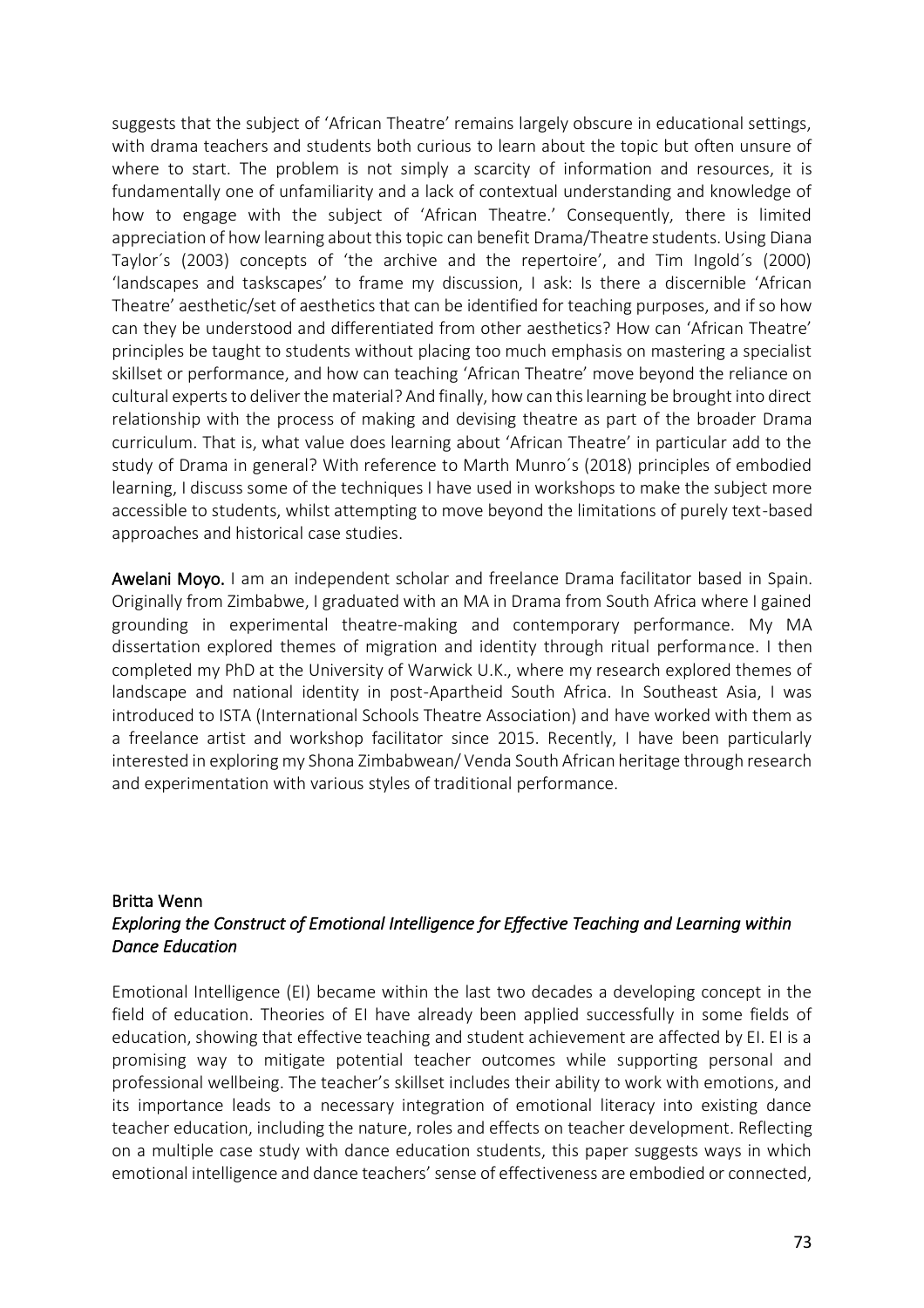exploring dance background, teaching experiences, personality traits and self-efficacy beliefs and how EI can be applied into dance training. The long-term focus of educational research involves teacher effectiveness, which is influenced by teachers' traits, attitudes, and beliefs. The main trait is emotional intelligence, i.e. the embodiment of an array of emotional competencies that expedite the identification, processing, and regulation of emotions (Austin, Saklofse and Egan, 2005; Petrides and Furnham, 2001). because of the emotional relationship between teachers and students. Increasingly important subjects in understanding the work, quality and effectiveness of teachers and school leaders, which include the nature, roles and effects of emotions in teacher development, educational change and school improvement. Exploring the importance of emotional intelligence within the field of education and its importance to teachers' self-efficacy beliefs and job performance, this work is part of a larger thesis project (in progress) investigating the link between emotional Intelligence and teacher self-efficacy beliefs of dance education students in Great Britain.

Britta Wenn is a PhD Candidate at the University of Canterbury Kent, UK, in the school of Music and Performing Arts, where she also gives workshops to undergraduate dance and dance education students in personal practice development. With focus on dance education, her areas of emphasis are talent and career development, emotional competencies and resilience. Her interest in the construct of Emotional Intelligence and its impact on job performance and student achievement arose during her studies toward MSc Dance Science and Education at the University of Edinburgh and became consequently theme of her master project. An extract of her work is to find as publication in the Journal Research in Dance Education, Volume 19, 2018 - Issue 1.